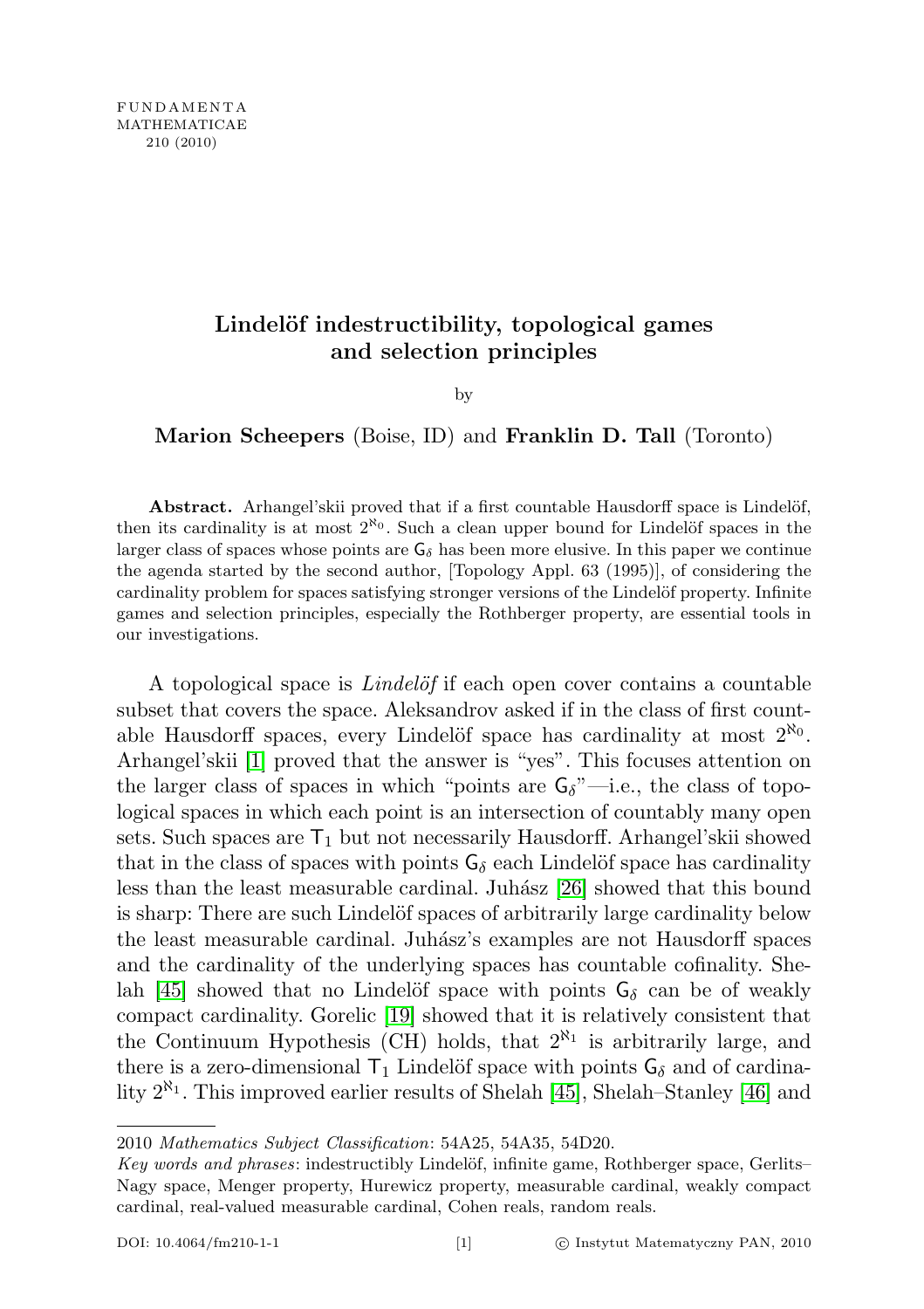Velleman [\[59\]](#page-45-2) which showed that either by countably closed forcing, or by assuming  $V = L$ , one could obtain such a space of cardinality  $\aleph_2$ , consistent with CH. Little else is known about cardinality and the Lindelöf property in the class of spaces with points  $G_{\delta}$  (<sup>1</sup>[\).](#page-1-0) It is not even known (absolutely or consistently) if all such  $T_2$  spaces have cardinality  $\leq 2^{\aleph_1}$ .

This cardinality problem is of interest also for stronger versions of the Lindelöf property. An interesting strengthening of the Lindelöf property is identified and studied in  $[51]$ : Call a Lindelöf space *indestructibly Lindelöf* if in any generic extension by a countably closed partially ordered set the space is still Lindelöf. [\[51,](#page-45-3) Theorem 19] shows that Juhász's examples are destructible. And [\[51,](#page-45-3) Theorem 4] shows, assuming large cardinals, that it is consistent that in the class of spaces with points  $G_{\delta}$ , each indestructibly Lindelöf space has cardinality at most  $2^{\aleph_0}$ . It is also shown in [\[51\]](#page-45-3) (in the paragraph following Theorem 18) that Gorelic's space is indestructibly Lindelöf. Thus, the statement that indestructibly Lindelöf spaces with points  $\mathsf{G}_{\delta}$  are of cardinality  $\leq 2^{\aleph_0}$  is (modulo large cardinals) independent. This independence can also be obtained in another way if the separation hypoth-esis is weakened: A. Dow [\[13\]](#page-43-1) showed that adding  $\aleph_1$  Cohen reals converts every ground model Lindelöf space to an indestructibly Lindelöf space in the generic extension. This gives the consistency of the existence of non- $T_2$ indestructibly Lindelöf spaces with points  $G_{\delta}$  of arbitrarily large cardinality below the first measurable cardinal: Juh´asz's spaces from the ground model retain their cardinality but acquire Lindelöf indestructibility, and measurable cardinals from the ground model remain measurable.

[\[51,](#page-45-3) Theorem 3] gives a combinatorial characterization of indestructibly Lindelöf. In Section 1, starting from this combinatorial characterization, we show how to characterize indestructibly Lindelöf game-theoretically (Theorem [1\)](#page-3-0) and examine the determinacy of this game. This analysis leads us to two natural strengthenings of indestructibly Lindelöf. For one of these strengthenings, all spaces with points  $G_{\delta}$  and this strengthening have cardinality  $\leq 2^{\aleph_0}$  (Theorem [2\)](#page-4-0). The classical selection property introduced by Rothberger is the other natural strengthening (Corollary [10\)](#page-7-0). These topics are illustrated with some examples collected in Section 4.

In Section 2 we focus on the Rothberger property. In [\[15\]](#page-43-2), using the technique of n-dowments, it was shown that a variety of non-covering and non-generalized-metric properties were preserved by Cohen reals. Since these arguments mimic measure-theoretic ones, the same preservation arguments

<span id="page-1-0"></span> $(1)$  R. Knight has published a paper [\[29\]](#page-44-2) claiming that  $V = L$  implies there are Lindelöf spaces with points  $G_{\delta}$  of size  $\aleph_n$ , for each  $n \leq \omega$  (see Theorems 3.6.1, 3.6.2 and 3.6.3 of [\[29\]](#page-44-2)). Questions have been raised as to whether the proof is correct. In [\[51\]](#page-45-3) a similar result was attributed to C. Morgan, but that proof turned out to be incorrect.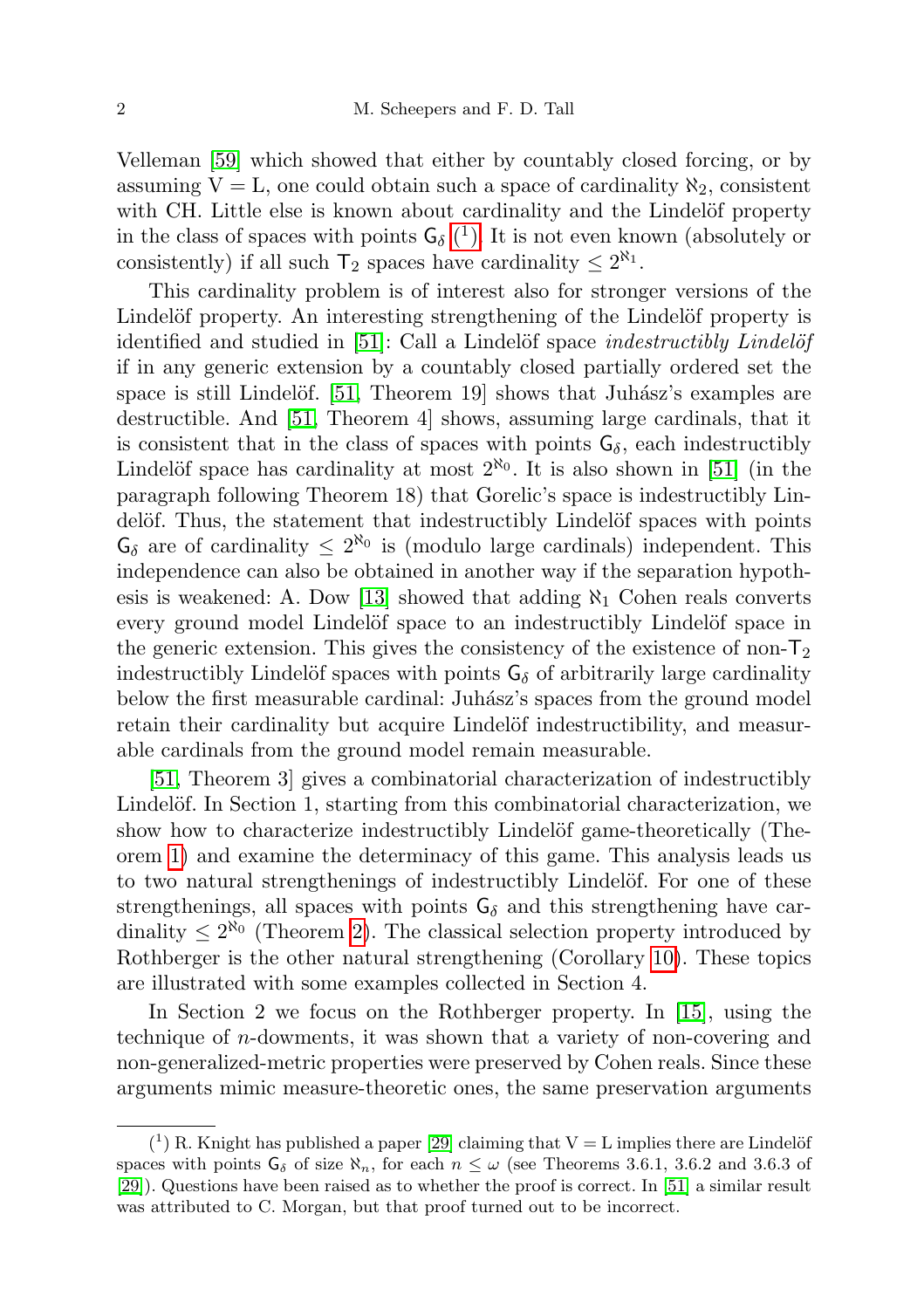work for adding random reals. This work was extended by [\[20\]](#page-44-3) and by [\[23\]](#page-44-4). It turns out that covering properties are also often preserved. From this previous work, it was not at all evident that there would be some covering or non-covering properties which would be preserved by one of these kinds of extensions, but not the other. Here we shall show that while "non-Rothberger" is not preserved by Cohen extensions (of uncountable cardinality) it is preserved by random real extensions. Specifically: We show that forcing with  $\kappa$  Cohen reals ( $\kappa$  uncountable) converts all ground model Lin-delöf spaces to spaces with the Rothberger property (Theorem [11\)](#page-8-0). This improves the above-mentioned result of A. Dow. We show that forcing with  $\kappa$  random reals preserves the Rothberger property, and for a large class of spaces, forcing with  $\kappa$  random reals preserves the non-Rothberger property (Theorems [15](#page-10-0) and [17\)](#page-12-0). We also show that Rothberger spaces not only retain the Lindelöf property under countably closed forcing (since they are indestructibly Lindelöf) but in fact they retain the Rothberger property (Theorem [21\)](#page-15-0).

These three results lead to several illuminating pieces of information about the (insufficiently studied) Rothberger property in general spaces: Every Rothberger space with points  $G_{\delta}$  has cardinality no larger than the least real-valued measurable cardinal (Theorem [24\)](#page-16-0). If it is consistent that there is a measurable cardinal, then it is consistent that all Rothberger spaces with points  $G_{\delta}$  have cardinality at most  $2^{\aleph_0}$ . (Even  $T_3$ ) Rothberger spaces of cardinality larger than  $\aleph_1$  need not include a Lindelöf subspace of cardinality  $\aleph_1$ . However it is consistent, assuming the consistency of the existence of a measurable cardinal, that Rothberger  $T_2$  spaces of character less than or equal to  $\aleph_1$  include Rothberger subspaces of size at most  $\aleph_1$ (Theorem [35\)](#page-21-0). We also find a new forcing proof for Shelah's result that there is no points  $G_{\delta}$  Lindelöf topology on a set of weakly compact cardinality (Proposition [34\)](#page-20-0).

In Section 3 we examine a covering property introduced by Gerlits and Nagy [\[18\]](#page-44-5). The Gerlits–Nagy property is closely related to the Rothberger property. Indeed, for regular spaces it is undecidable by ZFC whether these two properties are different. Study of the Gerlits–Nagy property requires considering the preservation, by forcing, of selection properties introduced by Hurewicz. One of these selection properties is called the Menger property, and the other the Hurewicz property. Unlike the Menger property and the Rothberger property, both Cohen real and random real forcing preserve being not Hurewicz (Theorems [37](#page-25-0) and [43\)](#page-32-0). While Cohen real forcing does not preserve the Hurewicz property in general, random real forcing does (Theorem [44\)](#page-32-1). We also found a class of separable metrizable spaces (which include Sierpinski sets) for which Cohen forcing does preserve the Hurewicz property (Theorem [40\)](#page-27-0). Thus it is consistent that the square of a set of real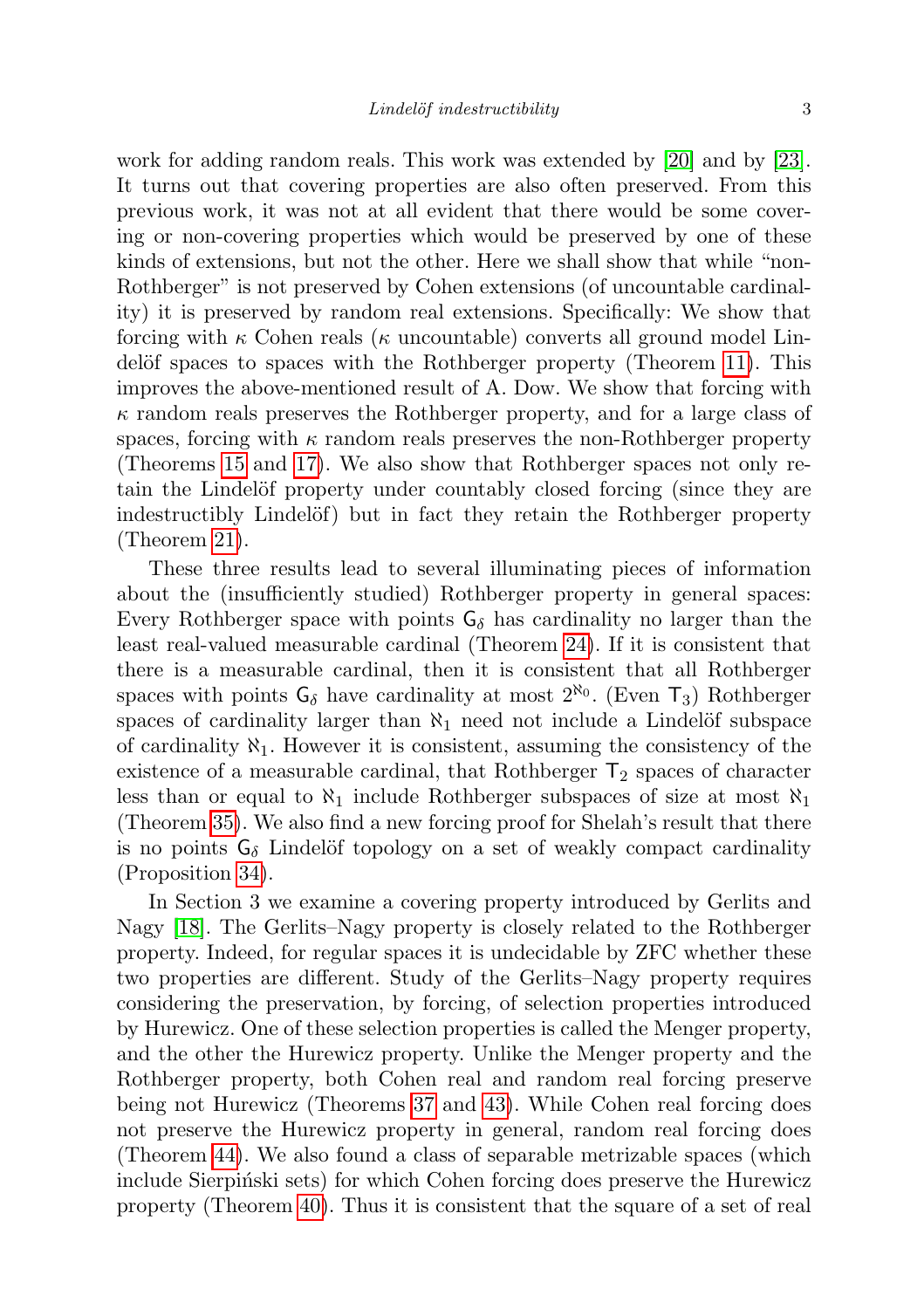numbers with the Gerlits–Nagy property need not have the Gerlits–Nagy property (Corollary [48\)](#page-35-0). This solves Problem 6.6 of [\[56\]](#page-45-4).

In Section 4 we remark on a few examples in light of our results. We show that Gorelic's example has both the Rothberger and Hurewicz properties while Juhász's examples have the Hurewicz property but not the Rothberger property.

1. Indestructibly Lindelöf and an infinite game. Let  $A$  and  $B$  be collections of sets and let  $\alpha$  be an ordinal number. Then the game  $\mathsf{G}_1^{\alpha}(\mathcal{A}, \mathcal{B})$ between players ONE and TWO is played as follows: They play an inning for each  $\beta < \alpha$ . In the  $\beta$ th inning ONE first chooses some  $\mathcal{U}_{\beta} \in \mathcal{A}$ ; TWO responds by choosing some set  $T_\beta \in \mathcal{U}_\beta$ . A play

$$
\mathcal{U}_0, T_0, \ldots, \mathcal{U}_\beta, T_\beta, \ldots : \beta < \alpha
$$

is won by TWO if  $\{T_\beta : \beta < \alpha\}$  is a member of  $\beta$ ; else, ONE wins.

Let  $\mathcal O$  denote the set of all open covers of a space X. In [\[17\]](#page-44-6) Galvin introduced the version  $\mathsf{G}_1^{\omega}(\mathcal{O}, \mathcal{O})$  of the above game.

A collection  $(U_f : f \in \bigcup_{\alpha < \omega_1} \alpha \omega)$  of open subsets of X is said to be a covering tree if for each  $\alpha < \omega_1$ , for each  $f \in \alpha \omega$ , the set  $\{U_{f \smallfrown \{(\alpha,n)\}} :$  $n < \omega$  is a cover of X. In Theorem 3 of [\[51\]](#page-45-3) it is proved that a space X is indestructibly Lindelöf if, and only if, it is Lindelöf, and for each covering tree  $(U_f : f \in \bigcup_{\alpha < \omega_1} \alpha \omega)$  of X there is an  $f \in \bigcup_{\alpha < \omega_1} \alpha \omega$  such that the set  $\{U_{f\lceil_{\beta}} : \beta < \text{dom}(f)\}\$ is a cover of X.

<span id="page-3-0"></span>THEOREM 1. For a Lindelöf space  $X$  the following are equivalent:

- 1.  $X$  is indestructibly Lindelöf.
- 2. ONE has no winning strategy in  $\mathsf{G}_1^{\omega_1}(\mathcal{O},\mathcal{O})$ .

*Proof.* To see that  $1\Rightarrow 2$ , observe that if F is a strategy for player ONE then there is a natural covering tree associated with  $F$ : We may assume, since X is Lindelöf, that in each inning  $F$  calls on ONE to play a countable open cover of X. Thus enumerate ONE's first move  $F(\emptyset)$  as  $(U_{(0,n)}: n < \omega)$ . When TWO chooses  $U_{(0,n_0)} \in F(\emptyset)$ , ONE's response  $F(U_{(0,n_0)})$  may be enumerated as  $(U_{\{(0,n_0),(1,n)\}} : n < \omega)$ . When TWO chooses  $U_{\{(0,n_0),(1,n_1)\}} \in$  $F(U_{\{(0,n_0)\}}), \text{ ONE's response } F(U_{(0,n_0)}, U_{\{(0,n_0),(1,n_1))\}})$  is enumerated as  $(U_{\{(0,n_0),(1,n_1),(2,n)\}}: n < \omega)$ , and so on.

This produces the covering tree  $(U_f : f \in \bigcup_{\alpha < \omega_1} \alpha \omega)$  of X, associated as above with ONE's strategy  $F$ . Now apply the fact that  $X$  is indestructibly Lindelöf to find an  $\alpha < \omega_1$  and an  $f \in \alpha \omega$  such that  $\{U_{f|_{\beta}} : \beta < \alpha\}$  is a cover of  $X$ . TWO wins the play

$$
F(\emptyset), U_{f\lceil_1}, F(U_{f\lceil_1}), \ldots, F(U_{f\lceil_\beta} : \beta < \gamma), U_{f\lceil_{\gamma+1}}, \ldots,
$$

demonstrating that  $F$  is not a winning strategy for ONE.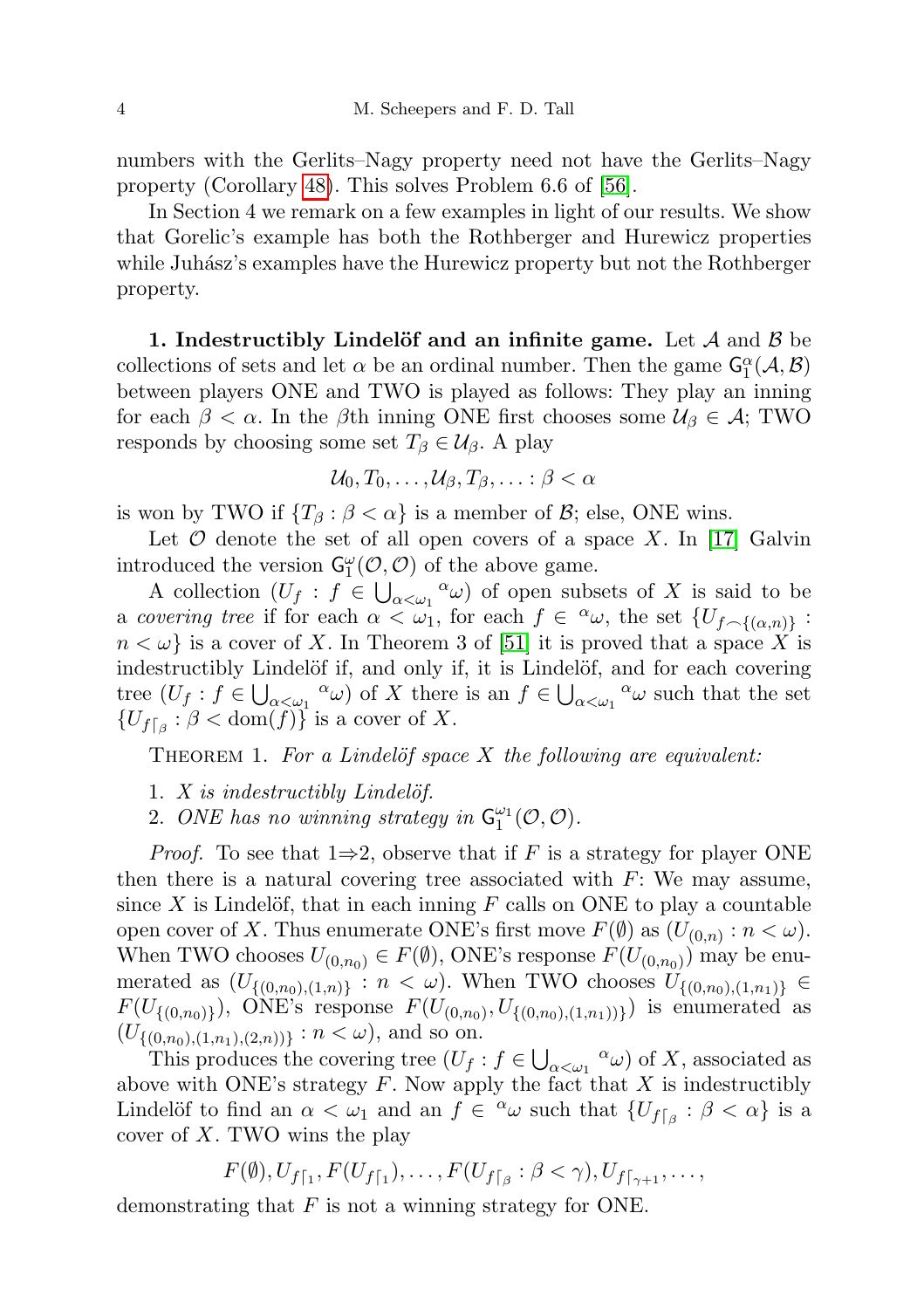To see that  $2\Rightarrow 1$ , observe that a covering tree rather directly defines a strategy of ONE in the game  $G_1^{\omega_1}(\mathcal{O}, \mathcal{O})$ , and that a winning play of TWO against this strategy witnesses the indestructibility of X for this covering tree. ■

Theorem [1](#page-3-0) suggests a number of at least formal strengthenings of the notion of indestructibly Lindelöf. We consider specifically the following two: One strengthening is to require that TWO has a winning strategy in  $G_1^{\omega_1}(\mathcal{O}, \mathcal{O})$ ; the second is to require that ONE has no winning strategy already in the shorter game  $\mathsf{G}^\omega_1(\mathcal{O}, \mathcal{O})$ .

When TWO has a winning strategy. If TWO has a winning strategy in  $G_1^{\omega_1}(\mathcal{O}, \mathcal{O})$  then every open cover of the space contains a subcover of cardinality at most  $\aleph_1$ . In Theorem [2](#page-4-0) we do not assume that the space is Lindelöf and use an idea of F. Galvin  $[17]$  in the proof.

<span id="page-4-0"></span>THEOREM 2. Let X be a space in which each point is a  $G_{\delta}$ . If TWO has a winning strategy in the game  $G_1^{\omega_1}(\mathcal{O}, \mathcal{O})$  then  $|X| \leq 2^{\aleph_0}$ .

*Proof.* Since each point of X is a  $G_{\delta}$ , fix for each  $x \in X$  a sequence  $(U_n(x) : n < \omega)$  of open sets with  $\{x\} = \bigcap_{n<\omega} U_n(x)$ . Let F be a strategy for TWO. Let  $\alpha < \omega_1$  as well as a sequence  $(\mathcal{U}_{\beta} : \beta < \alpha)$  of open covers of X be given.

CLAIM 1. There is an  $x \in X$  such that for each open set  $U \subseteq X$  with  $x \in U$ , there is an open cover U of X with

$$
U = F((\mathcal{U}_{\beta} : \beta < \alpha) \frown (\mathcal{U})).
$$

*Proof of Claim 1.* If not, choose for each  $x \in X$  an open set  $U_x \subseteq X$ such that  $x \in U_x$  and  $U_x$  is a counterexample to the above statement. Then  $\mathcal{U} = \{U_x : x \in X\}$  is an open cover of X, and  $F((\mathcal{U}_\beta : \beta < \alpha) \frown (\mathcal{U})) \in \mathcal{U},$ contradicting the definition of members of  $\mathcal{U}$ .

By the claim choose  $x_{\emptyset} \in X$  so that there is for each open set U with  $x_{\emptyset} \in U$  an open cover U of X with  $U = F(\mathcal{U})$ . For each n choose an open cover  $\mathcal{U}_{\{(0,n)\}}$  of X with  $U_n(x_{\emptyset}) = F(\mathcal{U}_{\{(0,n)\}}).$ 

For each  $n < \omega$  choose  $x_{\langle n \rangle}$  for the open cover  $\mathcal{U}_{\{(0,n)\}}$  as in the claim. Then, for each  $n_0$  and each n choose an open cover  $\mathcal{U}_{\{(0,n_0),(1,n)\}}$  of X such that

$$
U_n(x_{\langle n_0 \rangle}) = F(\mathcal{U}_{\{(0,n_0)\}}, \mathcal{U}_{\{(0,n_0),(1,n)\}}).
$$

Then for each  $n_0, n_1 < \omega$  choose  $x_{\langle n_0, n_1 \rangle} \in X$  as in the claim for the sequence  $(\mathcal{U}_{\{(0,n_0)\}}, \mathcal{U}_{\{(0,n_0),(1,n)\}})$  of open covers. For each  $n < \omega$  choose an open cover  $\mathcal{U}_{\{(0,n_0),(1,n_1),(2,n)\}}$  of X such that

$$
U_n(x_{\langle n_0,n_1 \rangle}) = F(\mathcal{U}_{\{(0,n_0)\}}, \mathcal{U}_{\{(0,n_0),(1,n)\}}, \mathcal{U}_{\{(0,n_0),(1,n_1),(2,n)\}}),
$$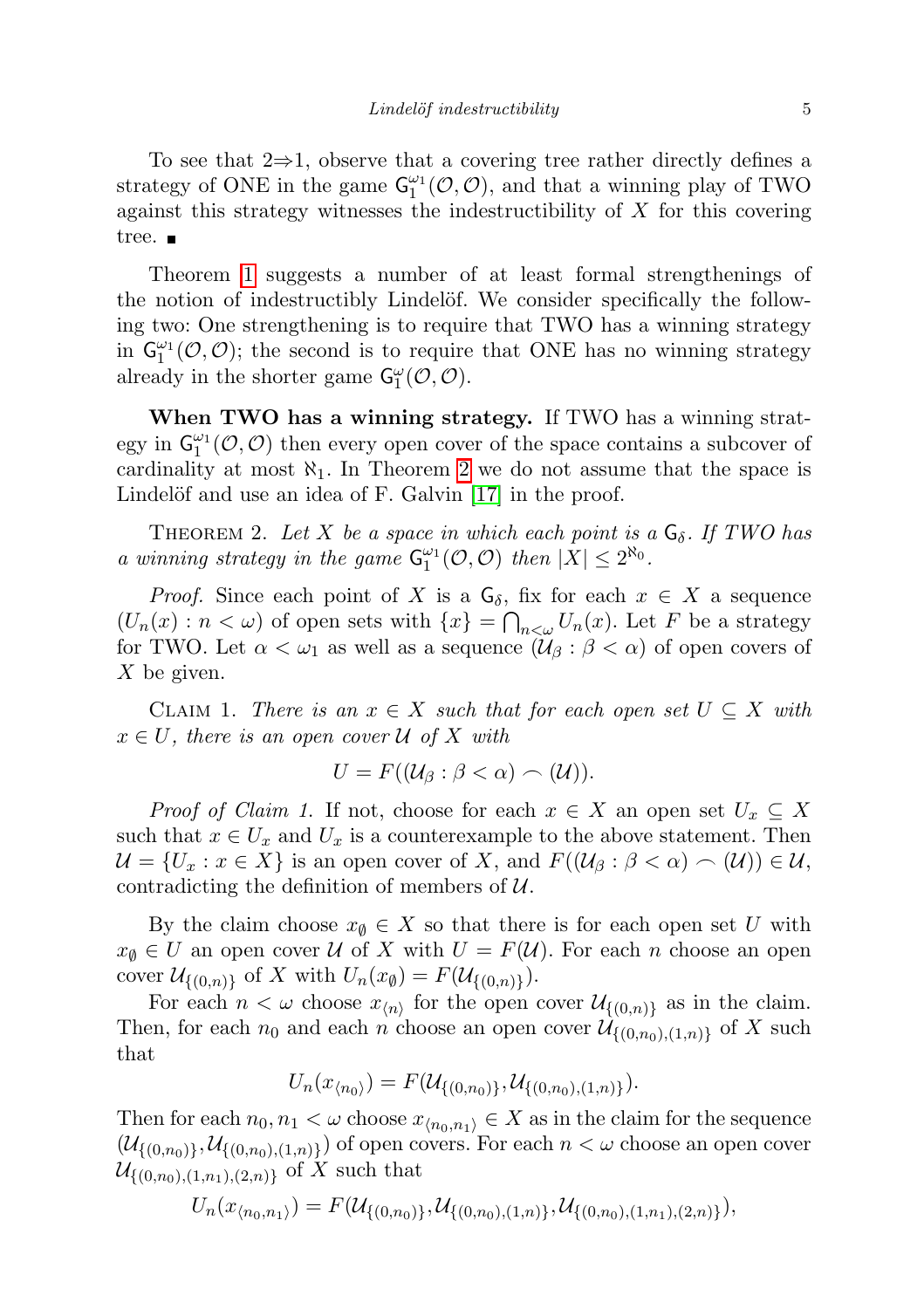and so on. In general, let  $\alpha < \omega_1$  be given and assume we have selected for each  $f \in \bigcup_{\beta < \alpha} \beta_{\omega}$  points  $x_f \in X$  and open covers  $\mathcal{U}_f$  of X such that for all  $\beta < \alpha$  and for  $f \in \supset^{\beta} \omega$  and  $n < \omega$ ,

$$
U_n(x_f) = F((\mathcal{U}_{f\lceil_{\gamma}} : \gamma < \beta) \frown (\mathcal{U}_{f\cup\{(\beta,n)\}})).
$$

Consider  $f \in \alpha \omega$ . Applying Claim 1 to the sequence  $(\mathcal{U}_{f|_{\beta}} : \beta < \alpha)$  of open covers, choose an  $x_f \in X$  as in Claim 1. Then for each  $n < \omega$  choose an open cover  $\mathcal{U}_{f\cup\{(\alpha,n)\}}$  of X with

$$
U_n(x_f) = F(\mathcal{U}_{f\lceil_{\beta}} : \beta < \alpha) \frown (\mathcal{U}_{f\cup\{(\alpha,n)\}})).
$$

This specifies how to recursively choose for each  $f \in \bigcup_{\alpha < \omega_1} \alpha \omega$  a point  $x_f \in X$  and an open cover  $\mathcal{U}_f$  such that for each such f and each  $n < \omega$ , if  $f \in \gamma \omega$ , then

$$
U_n(x_f) = F(\mathcal{U}_{f\lceil_{\beta}} : \beta < \gamma) \frown (\mathcal{U}_{f\cup\{(\gamma,n)\}})).
$$

Note that  $\{x_f : f \in \bigcup_{\alpha < \omega_1} \alpha \omega\}$  has cardinality at most  $2^{\aleph_0}$ .

CLAIM 2.  $X = \{x_f : f \in \bigcup_{\alpha < \omega_1} \alpha \omega\}.$ 

Proof of Claim 2. For if not, choose  $x \in X \setminus \{x_f : f \in \bigcup_{\alpha < \omega_1} \alpha \omega\}.$ Choose  $n_0$  with  $x \notin U_{n_0}(x_0)$ . ONE plays  $\mathcal{U}_{\{(0,n_0)\}}$  and TWO responds using F. Choose  $n_1$  with  $x \notin U_{n_1}(x_{\langle n_0 \rangle})$ . Next ONE plays  $\mathcal{U}_{\{(0,n_0),(1,n_1)\}}$  and TWO responds using  $F$ , and so on. In this way we build an  $F$ -play which is lost by TWO since TWO never covers the point  $x$ . This contradicts the fact that F is a winning strategy for TWO.  $\blacksquare$ 

A result of [\[12\]](#page-43-3) can be formulated as follows.

<span id="page-5-0"></span>THEOREM 3 (Daniels–Gruenhage). If  $X$  is hereditarily Lindelöf then TWO has a winning strategy in  $\mathsf{G}_1^{\omega_1}(\mathcal{O},\mathcal{O})$ .

Combining Theorems [2](#page-4-0) and [3](#page-5-0) gives a new proof for an old result of de Groot:

COROLLARY 4. If X is hereditarily Lindelöf and each point is a  $G_{\delta}$ -set, then  $|X| \leq 2^{\aleph_0}$ . Thus if X is hereditarily Lindelöf and  $\mathsf{T}_2$ , then  $|X| \leq 2^{\aleph_0}$ .

Determinacy of the game  $G_1^{\omega_1}(\mathcal{O}, \mathcal{O})$ . If a topological space X has cardinality  $\leq \aleph_1$ , then TWO has a winning strategy in  $\mathsf{G}_1^{\omega_1}(\mathcal{O}, \mathcal{O})$  on that space. Thus:

<span id="page-5-1"></span>COROLLARY 5. Assume the Continuum Hypothesis. For a Lindelöf space X with points  $G_{\delta}$  the following are equivalent:

- 1. TWO has a winning strategy in  $\mathsf{G}_1^{\omega_1}(\mathcal{O},\mathcal{O})$ .
- 2.  $|X| \leq \aleph_1$ .

An infinite two-player game in which neither player has a winning strategy is said to be *undetermined*. In the class of Lindelöf spaces with points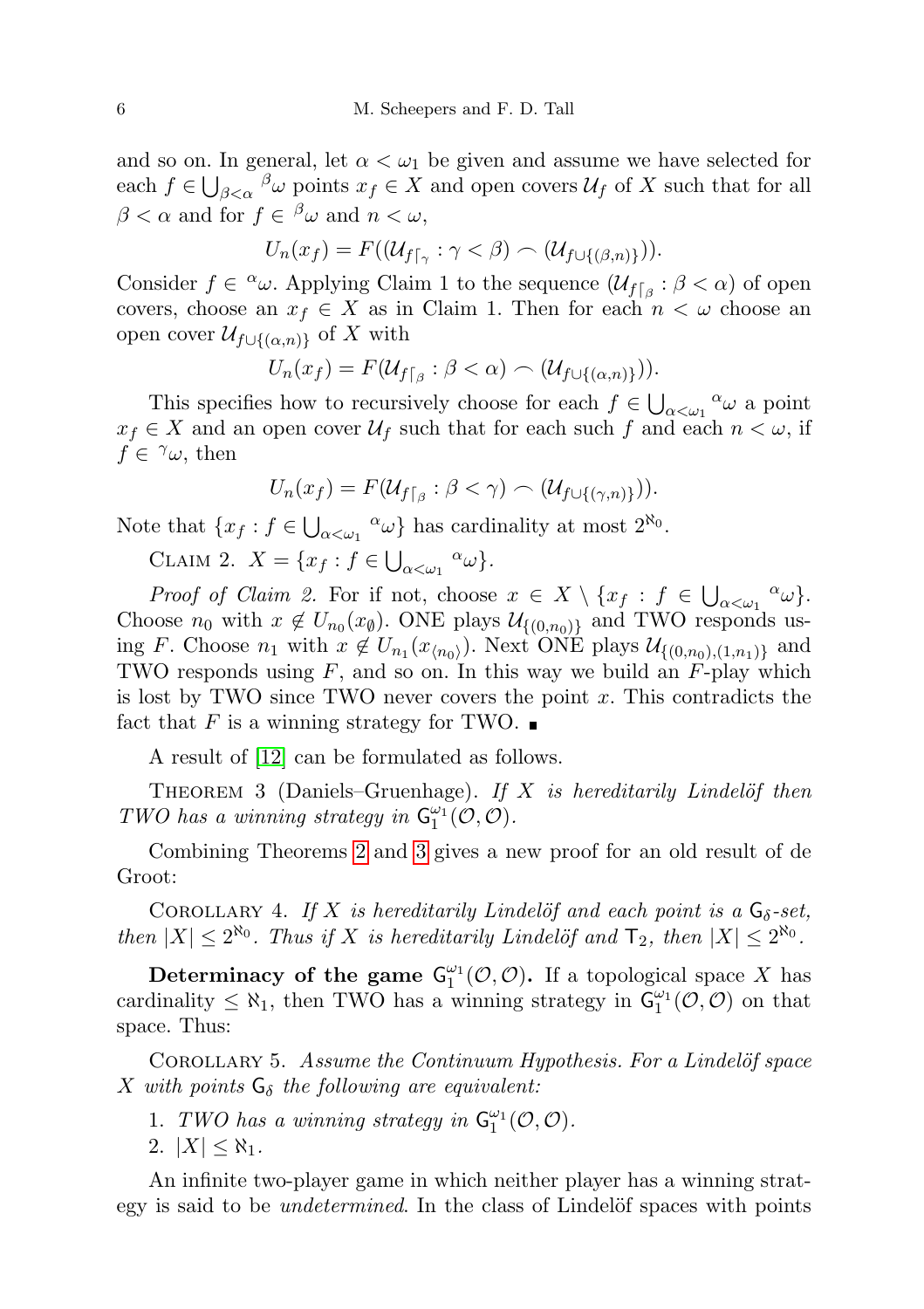$G_{\delta}$  the determinacy of the game  $G_1^{\omega_1}(\mathcal{O}, \mathcal{O})$  is (modulo large cardinals) independent of ZFC. This can be seen as follows:

THEOREM 6 (Gorelic, [\[19\]](#page-44-1)). For any cardinal number  $\aleph_{\alpha}$  it is consistent, relative to the consistency of ZFC, that  $2^{\aleph_0} = \aleph_1$  and there is a zerodimensional Lindelöf space X with points  $G_{\delta}$  and  $|X| = 2^{\aleph_1} \ge \aleph_{\alpha}$ .

Shelah's earlier proof of consistency of existence of such a space in a model where  $\aleph_1 = 2^{\aleph_0} < 2^{\aleph_1} = \aleph_2$  finally appeared in [\[45\]](#page-45-0). Note that such a space is necessarily  $T_3$ : points  $G_\delta$  implies  $T_1$ , and  $T_1$  plus zero-dimensional implies  $T_3$ . Tall showed in [\[51\]](#page-45-3) that both Shelah's and Gorelic's examples are indestructibly Lindelöf. Theorems [1](#page-3-0) and [2](#page-4-0) imply that the game  $\mathsf{G}_1^{\omega_1}(\mathcal{O}, \mathcal{O})$ is undetermined on these two spaces.

In Theorem 4 of [\[51\]](#page-45-3) it is proved consistent, relative to the consistency of the existence of a supercompact cardinal, that the indestructibly Lindelöf spaces with points  $G_{\delta}$  are of small cardinality:

<span id="page-6-0"></span>THEOREM 7 (Tall). If it is consistent that there is a supercompact cardinal, then it is consistent that the Continuum Hypothesis holds and every indestructibly Lindelöf space with points  $G_{\delta}$  is of cardinality  $\leq 2^{\aleph_0}$ .

This yields the following determinacy result:

<span id="page-6-1"></span>COROLLARY 8. If it is consistent that there is a supercompact cardinal, then it is consistent that the game  $G_1^{\omega_1}(\mathcal{O}, \mathcal{O})$  is determined on all Lindelöj spaces with points  $G_{\delta}$ .

Proof. Consider a model of Theorem [7.](#page-6-0) CH holds in this model. Consider in this model a Lindelöf space X with points  $G_{\delta}$ . If  $|X| \leq \aleph_1$  then by Corollary [5,](#page-5-1) TWO has a winning strategy in  $G_1^{\omega_1}(\mathcal{O}, \mathcal{O})$ . If  $|X| > \aleph_1$ , then by Theorem 4 of  $[51]$ , X is destructible. By Theorem [1,](#page-3-0) ONE has a winning strategy in  $\mathsf{G}_1^{\omega_1}(\mathcal{O}, \mathcal{O})$ .

When ONE does not win the shorter game  $G_1^{\omega}(\mathcal{O}, \mathcal{O})$ . There is a natural selection principle associated with the game  $G_1^{\alpha}(\mathcal{A}, \mathcal{B})$ : The symbol  $\mathsf{S}_1^{\alpha}(\mathcal{A}, \mathcal{B})$  denotes the statement:

For each sequence  $(A_{\gamma}: \gamma < \alpha)$  of elements of A, there is a sequence  $(B_{\gamma}: \gamma < \alpha)$  such that  $B_{\gamma} \in A_{\gamma}$  for each  $\gamma$ , and  $\{B_{\gamma}: \gamma < \alpha\} \in \mathcal{B}$ .

If  $\kappa$  is an initial ordinal with the same cardinality as  $\alpha$ , then  $\mathsf{S}_1^{\kappa}(\mathcal{A}, \mathcal{B})$  holds if, and only if,  $S_1^{\alpha}(\mathcal{A}, \mathcal{B})$  holds. Thus, we consider  $S_1^{\alpha}(\mathcal{A}, \mathcal{B})$  only for initial ordinals.

If ONE does not have a winning strategy in  $G_1^{\alpha}(\mathcal{A}, \mathcal{B})$ , then  $S_1^{\alpha}(\mathcal{A}, \mathcal{B})$ holds. Thus, if  $X$  is indestructibly Lindelöf, then it has the property  $S_1^{\omega_1}(\mathcal{O}, \mathcal{O})$ . This observation gives an easy proof that the compact space  $\omega_1$ ? is not indestructibly Lindelöf: For  $\alpha < \omega_1$  put  $U_i^{\alpha} = \{f \in {}^{\omega_1}2 : f(\alpha) = i\}.$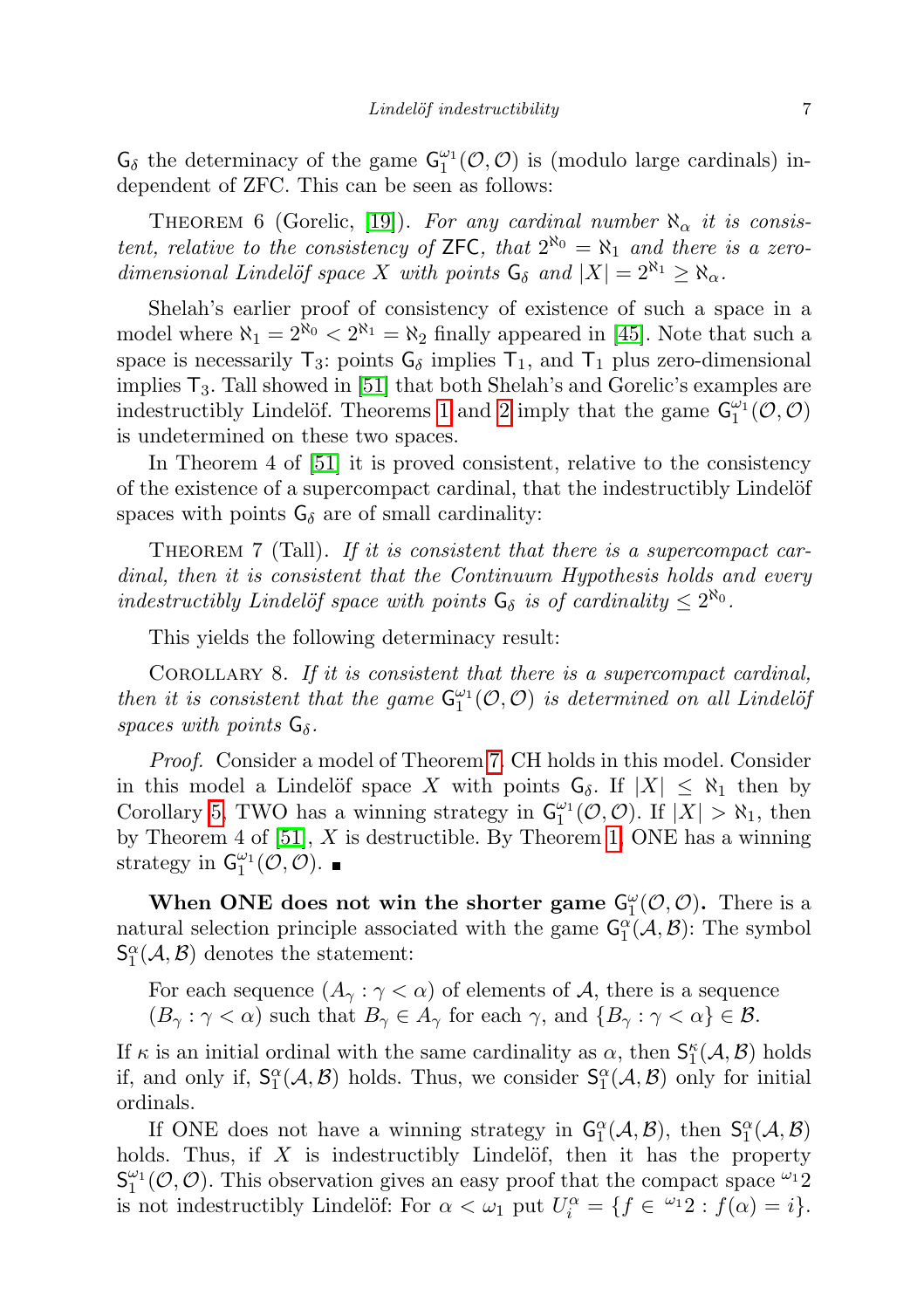Then each  $\mathcal{U}_{\alpha} := \{U_0^{\alpha}, U_1^{\alpha}\}\$ is an open cover of  $\omega_1$ 2 and the sequence  $(\mathcal{U}_{\alpha} : \alpha < \omega_1)$  witnesses that  $S_1^{\omega_1}(\mathcal{O}, \mathcal{O})$  fails for this space.

PROBLEM 1. When does  $S_1^{\omega_1}(\mathcal{O}, \mathcal{O})$  imply that ONE has no winning strategy in  $\mathsf{G}_1^{\omega_1}(\mathcal{O},\mathcal{O})$ ?

Rothberger introduced the selection property  $S_1^{\omega}(\mathcal{O}, \mathcal{O})$  in [\[41\]](#page-44-7). Spaces with the property  $S_1^{\omega}(\mathcal{O}, \mathcal{O})$  are said to have the Rothberger property, and are called *Rothberger spaces*. We shall use the notation  $S_1^{\omega}(\mathcal{O}, \mathcal{O})$  and the terminology "Rothberger space". Note that the Rothberger property is inherited by closed subspaces and preserved by countable unions and continuous images. We shall often use the following observation about spaces  $X$ with the property  $S_1^{\omega}(\mathcal{O}, \mathcal{O})$ : for each sequence  $(\mathcal{U}_n : n < \omega)$  of open covers of X there is a sequence  $(U_n : n < \omega)$  such that for each  $n, U_n \in \mathcal{U}_n$ , and for each  $x \in X$  the set  $\{n : x \in U_n\}$  is infinite. This follows by partitioning  $\omega$  into countably many disjoint infinite sets  $(S_n, n < \omega)$ , and then applying  $S_1^{\omega}(\mathcal{O}, \mathcal{O})$  to each of the sequences  $(\mathcal{U}_n : n \in S_m)$ ,  $m < \omega$ , of open covers of  $X$ .

<span id="page-7-1"></span>THEOREM 9 (Pawlikowski,  $[38]$ ). A topological space X has property  $S_1^{\omega}(\mathcal{O}, \mathcal{O})$  if, and only if, ONE has no winning strategy in the game  $G_1^{\omega}(\mathcal{O}, \mathcal{O})$ .

If ONE has no winning strategy in  $\mathsf{G}_1^{\omega}(\mathcal{O}, \mathcal{O})$ , then ONE has no winning strategy in  $\mathsf{G}_1^{\omega_1}(\mathcal{O},\mathcal{O})$ . It follows that:

<span id="page-7-0"></span>COROLLARY 10. Rothberger spaces are indestructibly Lindelöf.

Unlike the case with the game  $G_1^{\omega_1}(\mathcal{O}, \mathcal{O})$  (see Corollary [8\)](#page-6-1), the game  $\mathsf{G}_1^\omega(\mathcal{O},\mathcal{O})$  is provably undetermined in the class of points  $\mathsf{G}_\delta$  Lindelöf spaces: J. T. Moore's L-space (Section 4, Example 2) and Todorčević's stationary Aronszajn lines (Section 4, Example 6). These are uncountable Rothberger spaces with points  $G_{\delta}$ . Since these spaces are Rothberger spaces, Pawlikowski's Theorem implies that ONE has no winning strategy in  $G_1^{\omega}(\mathcal{O}, \mathcal{O})$ . In [\[17\]](#page-44-6) Galvin proved that if TWO has a winning strategy in  $\mathsf{G}_{1}^{\omega}(\mathcal{O},\mathcal{O})$ in a points  $G_{\delta}$  Lindelöf space X, then X is countable. Since Moore's and Todorčević's spaces are uncountable, also TWO has no winning strategy in  $\mathsf{G}^\omega_1(\mathcal{O},\mathcal{O}).$ 

Examples 2 and 3 are spaces of cardinality  $\aleph_1$ , and the spaces of Example 6 can also be taken to be of cardinality  $\aleph_1$ . Thus, for each of these spaces TWO has a winning strategy in  $\mathsf{G}_{1}^{\omega_{1}}(\mathcal{O},\mathcal{O})$ . In Example 3 of Section 4, we examine Gorelic's space more closely and show that it is a Rothberger space, whence ONE has no winning strategy in  $\mathsf{G}_{1}^{\omega}(\mathcal{O},\mathcal{O})$  and TWO has no winning strategy in  $\mathsf{G}_1^{\omega_1}(\mathcal{O},\mathcal{O})$  on this example.

As will be seen later, in the class of metrizable spaces the determinacy of the game  $G_1^{\omega}(\mathcal{O}, \mathcal{O})$  is independent of ZFC.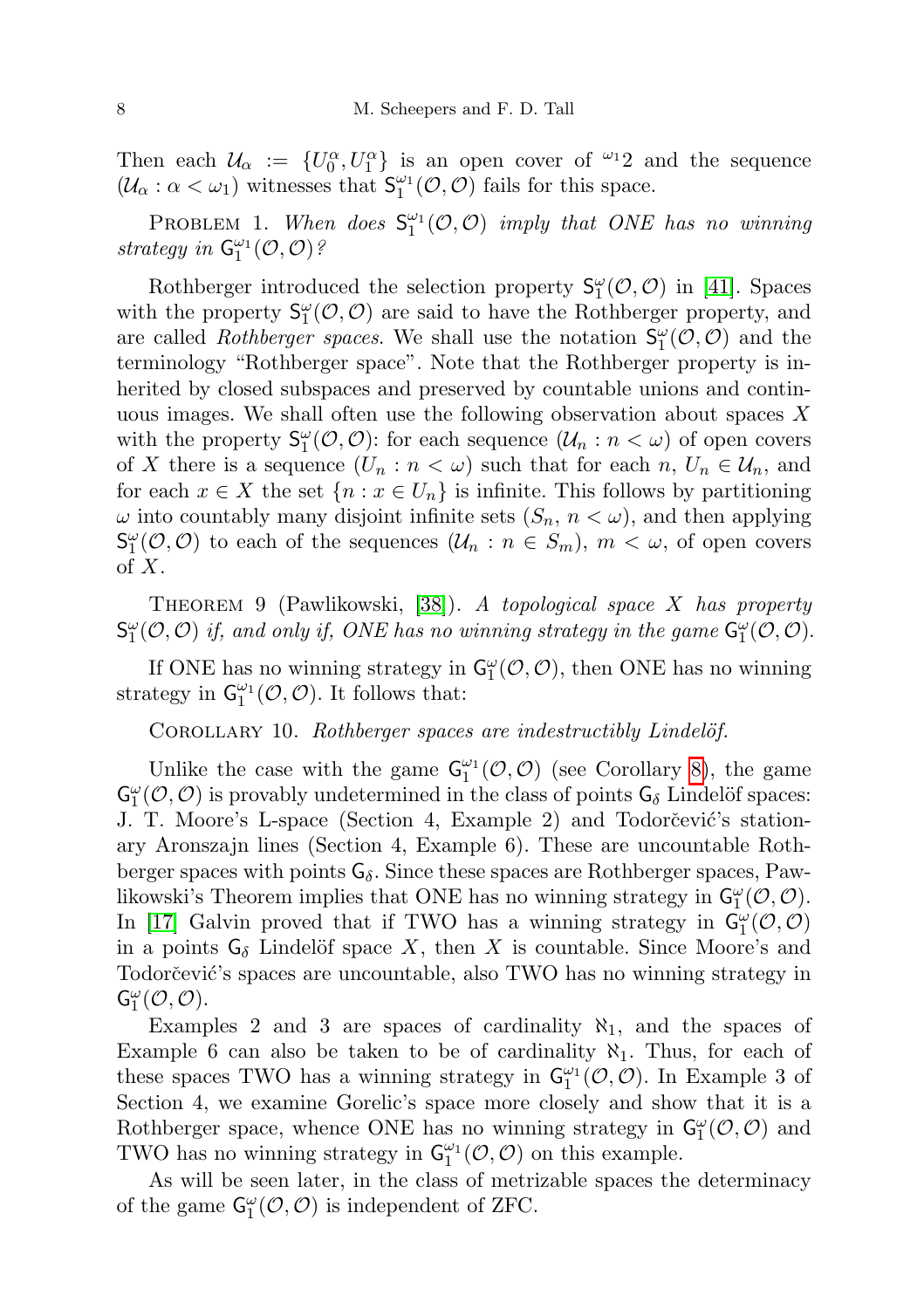2. The Rothberger property. The Rothberger property arose in connection with the classical Borel Conjecture. E. Borel [\[8\]](#page-43-4) defined a subset X of the real line R to be *strong measure zero* if for each sequence  $(\epsilon_n : n \in \mathbb{N})$ of positive real numbers there is a sequence  $(I_n : n \in \mathbb{N})$  of open intervals such that for each n length $(I_n) \leq \epsilon_n$ , and  $X \subseteq \bigcup_{n \in \mathbb{N}} I_n$ . Borel conjectured that all strong measure zero sets of reals are countable. The statement that strong measure zero sets of real numbers are countable sets is known as the Borel Conjecture. Rothberger [\[41\]](#page-44-7) showed that for metrizable spaces the Rothberger property implies strong measure zero. Indeed, for metrizable spaces the Rothberger property is equivalent to having strong measure zero in all equivalent metrics [\[16\]](#page-43-5).

Rothberger spaces have been rarely considered outside the metric context. Indeed, to our knowledge, cardinality restrictions on Rothberger spaces have received no prior attention outside the metric context.

Rothberger spaces and Cohen reals. For an infinite cardinal number  $\kappa$ , let  $\mathsf{Fn}(\kappa,2)$  denote the set of finite binary functions with domain a finite subset of  $\kappa$ . For f and g elements of  $\mathsf{Fn}(\kappa,2)$  write  $f < g$  to denote that f extends g. Thus,  $(Fn(\kappa, 2), <)$  is one of several partially ordered sets for adding  $\kappa$  Cohen reals. Fn( $\kappa, \omega$ ), the set of functions with domain a finite subset of  $\kappa$  and values in  $\omega$ , and with the same order as above, leads to the same generic extension. We shall use the symbol  $\mathbb{P}(\kappa)$  to denote either of these posets for adding  $\kappa$  Cohen reals.

<span id="page-8-0"></span>THEOREM 11. Let  $\kappa$  be an uncountable cardinal number. If X is a Lindelöf space, then  $\mathbf{1}_{\mathbb{P}(\kappa)} \Vdash ``\check{X}$  has property  $S_1^{\omega}(\mathcal{O}, \mathcal{O})$ ".

*Proof.* Let X be a Lindelöf space. Let  $\kappa$  be an uncountable cardinal. Everywhere below when we write  $\mathbb{P}(\kappa)$ , we may consider this forcing to be expressed as  $\mathbb{P}(\kappa + \omega_1)$ . It is known (see [\[13\]](#page-43-1) or [\[20\]](#page-44-3)) that  $\mathbf{1}_{\mathbb{P}(\kappa)}$   $\|\cdot\|$ " $\check{X}$  is Lindelöf". Consider a  $\mathbb{P}(\kappa)$ -name for a sequence of open covers of X, say  $(\mathcal{U}_n : n \in \mathbb{N})$ . Since the ground-model topology of X is a basis for the topology in the generic extension, and since  $X$  is Lindelöf, we may assume that

 $\mathbf{1}_{\mathbb{P}(\kappa)}$   $\|\text{- "Each } \dot{\mathcal{U}}_n$  is a countable cover by ground-model open sets".

Indeed, for each n and m we can choose a maximal antichain  $A_m^n$  of  $\mathbb{P}(\kappa)$ such that the mth element of  $\mathcal{U}_n$  is decided by this antichain. Considering  $\mathbb{P}(\kappa)$  as  $\mathbb{P}(\kappa + \omega_1)$ , and since each member of each  $A_m^n$  has domain a finite subset of  $\kappa$ , there is an  $\alpha < \kappa$  such that in fact

 $\mathbf{1}_{\mathbb{P}(\alpha)}$   $\|\text{- "Each } \dot{\mathcal{U}}_n$  is a countable cover by ground-model open sets".

Let G be  $\mathbb{P}(\kappa)$ -generic. Then  $G_{\alpha} = \{p[\alpha : p \in G] \text{ is } \mathbb{P}(\alpha)$ -generic over V. In  $V[G_{\alpha}]$  write  $\mathcal{U}_n = (U_m^n : m \in \mathbb{N})$ . Define, for each  $x \in X$ , the function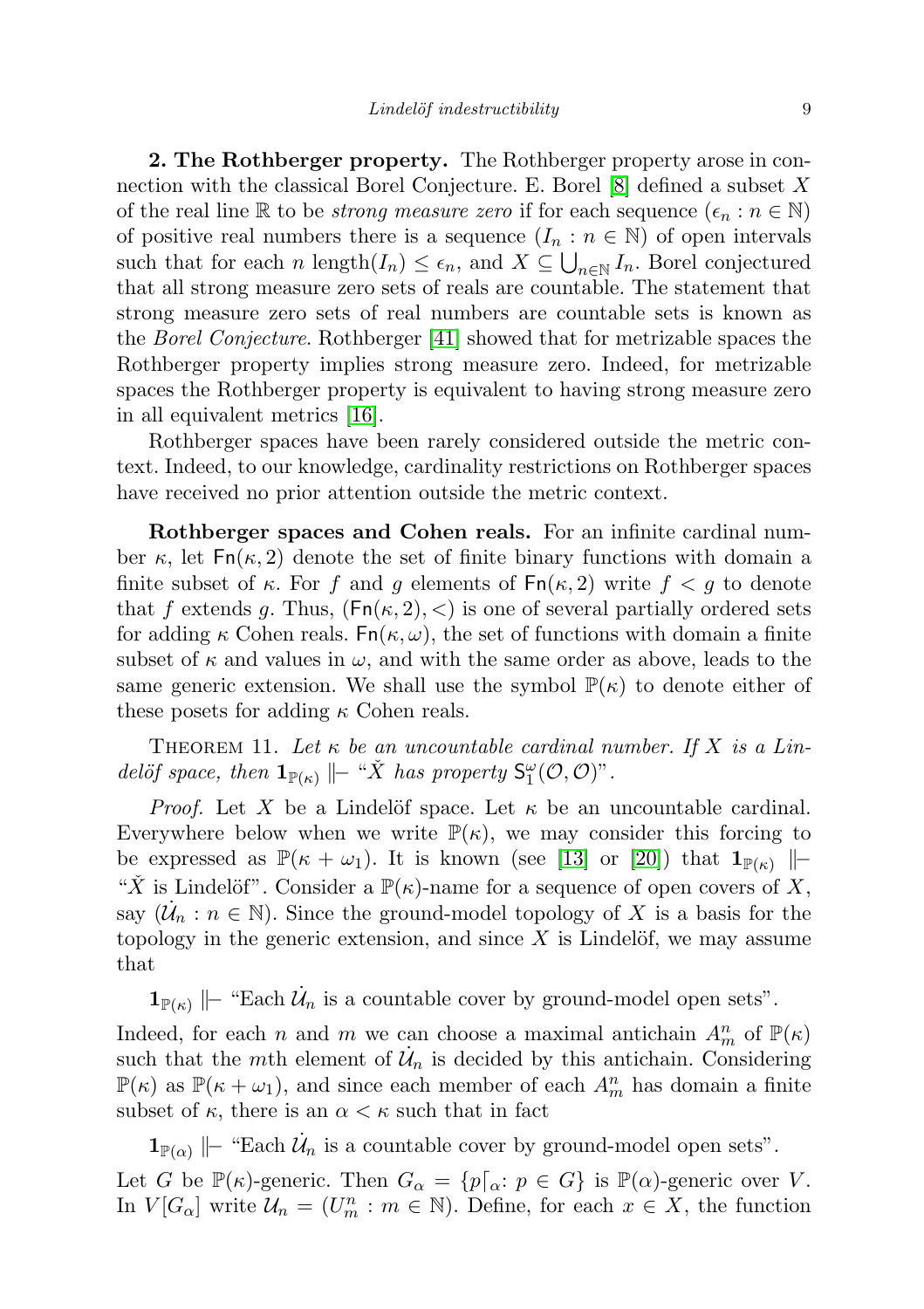$f_x \in N \mathbb{N}$  by  $f_x(n) = \min\{m : x \in U_m^n\}$ . Now  $\{f_x : x \in X\} \in V[G_\alpha]$ . If  $c \in V[G]$  is any Cohen real over  $V[G_\alpha]$ , then for each x in X,  $\{n \in \mathbb{N}$ :  $c(n) = f_x(n)$  is infinite, and thus  $(U_{c(n)}^n : n \in \mathbb{N})$  witnesses  $\mathsf{S}_1^{\omega}(\mathcal{O}, \mathcal{O})$  for X in  $V[G]$ .  $\blacksquare$ 

Thus, forcing with a sufficient number of Cohen reals preserves being a Rothberger space, but fails to preserve not being Rothberger.

PROBLEM 2. Is it consistent that adjoining a single Cohen real converts each ground-model Lindelöf space to a Rothberger space or at least makes it indestructible?

COROLLARY 12 (A. Dow).  $\operatorname{Adjoining} \aleph_1 \text{ Cohen reals renders each ground-}$ model Lindelöf space indestructible.

*Proof.* By Theorem [11](#page-8-0) each ground-model Lindelöf space acquires the Rothberger property. By Theorem [9](#page-7-1) in the extension ONE has no winning strategy in the game  $G_1^{\omega_1}(\mathcal{O}, \mathcal{O})$ . Apply Theorem [1.](#page-3-0)

Dow's proof in [\[13\]](#page-43-1) uses a quite nontrivial elementary submodel argument.

Rothberger spaces and random reals. Let  $\mathbb{B}(\kappa)$  be the partially ordered set for adding  $\kappa$  random reals. We now show that forcing with  $\mathbb{B}(\kappa)$ preserves being Rothberger. In contrast to the case of Cohen reals, for a large class of Lindelöf spaces random reals preserve not being Rothberger. In the proof that adding  $\kappa$  random reals preserves the Rothberger property we make use of the fact that the Lindelöf property is preserved, as was noted in the remarks in and following the proof of Corollary 2.5 of [\[20\]](#page-44-3). Since the proof of the latter fact does not appear explicitly in the literature, the referee requested that we include a proof here.

THEOREM 13. If  $X$  is a Lindelöf space, then

 $\mathbf{1}_{\mathbb{B}(\kappa)}$   $\|\textit{-} \text{``X}$  is a Lindelöf space".

*Proof.* Given an open cover  $U$  in the extension, we may assume without loss of generality that it is composed of ground-model open sets. For each  $x \in X$  pick a maximal antichain  $A_x$  in  $\mathbb{B}(\kappa)$  and ground-model open sets  $U_{p,x}$ containing x, for each  $p \in A_x$ , such that  $p \mid -\in U_{p,x} \in \dot{\mathcal{U}}^n$ . For each positive integer *n* choose a finite set  $A_{n,x} \subseteq A_x$  such that  $\mu(\bigcup A_{n,x}) > 1 - 1/n$  and define

$$
V_{n,x} = \bigcap \{U_{p,x} : p \in A_{n,x}\}.
$$

Then  $\{V_{n,x} : x \in X\}$  is an open cover of X in the ground model, and thus has a countable subset  $\mathcal{V}_n$  that covers X.

$$
\text{CLAIM. } \mathbf{1}_{\mathbb{B}(\kappa)} \, || - \ ^{\omega} (\forall y \in \check{X}) (\exists n < \check{\omega}) (\exists V \in \check{\mathcal{V}}_n) (\exists U \in \dot{\mathcal{U}}) (y \in V \subseteq U)^{\nu}.
$$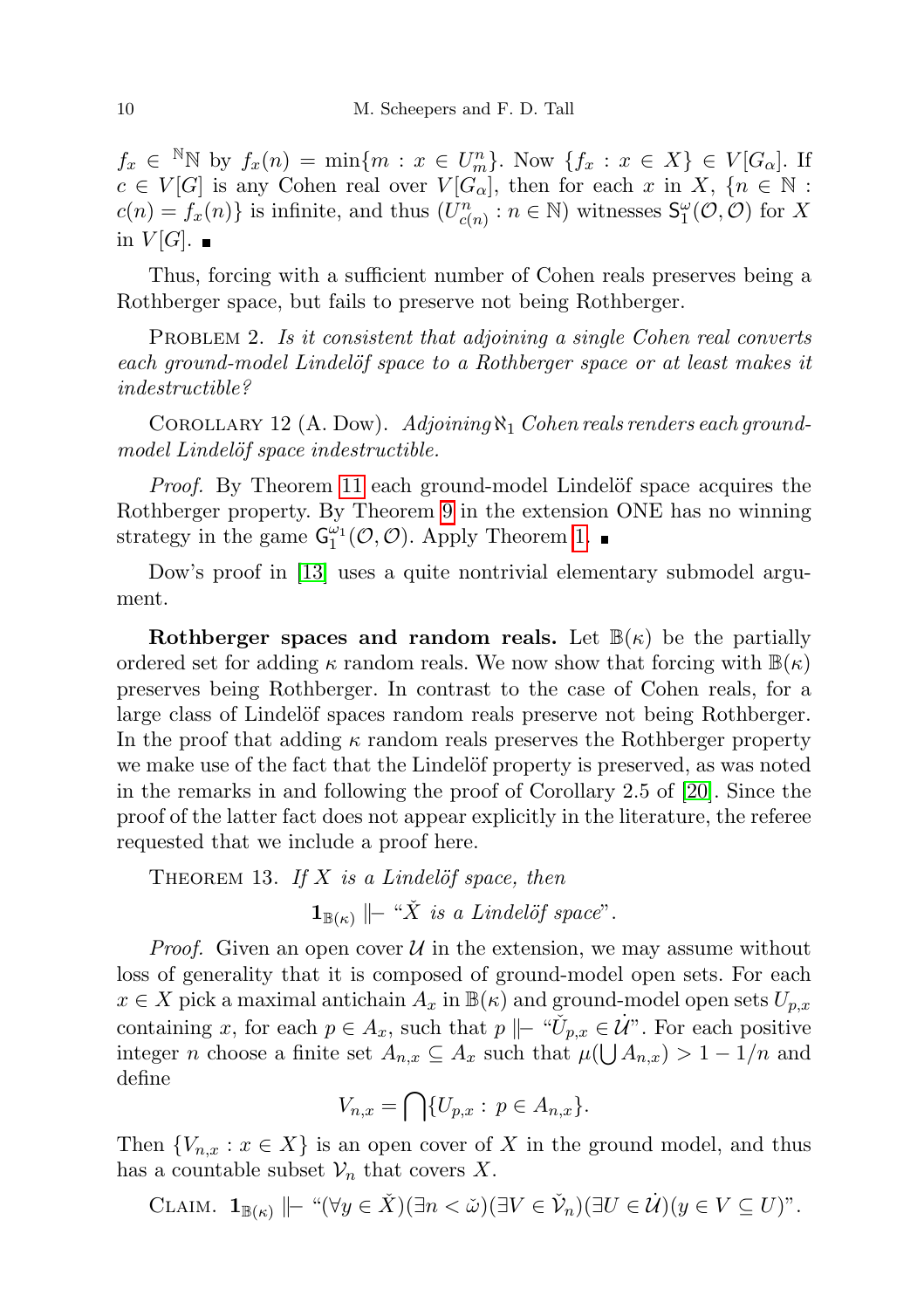Proof of Claim. We have to prove that

 $(\forall y \in X)(\forall q)(\exists r \leq q)(\exists n \in \omega)(\exists V \in \mathcal{V}_n)(\exists U \text{ open})(r \parallel \vdash ``\check{y} \in \check{V} \subseteq \check{U} \in \dot{\mathcal{U}}").$ Fix  $y \in X$  and  $q \in \mathbb{B}(\kappa)$ . Take n so large that  $\mu(q) > 1/n$ . Since  $\mathcal{V}_n$  covers X, choose  $V_{n,x} \in V_n$  with  $y \in V_{n,x}$ . By construction there is a  $p \in A_{n,x}$  with p and q compatible. Choose  $r \leq p$ , q. Then  $r \Vdash "y \in V_{n,x} \subseteq U_{p,x} \in \mathcal{U}$ ", completing the proof of the Claim.

Let G be  $\mathbb{B}(\kappa)$ -generic over V. By the Claim in  $V[G]$ , for each  $y \in X$ choose  $V_{n,x}^y$  such that  $y \in V_{n,x}^y \subseteq U$  for some  $U \in \mathcal{U}$ . Then  $\{V_{n,x}^y : y \in Y\}$  $\subseteq \bigcup_{m<\omega} V_m$  is a countable refinement of U and covers X. Thus U has a countable subset that covers  $X$ .

<span id="page-10-1"></span>LEMMA 14. Let X be a Lindelöf space and let U be a  $\mathbb{B}(\kappa)$ -name such that

$$
\mathbf{1}_{\mathbb{B}(\kappa)} \models \text{``}\dot{\mathcal{U}} \text{ is an open cover of } \check{X}''.
$$

Then for each  $x \in X$  and each  $k < \infty$  there is a neighborhood  $N_k(x)$  of x such that

$$
\mu(||(\exists U \in \dot{\mathcal{U}})(\check{N}_k(x) \subseteq U)||) > 1 - \frac{1}{2^{k+1}}.
$$

*Proof.* Since  $X$  is Lindelöf and random reals preserve Lindelöf, and since the ground-model open sets form a basis of the topology  $X$  has in the generic extension, we may assume that

 $\mathbf{1}_{\mathbb{B}(\kappa)}$   $\|\text{- } \text{``}\mathcal{U}\)$  is a countable open cover of X<sup>č</sup> by ground-model sets"

and choose  $\mathbb{B}(\kappa)$ -names  $\dot{U}_n$ ,  $n < \infty$ , such that

 $\mathbf{1}_{\mathbb{B}(\kappa)} \mid -\omega \mathcal{U} = {\{\dot{U}_n : n < \omega\}}$  and each  $\dot{U}_n$  is in the ground model".

We may assume each  $\dot{U}_n$  is of the form  $\{(\check{U}_k^n, b_k^n) : k < \omega\}$  where for each n and each k,  $U_k^n$  is a ground-model open set and  $\{b_k^n : k < \infty\}$  is a maximal antichain of  $\mathbb{B}(\kappa)$ .

Now consider  $x \in X$ . For each n and k define

$$
V_k^n(x) = \begin{cases} X & \text{if } x \notin U_k^n, \\ U_k^n & \text{otherwise.} \end{cases}
$$

For each k define  $M_k(x) = \bigcap_{i,j \leq k} V^i_j(x)$ . Note that

$$
c_k = ||(\exists i \le k)(\check{M}_k(x) \subseteq \dot{U}_i)|| \ge \sup\{b_j^i : i, j \le k \text{ and } x \in U_j^i\}.
$$

For  $k < \ell$  we have  $\mu(c_k) \leq \mu(c_{\ell})$ , and since  $\mu(||\dot{\mathcal{U}})$  is a cover  $|| = 1$  we have  $\lim_{k \to \infty} \mu(c_k) = 1$ . For each m choose  $k_m$  so large that  $\mu(c_{k_m}) > 1 - 1/2^{m+1}$ and put  $N_m(x) = M_{k_m}(x)$ .

<span id="page-10-0"></span>THEOREM 15. If X is a Rothberger space then  $\mathbf{1}_{\mathbb{B}(\kappa)}$   $\|\text{-}$  "X<sup>\*</sup> is a Rothberger space".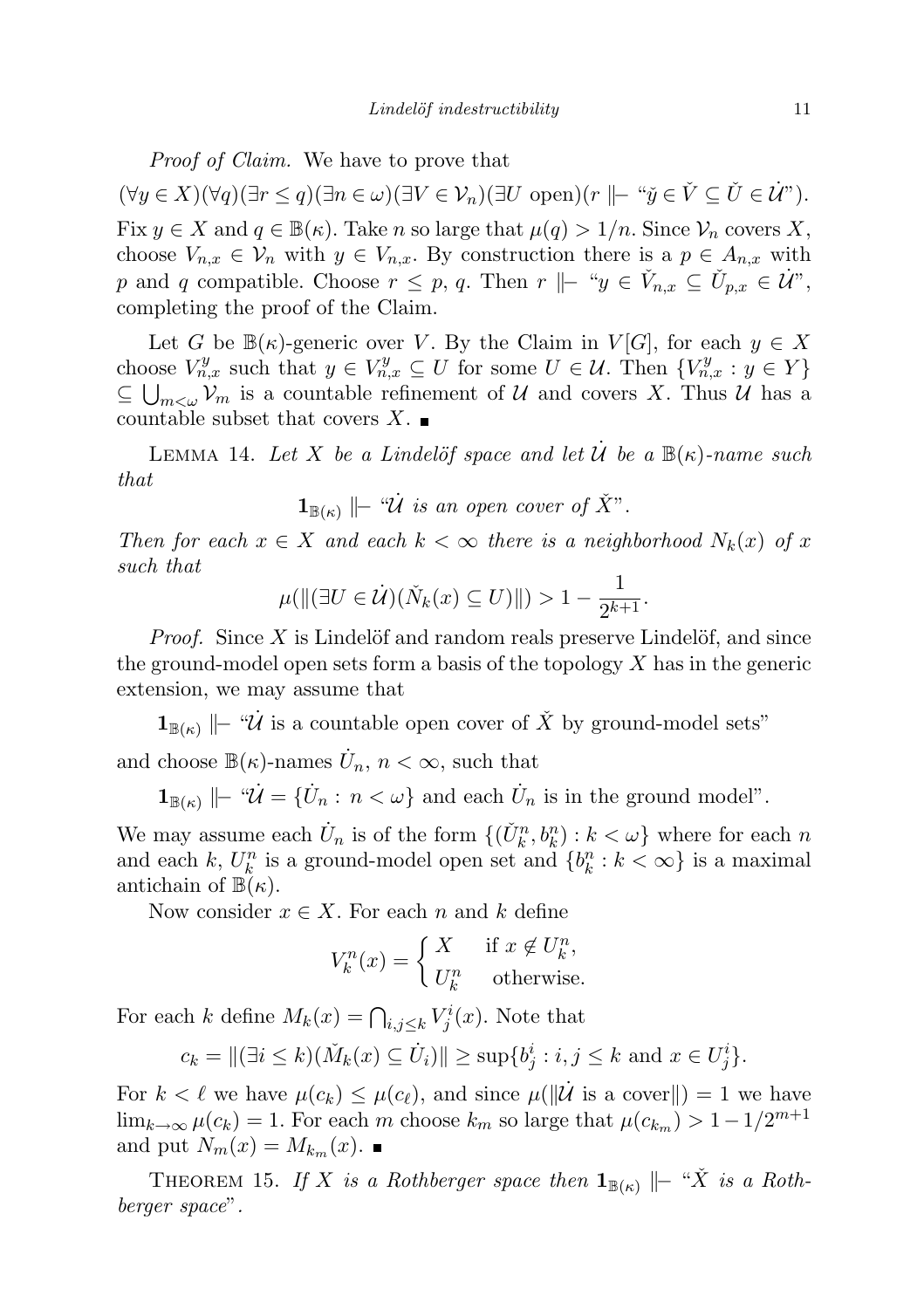*Proof.* Choose  $\mathbb{B}(\kappa)$ -names  $\mathcal{U}_n$  such that

 $\mathbf{1}_{\mathbb{B}(\kappa)} \Vdash$  " $(\dot{\mathcal{U}}_n : n < \infty)$  is a sequence of open covers of  $\check{X}$ ".

By Lemma [14,](#page-10-1) for each n and each  $x \in X$  choose a neighborhood  $W_n(x)$ such that  $\mu(||(\exists U \in \mathcal{U}_n)(\check{W}_n(x) \subseteq U)||) > 1 - 1/2^{n+1}$ . Then  $\mathcal{W}_n = \{W_n(x) :$  $x \in X$  is an open cover of X. In the ground model apply the fact that X is Rothberger to the sequence  $(\mathcal{W}_n : n < \infty)$  of open covers of X. For each n choose a set  $S_n \in \mathcal{W}_n$  such that for each  $x \in X$  there are infinitely many n with  $x \in S_n$ .

Observe that  $\mu(||\langle \exists U \in \dot{U}_n | (\dot{S}_n \subseteq U) || \rangle > 1 - 1/2^{n+1}$  for each n. Thus, choose by the Fullness Lemma (see [\[24,](#page-44-9) Lemma 18.6]) for each  $n \in \mathbb{B}(\kappa)$ -name  $\dot{U}_n$  such that  $\mu(||\dot{U}_n \in \dot{\mathcal{U}}_n$  and  $\check{S}_n \subseteq \dot{U}_n||) \geq 1 - 1/2^{n+1}$ .

CLAIM.  $\mathbf{1}_{\mathbb{B}(\kappa)} ||-$  " $\check{X} \subseteq \bigcup_{n < \infty} \dot{U}_n$ ".

For suppose not and choose b so that  $b \Vdash "X \not\subseteq \bigcup_{n<\infty} U_n$ ". Choose  $c < b$  and  $x \in X$  so that  $c \Vdash "x \notin \bigcup_{n < \infty} U_n$ ". Then choose n so large that  $\mu(c) > 1/2^n$ . Choose a k larger than n with  $x \in S_k$ . Now define

$$
d = c \wedge ||\text{``}\dot{U}_k \in \dot{\mathcal{U}}_k
$$
 and  $\check{S}_k \subseteq \dot{U}_k$ "||.

We have  $\mu(d) > 0$  and since  $d \leq c$  we have  $d \mid \mid - \sqrt{a} \notin \bigcup_{n < \infty} U_n$ . But also  $x \in S_k$  and  $d \mid \mid - \in S_k \subseteq U_k$ ", a contradiction. The proof is complete.

Next we examine preservation of non-Rothberger. Let  $n$  be a positive integer. A family A of subsets of a set X has *degree* n if n is the smallest positive integer such that for each  $x \in X$  the set  $\{A \in \mathcal{A} : x \in A\}$  has cardinality at most  $n$ . We shall say that a topological space is  $n$ -dimensional if  $n$  is the smallest nonnegative integer such that each open cover of the space has an open refinement of degree  $n + 1$ . And a space is said to be *strongly* countable-dimensional if it is a union of countably many closed subsets, each of finite dimension. This notion was introduced by Nagata [\[36\]](#page-44-10) and Smirnov [\[48\]](#page-45-5), independently.

If a strongly countable-dimensional space does not have the Rothberger property, then some closed subset of finite dimension does not have the Rothberger property. This follows from the fact that the Rothberger property is inherited by closed subspaces, and since a union of countably many subspaces, each with the Rothberger property, again has the Rothberger property. We now show that for strongly countable-dimensional ground-model spaces random reals preserve the property of not being a Rothberger space. In the process we use the following fact (see "equation" [\(1\)](#page-12-1) in the proof of Theorem [17](#page-12-0) below): If a space  $X$  has the Rothberger property and if a sequence  $(\mathcal{U}_n : n < \infty)$  of open covers is given, then there is a sequence  $(U_n : n < \infty)$  such that for each n we have  $U_n \in \mathcal{U}_n$  and for each  $x \in X$ there are infinitely many n with  $x \in U_n$ : first write the natural numbers as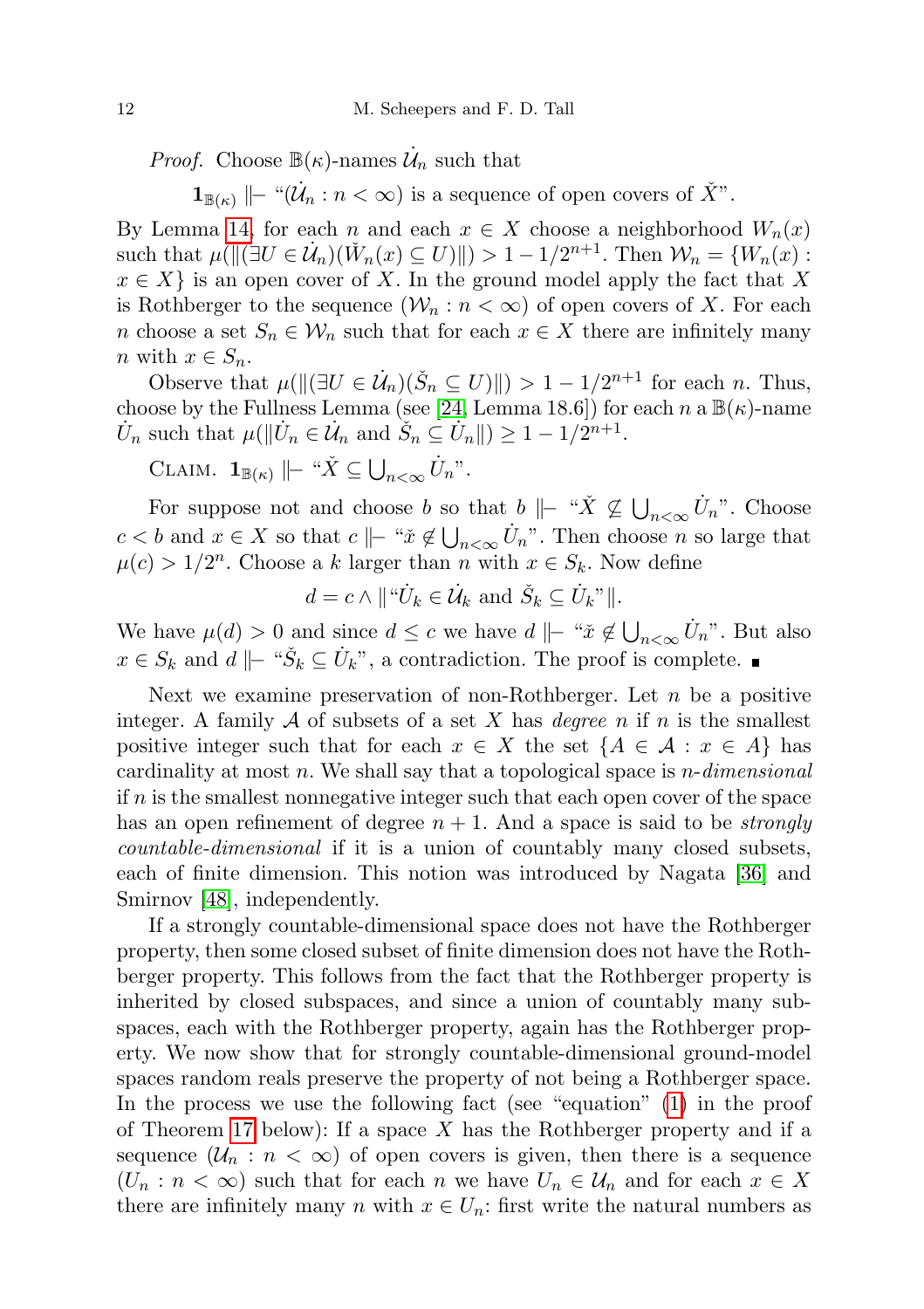a union of countably many disjoint infinite sets  $Y_k$ ,  $k < \infty$ , and apply the Rothberger property to each subsequence  $(\mathcal{O}_n : n \in Y_k)$ .

<span id="page-12-2"></span>LEMMA 16. If  $\dot{U}$  is a  $\mathbb{B}(\kappa)$ -name and A and B are ground-model sets such that

$$
\mu(\|\dot{U} = \check{A}\| \wedge \|\dot{U} = \check{B}\|) > 0
$$

then  $A = B$ .

*Proof.* Consider a generic filter G which contains  $\|\dot{U} = \check{A}\| \wedge \|\dot{U} = \check{B}\|$ . In the generic extension,  $A = \check{A}_G = \check{U}_G = \check{B}_G = B$ . But A and B are ground-model sets.

<span id="page-12-0"></span>THEOREM 17. Let  $\kappa$  be a cardinal number. If X is a strongly countable dimensional Lindelöf space and if

 $\mathbf{1}_{\mathbb{B}(\kappa)}$   $\|\textit{-} \text{``X}$  has the Rothberger property",

then X has the Rothberger property in the ground model.

*Proof.* Suppose that  $\mathbf{1}_{\mathbb{B}(\kappa)}$   $\|\textit{- "X}$  has the Rothberger property" while, in fact, X does not have the Rothberger property. Choose a positive integer m and a closed subset Y of X which is  $(m-1)$ -dimensional, but does not have the Rothberger property. Let  $(\mathcal{O}_n : n < \infty)$  be a sequence of open covers of Y witnessing this. We may assume each  $\mathcal{O}_n$  has degree m, and that each  $\mathcal{O}_{n+1}$  refines  $\mathcal{O}_n$ . Enumerate each  $\mathcal{O}_n$  bijectively as  $(U_k^n : k \in I_n)$ , where  $I_n$  is either an initial segment of the set of natural numbers, or the set of natural numbers. Note that

**1**<sub>B(κ)</sub> |  $\vdash$  "Ȳ is closed in  $\check{X}$ , thus has the Rothberger property".

For each *n*, put  $\epsilon_n = 1/((n+1)^2\dot{m})$ . Define  $\psi : \mathbb{N} \to \mathbb{N}$  as follows:  $\psi(1) = 1/\epsilon_1$  and for each  $n, \psi(n+1) = \psi(n) + 1/\epsilon_{n+1}$ .

In  $V^{\mathbb{B}(\kappa)}$  look at  $(\check{\mathcal{O}}_{\psi(n)} : n < \infty)$ , a sequence of open covers of Y. Since  $\mathbf{1}_{\mathbb{B}(\kappa)}$   $\|\text{- "Y}$  has the Rothberger property", choose a sequence  $(\dot{V}_n : n < \infty)$ of  $\mathbb{B}(\kappa)$ -names such that

(1) 
$$
\mathbf{1}_{\mathbb{B}(\kappa)} \Vdash ``(\forall n)(\emptyset \neq \dot{V}_n \in \check{\mathcal{O}}_{\psi(n)})
$$
 and  $(\forall x \in \check{Y})(\exists_n^{\infty})(x \in \dot{V}_n)^n$ .

<span id="page-12-1"></span>For each  $n$  define

$$
\mathcal{W}_n := \{ O_j^{\psi(n)} \in \mathcal{O}_{\psi(n)} : \mu(\|\dot{V}_n = \check{O}_j^{\psi(n)}\|) > \epsilon_n \}.
$$

Since elements of  $\mathcal{O}_{\psi(n)}$  are listed without repetition, Lemma [16](#page-12-2) implies that  $C_n = |\mathcal{W}_n| \leq m \cdot (n+1)^2$ . List the elements of each  $\mathcal{W}_n$  as  $(O_{m_j^n}^{\psi(n)}, 1 \leq j$  $\leq C_n$ ).

Using the fact that for each  $n, \mathcal{O}_{n+1}$  refines  $\mathcal{O}_n$ , we can choose  $O_{m_n}^n \in \mathcal{O}_n$ ,  $n < \infty$ , such that there is for each  $U \in \bigcup_{n < \infty} \mathcal{W}_n$  an n with  $U \subseteq \overline{O}_{m_n}^n$ .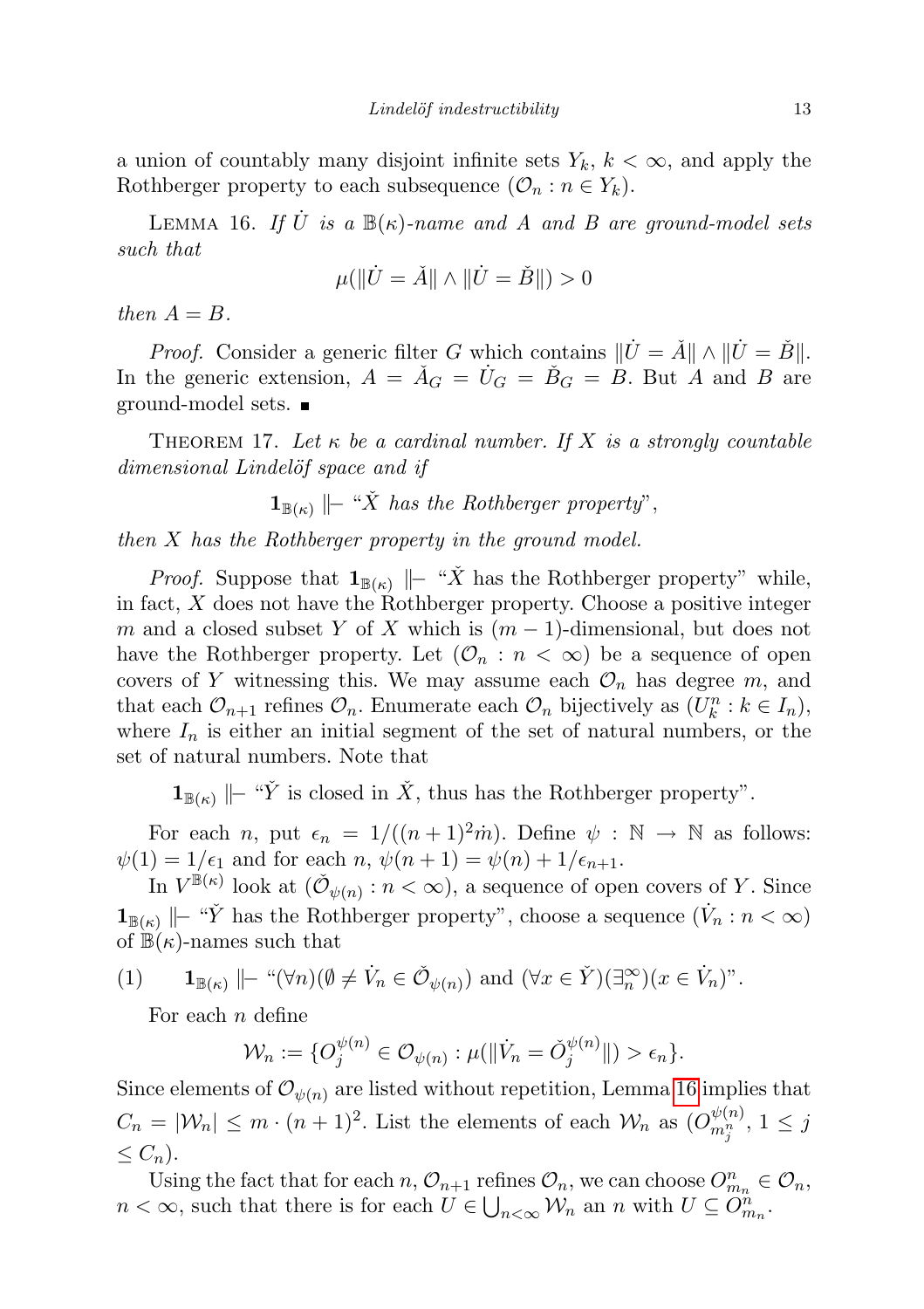Since  $(\mathcal{O}_n : n < \infty)$  witnessed that Y does not have the Rothberger property, choose

$$
x \in Y \setminus \bigcup_{n < \infty} O_{m_n}^n.
$$

CLAIM 1. For each n,  $\mu(\|\check{x}\in \dot{V}_n\|) \leq 1/(n+1)^2$ .

*Proof of the Claim.* If not, choose n with  $\mu(\Vert \tilde{x} \in V_n \Vert) > 1/(n+1)^2$ . Since  $\mathcal{O}_{\psi(n)}$  covers Y, the set  $I = \{j : x \in O_j^{\psi(n)}\}$  $\{y^{(n)}\}\$ is nonempty and for each  $j \in I$  we have  $\mu(\|\check{x}\in \check{O}_i^{\psi(n)})$  $\|\psi^{(n)}\|$  = 1, and so  $\mu(\|\v{x}\in \dot{V}_n \cap \bigcap_{j\in I} \check{O}_j^{\psi(n)})$  $\|j^{\varphi(n)}\|$ ) >  $1/(n+1)^2$ . But then as  $\mu(||\dot{V}_n \in \check{\mathcal{O}}_{\psi(n)}||) = 1$  we have

$$
\frac{1}{(n+1)^2} < \mu(\|\dot{V}_n \in \{\check{O}_j^{\psi(n)} : j \in I\}\|)
$$

and  $\mathcal{O}_{\psi(n)}$  has degree m, for some  $j \in I$  we have  $\mu(\|\dot{V}_n = \check{O}_{j}^{\psi(n)}\|)$  $\|j^{w(n)}\|$ ) >  $1/(m \cdot (n+1)^2)$  and so for this j,  $O_j^{\psi(n)} \in \mathcal{W}_n$ , contradicting the choice of  $x$ . Claim 1 is proven.

 $\sum_{i=1}^{\infty}$ Consider any  $b \in \mathbb{B}(\kappa)$  with  $\mu(b) > 0$ , and choose n so large that  $\mu(b) > 0$  $\sum_{j=n}^{\infty} 1/j^2$ . With Claim 1 proven, define

<span id="page-13-0"></span>
$$
a = b \setminus \bigvee_{k \geq n} \|\check{x} \in \dot{V}_k\|.
$$

We have  $a < b$ ,  $\mu(a) > 0$  and

(2)  $a \parallel \mid \text{``} (\forall k \geq n)(\check{x} \notin \dot{V}_k)$ ".

But then [\(2\)](#page-13-0) contradicts [\(1\)](#page-12-1). Thus, X also has the Rothberger property.  $\blacksquare$ 

In our first proof of Theorem [17](#page-12-0) we used the hypothesis that the space is zero-dimensional. Subsequently we improved the hypothesis that the space be zero-dimensional to the current hypothesis of strong countable dimensionality. We were not able to eliminate the dimension-theoretic hypothesis altogether from Theorem [17:](#page-12-0)

PROBLEM 3. Is the dimension hypothesis in Theorem [17](#page-12-0) necessary?

A large class of topological spaces is covered by the zero-dimensional case of Theorem [17:](#page-12-0)

LEMMA 18.  $T_3$  spaces with the property  $S_1^{\omega}(\mathcal{O}, \mathcal{O})$  are zero-dimensional.

*Proof.* If X is  $T_3$  and Lindelöf, it is  $T_4$  and thus  $T_{3\frac{1}{2}}$ . Since X is  $T_{3\frac{1}{2}}$ fix an embedding of X into a power of the unit interval  $\tilde{I}$ , say  $F: X \to I^{\kappa}$ . For each  $\alpha \in \kappa$  the projection  $\pi_{\alpha}$  onto the  $\alpha$ th coordinate is continuous, and so  $\pi_{\alpha} \circ F[X] \subseteq [0,1]$  has property  $S_1^{\omega}(\mathcal{O}, \mathcal{O})$ , and thus is zero-dimensional. But then  $\prod_{\alpha<\kappa}\pi_{\alpha}\circ F[X]$  is zero-dimensional. Since the latter set contains  $F[X]$ , it follows that  $F[X]$ , and thus X, is zero-dimensional.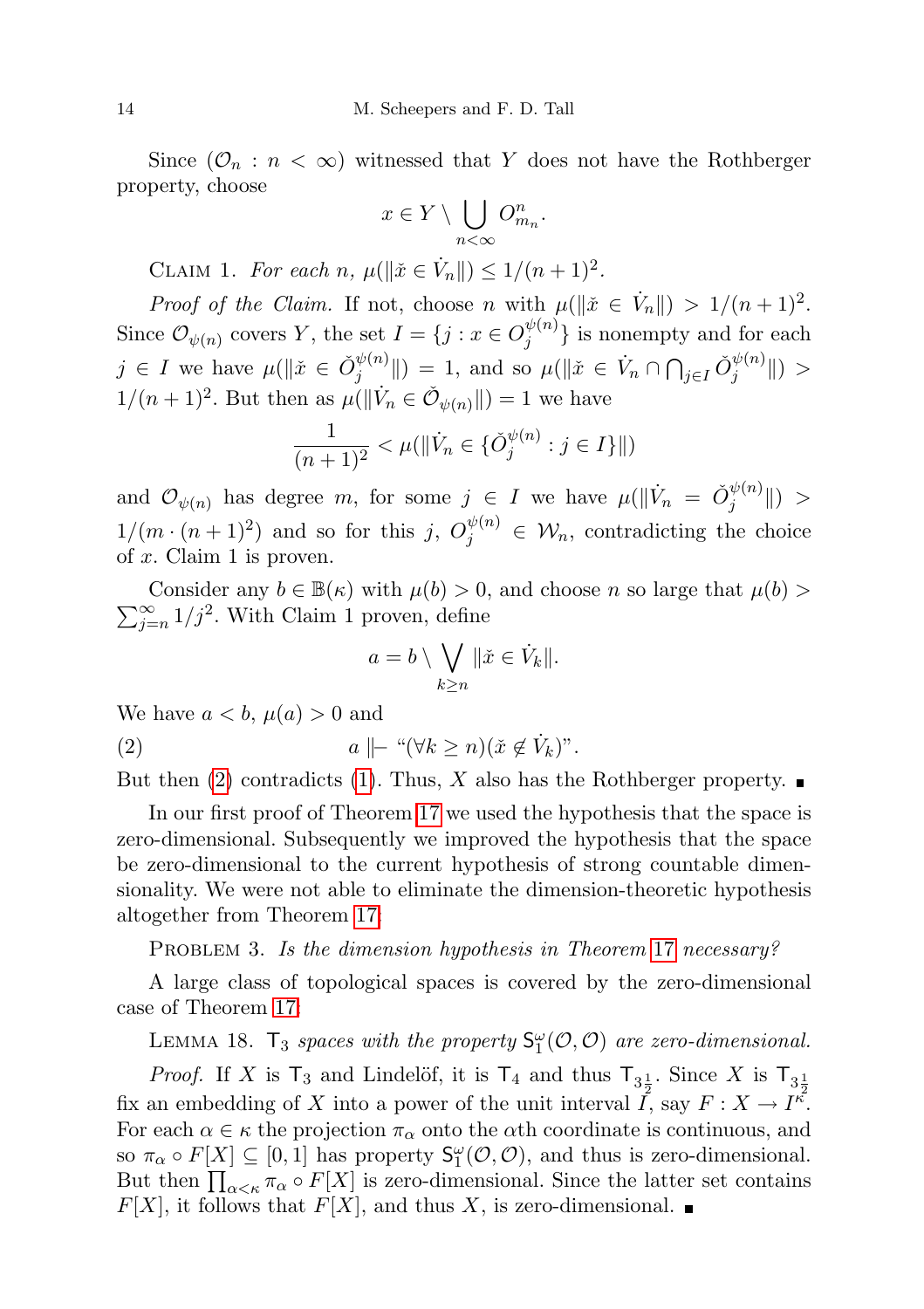It is easy to convert, by forcing, certain ground-model spaces to spaces which have dimension zero in the generic extension. In the generic extension by one Cohen real every ground-model separable metric space acquires dimension zero. To see this, first observe that the real line of the ground model acquires Lebesgue measure zero: Temporarily let  $\mu$  denote Lebesgue measure and let  $\mu^*$  denote the outer measure. In the ground model choose for each  $\epsilon > 0$  a sequence  $(\epsilon_n : n < \omega)$  of positive reals such that  $\sum_{n < \omega} \epsilon_n < \epsilon$ . We show that

$$
\mathbf{1}_{\mathbb{P}(\omega)} \mid\mid - \sqrt{\mathbb{P}(\mathbb{R})} = 0
$$

If not, choose  $p \in \mathbb{P}(\omega)$  and a positive integer n such that  $p \mid -\mu^*(\mathbb{R}) >$  $1/\check{n}$ . Consider in the ground model the sequence  $(\epsilon_m : m < \omega)$  associated with  $1/n = \epsilon$ , and for each m define  $\mathcal{U}_m = \{J_k^m : k < \omega\}$  where  $\{J_k^m : k < \omega\}$  $k < \omega$  enumerates the set of intervals of length less than  $\epsilon_m$  which have rational endpoints. For each  $x \in \mathbb{R}$  define  $f_x$  so that for all  $m$ ,  $f_x(m) =$  $\min\{k : x \in J_k^m\}$ . Note that each  $f_x$  is in the ground model. For each  $x \in \mathbb{R}$  and  $m > |p|$  the set  $D_m^x = \{q \in \mathbb{P}(\omega) : (\exists k > m)(f_x(k) = q(k))\}$  is dense in  $\mathbb{P}(\omega)$ , and thus dense below p. Then any generic filter containing p meets each  $D_m^x$ , and so the Cohen real obtained from this generic filter, say its  $\mathbb{P}(\omega)$ -name is  $\dot{f}$ , is infinitely often equal to each  $f_x$ . This implies that  $p \Vdash \text{`` } \check{\mathbb{R}} \subseteq \bigcup_{n < \omega} J_{f(n)}^n$ . But since  $\sum_{m < \omega} \epsilon_m < 1/n$ , it follows that  $p \parallel$  " $\mu^*(\check{\mathbb{R}}) < 1/\check{n}$ ", a contradiction.

Since Lebesgue measure zero sets of real numbers are zero-dimensional, it follows that the ground-model set of reals is zero-dimensional in the generic extension. But then the Hilbert cube of the ground model is in the extension a product of zero-dimensional spaces and so is zero-dimensional. Separable metric spaces from the ground model embed homeomorphically into the Hilbert cube of the ground model, thus in the generic extension are subspaces of a zero-dimensional space and so themselves are zero-dimensional.

This specific consequence of Cohen real forcing holds more generally.

COROLLARY 19. If X is a  $T_3$  Lindelöf space and  $\kappa$  is any cardinal number, then  $\mathbf{1}_{\mathbb{P}(\kappa)}$   $\|\textit{-} \text{``X}$  is zero-dimensional".

Similar ideas give the following result for spaces not necessarily Lindelöf  $(2)$ :

<span id="page-14-1"></span>COROLLARY 20. Let M and N be models with  $M \subseteq N$  and with X a  $\mathsf{T}_{3\frac{1}{2}}$  space in M. Assume there is a real number in N not in M. Then  $N \models "X$  is zero-dimensional".

Proof. The ground-model reals are zero-dimensional in N since between any two rationals, there is a new real. Within  $M$  embed  $X$  into a power

<span id="page-14-0"></span><sup>(</sup> 2 ) We thank the referee for this improvement of our earlier version of Corollary [20.](#page-14-1)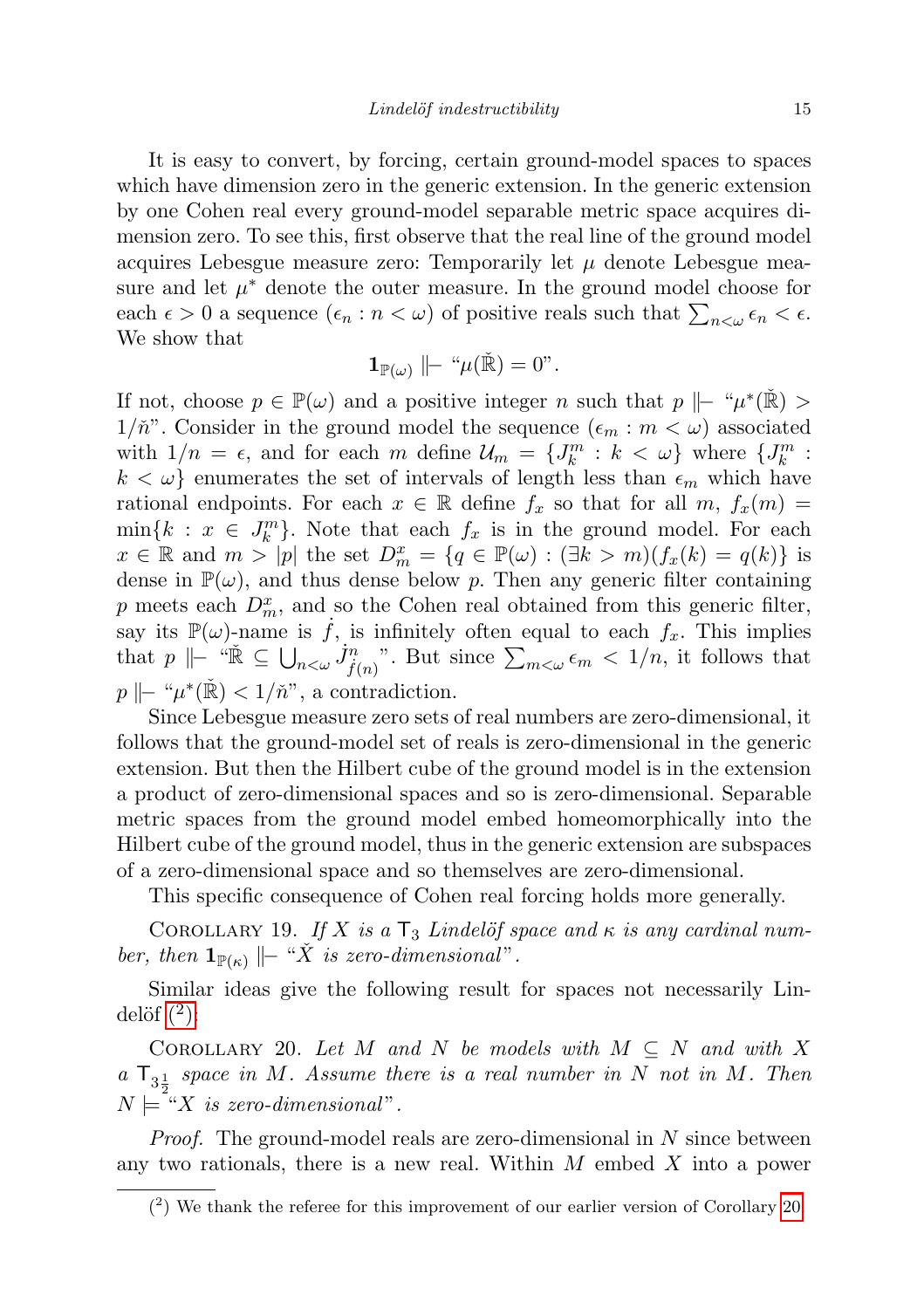of  $[0, 1]$ . In N this is a power of a zero-dimensional space, so zero-dimensional. But then in N, X is homeomorphic to a zero-dimensional space.

Rothberger spaces and countably closed forcing. Since Rothberger spaces are indestructibly Lindelöf, they remain Lindelöf under countably closed forcing. The following result shows a little more:

<span id="page-15-0"></span>THEOREM 21. Let  $(\mathbb{P}, \leq)$  be a countably closed partially ordered set. For X a space the following are equivalent:

- 1. X is a Rothberger space.
- 2.  $1_{\mathbb{P}} \Vdash ``\check{X}$  is a Rothberger space".

*Proof.* 1⇒2: Let  $(X, \mathcal{T})$  be a space which has property  $S_1^{\omega}(\mathcal{O}, \mathcal{O})$ . Let  $(\mathcal{U}_n : n \in \mathbb{N})$  be a name for a sequence of open covers of X. That is,

 $1_{\mathbb{P}} \mid - \text{``}(\dot{\mathcal{U}}_n : n \in \mathbb{N})$  is a sequence of open covers for  $\check{X}$ ".

Let G be  $\mathbb{P}$ -generic and in  $V[G]$  consider the sequence of open covers. Since X was, in the ground model,  $S_1^{\omega}(\mathcal{O}, \mathcal{O})$ , it is in  $V[G]$  still Lindelöf. We may also assume that each  $\mathcal{U}_n$  consists of sets from the ground-model topology T on X. Thus, for each n there is in  $V[G]$  a function  $f_n : \omega \to \mathcal{T}$  such that  $\mathcal{U}_n = f_n[\omega]$ . Since the forcing is countably closed, each  $f_n$  is a member of the ground model, and thus each  $\mathcal{U}_n$  is a member of the ground model. But then apply  $S_1^{\omega}(\mathcal{O}, \mathcal{O})$  in the ground model to this sequence to obtain  $U_n \in \mathcal{U}_n$ ,  $n < \infty$ , such that  $\{U_n : n < \infty\}$  is a cover of X.

2⇒1: Assume that  $\mathbf{1}_{\mathbb{P}}$   $\|\cdot\|^2 X$  is a Rothberger space". Suppose that contrary to item 1, in the ground model  $X$  is not a Rothberger space. Choose in the ground model a sequence  $(\mathcal{U}_n : n < \infty)$  of open covers of X witnessing that X is not Rothberger. By item 2, choose a P-name  $\dot{f}$  such that

$$
\mathbf{1}_{\mathbb{P}}\mid -\tilde{f}:\tilde{\omega}\to \bigcup_{n<\infty}\tilde{\mathcal{U}}_n \text{ and } (\forall n)(\dot{f}(n)\in\tilde{\mathcal{U}}_n) \text{ and } \{\dot{f}(n):n\in\tilde{\omega}\} \text{ covers } \check{X}''.
$$

Choose for each n a  $p_n \in \mathbb{P}$  and a  $U_n \in \mathcal{U}_n$  such that  $p_{n+1} < p_n$  and  $p_n \mid\mid -\pi f(\check{n}) = U_n$ ". Since P is countably closed choose  $p \in \mathbb{P}$  such that for all *n* we have  $p < p_n$ . Then  $p \mid\mid -\alpha(\forall n)(\check{U}_n \in \check{\mathcal{U}}_n)$  and  $\check{X} = \bigcup_{n < \infty} \check{U}_n$ ". But all parameters in the statement forced by  $p$  are in the ground model; thus the statement is true in the ground model. This contradicts that the sequence  $(\mathcal{U}_n : n < \infty)$  of open covers of X witnesses that X is not Rothberger.

Cardinality upper bounds on points  $G_{\delta}$  Rothberger spaces. It is consistent that all metrizable Rothberger spaces are countable. This follows from the Borel Conjecture. Carlson [\[10\]](#page-43-6) showed that the Borel Conjecture is equivalent to the statement that all strong measure zero metric spaces are countable. Thus the Borel Conjecture implies that all metrizable Rothberger spaces are countable. Sierpinski  $[47]$  proved that the Continuum Hypothesis implies the negation of the Borel Conjecture. R. Laver [\[32\]](#page-44-11) proved that the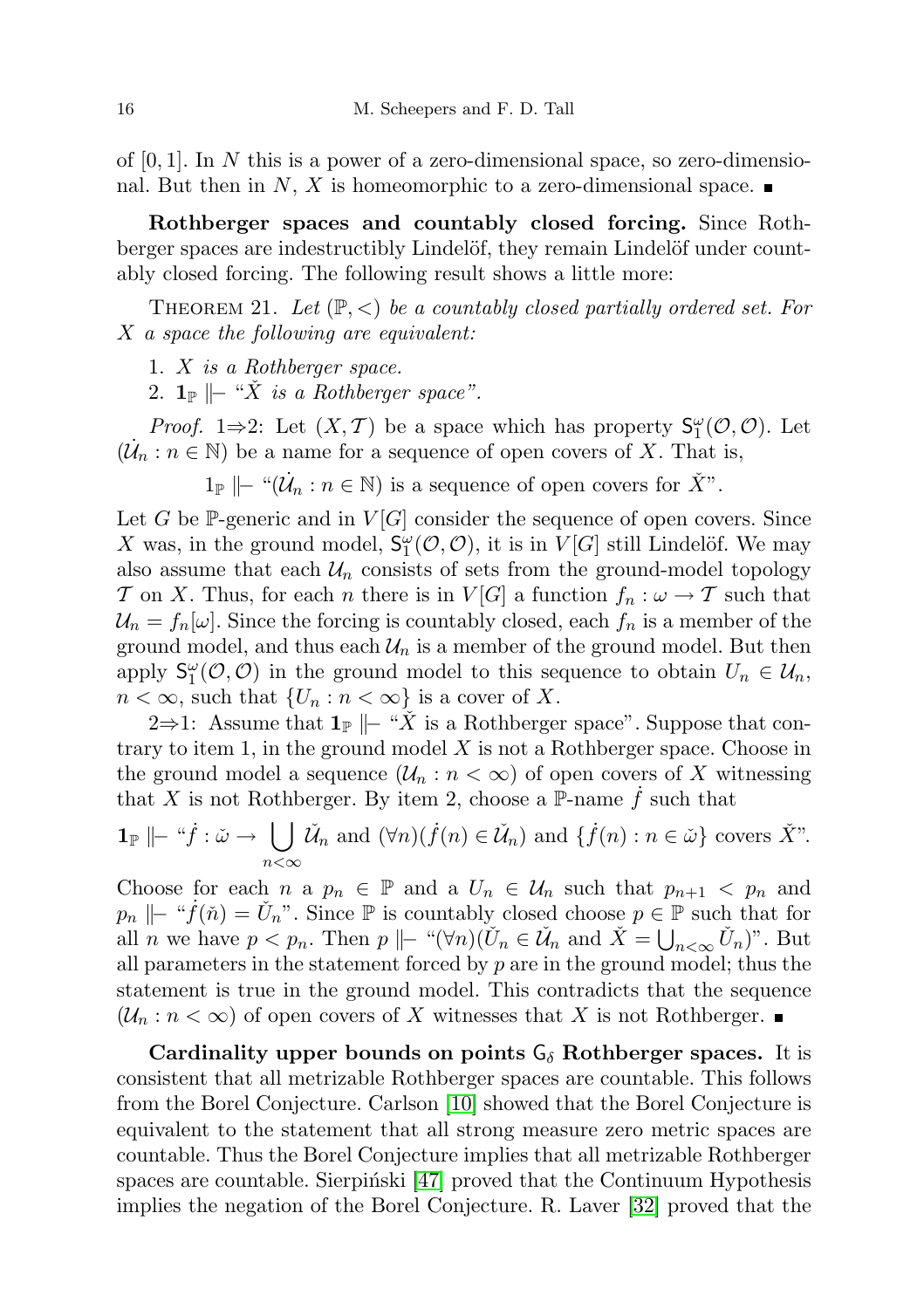Borel Conjecture is consistent relative to the consistency of ZFC only. In Laver's model,  $2^{\aleph_0} = \aleph_2$ .

<span id="page-16-1"></span>PROPOSITION 22 (Judah, Shelah, Woodin). For each cardinal number  $\kappa$  it is consistent that  $2^{\aleph_0} > \kappa$  and every metrizable Rothberger space is countable.

Proof. Consider a model of Borel's Conjecture. By Theorem [17](#page-12-0) we know that upon forcing with  $\mathbb{B}(\kappa)$  every ground-model set of real numbers with the Rothberger property is countable. It is not known if uncountable metric Rothberger spaces can be introduced by random real forcing. But by a result of Judah, Shelah and Woodin [\[25\]](#page-44-12) if the ground model is Laver's model, then subsequent forcing with  $\mathbb{B}(\kappa)$  introduces no uncountable metrizable Rothberger spaces.  $\blacksquare$ 

Corollary 23. If it is consistent that there is a real-valued measurable cardinal then it is consistent that each metrizable Rothberger space is countable and there is a real-valued measurable cardinal  $\leq 2^{\aleph_0}$ .

*Proof.* Assume it is consistent that there is a measurable cardinal,  $\kappa$ . Then it is consistent that  $\kappa$  is measurable and CH holds (collapse the continuum to  $\aleph_1$  with countable conditions, if necessary, and apply [\[33,](#page-44-13) Theorem 3]: "Mild" forcing preserves measurability.). Then use Laver's method to force Borel's Conjecture. By [\[33,](#page-44-13) Theorem 3],  $\kappa$  still is measurable. Now force with  $\mathbb{B}(\kappa)$ . As noted in the proof of Proposition [22,](#page-16-1) in the generic extension all metrizable Rothberger spaces are countable. By a theorem of Solovay  $\kappa = 2^{\aleph_0}$  is real-valued measurable.

Arhangel'skii's result trivially implies that if  $\kappa$  is the least measurable cardinal, then each points  $G_{\delta}$  Rothberger space is of cardinality  $\lt \kappa$ . We shall see in Proposition [27](#page-17-0) that this upper bound cannot be lowered in ZFC. But a better theorem can be proved for the points  $G_{\delta}$  Rothberger spaces:

<span id="page-16-0"></span>THEOREM 24. If a space has the Rothberger property and each point is a  $G_{\delta}$  then its cardinality is less than the smallest real-valued measurable cardinal.

*Proof.* Suppose that  $\kappa$  is a real-valued measurable cardinal and that X is a Lindelöf space with all points  $G_{\delta}$  and  $|X| \geq \kappa$ . Choose a subset Y of X with  $|Y| = \kappa$ , and let  $\mu : \mathcal{P}(Y) \to [0,1]$  be a countably additive atomless measure with  $\mu(Y) = 1$ . For each  $x \in X$  choose a sequence  $(U_n(x) : n < \infty)$ of neighborhoods with  $\{x\} = \bigcap_{n < \infty} U_n(x)$  and  $U_{n+1}(x) \subseteq U_n(x)$  for all n.

For each m, choose for each x an  $n(m, x)$  such that  $\mu(Y \cap U_{n(m, x)}(x))$  $1/2^{m+2}$ . Then

$$
\mathcal{U}_m = \{U_{n(m,x)}(x) : x \in X\}
$$

is an open cover of X. For the sequence  $(\mathcal{U}_m : m < \infty)$  of open covers of X,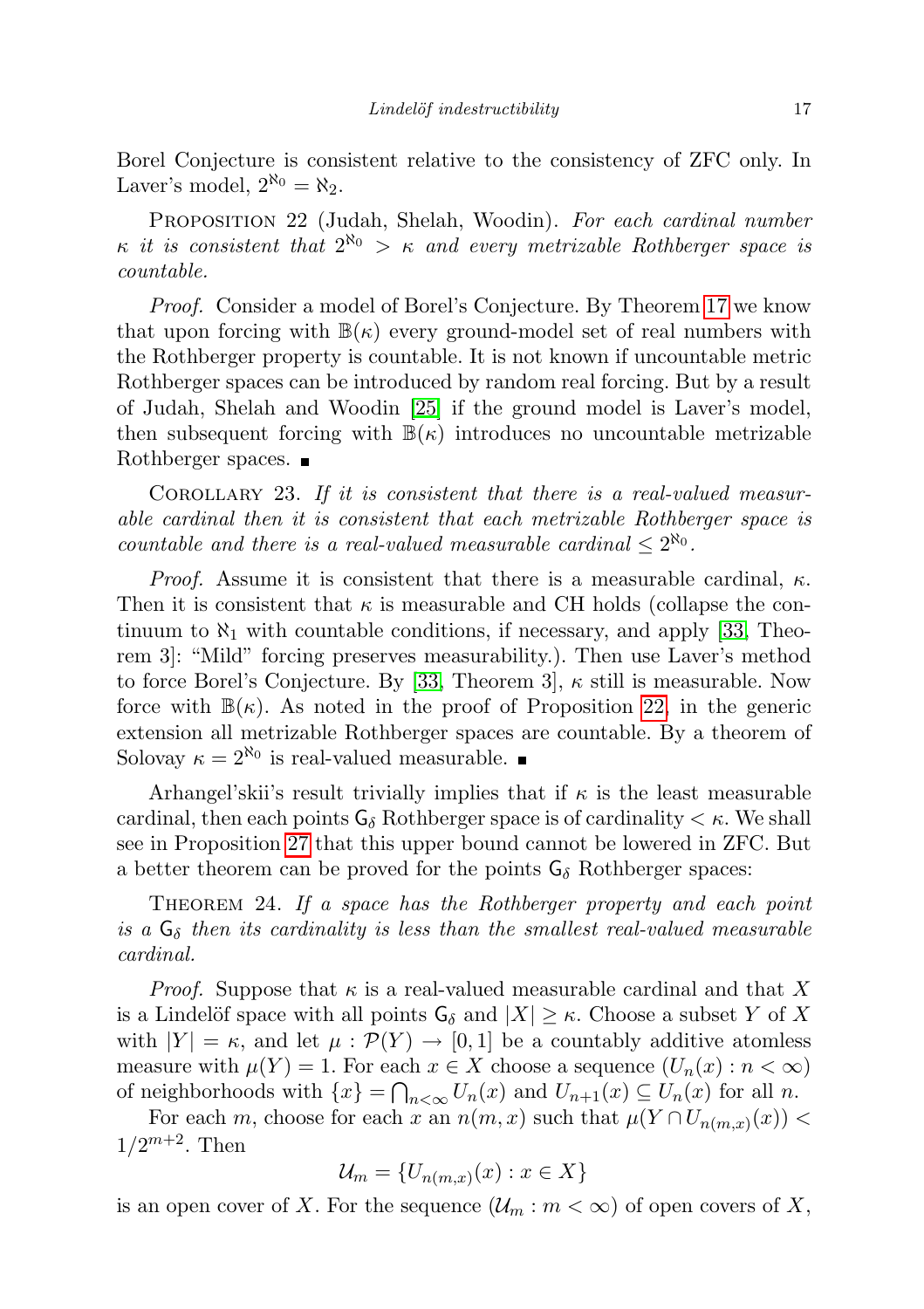consider any sequence  $(U_m : m < \infty)$  with  $U_m \in \mathcal{U}_m$  for each m. Then  $\mu(Y \cap U_m) < 1/2^{m+2}$  for each m, and so

$$
\mu\Big(Y\cap \bigcup_{m<\infty}U_m\Big)\leq \sum_{m=1}^{\infty}\frac{1}{2^{m+2}}<\frac{1}{2}<\mu(Y).
$$

But then the sequence  $(U_m : m < \infty)$  does not cover Y and so not X. It follows that X is not Rothberger.  $\blacksquare$ 

The bound given in Theorem [24](#page-16-0) cannot be lowered in ZFC:

<span id="page-17-1"></span>THEOREM 25. If it is consistent that there is a real-valued measurable cardinal, then it is consistent that there is a real-valued measurable cardinal  $\kappa \leq 2^{\aleph_0}$  and for each cardinal  $\lambda < \kappa$  there is a space X with points  $\mathsf{G}_{\delta}$  and the Rothberger property, with  $\lambda \leq |X| < \kappa$ .

Proof. If it is consistent that there is a real-valued measurable cardinal, then it is consistent that there is a measurable cardinal [\[49\]](#page-45-7). Thus, assume that  $\kappa$  is the least measurable cardinal. There are Lindelöf spaces with points  $\mathsf{G}_{\delta}$  of arbitrarily large cardinality below  $\kappa$ , for example Juhász's spaces described in Section 4, Example 4. First force with  $\aleph_1$  Cohen reals. Then by Theorem [11](#page-8-0) the ground-model versions of Juhász's spaces are Rothberger spaces with points  $G_{\delta}$  of arbitrarily large cardinality below  $\kappa$ . By Theorem 3 of [\[33\]](#page-44-13),  $\kappa$  is still measurable in this generic extension. Now force with  $\mathbb{B}(\kappa)$ and apply Solovay's theorem [\[49\]](#page-45-7) that  $\mathbf{1}_{\mathbb{B}(\kappa)}$   $\|\cdot\|^2^{\aleph_0} = \kappa$  is real-valued measurable".

In the resulting model  $2^{\aleph_0}$  is real-valued measurable and there are Rothberger spaces with points  $G_{\delta}$  of arbitrarily large cardinality below  $2^{\aleph_0}$ .

Note that in the proof of Theorem [25](#page-17-1) we may also force with  $\mathbb{B}(\nu)$  for  $\nu > \kappa$ , thus causing the least real-valued measurable cardinal to be less than  $2^{\aleph_0}$ .

Theorem [24](#page-16-0) also provides an alternative proof to Arhangel'skii's theorem:

COROLLARY 26 (Arhangel'skii). Every points  $G_{\delta}$  Lindelöf space has cardinality less than the least (two-valued) measurable cardinal.

*Proof.* Assume that on the contrary  $\kappa$  is the least two-valued measurable cardinal and that X is a points  $G_{\delta}$  space of cardinality at least  $\kappa$ . First force with  $\aleph_1$  Cohen reals, converting X to a Rothberger space while preserving the measurability of  $\kappa$ . Now force with  $\kappa$  random reals, converting  $\kappa$  into a real-valued measurable cardinal while preserving the Rothberger property of X. This gives a contradiction to the result of Theorem [24.](#page-16-0)

<span id="page-17-0"></span>Let us also note that in the absence of real-valued measurable cardinals, the least measurable cardinal may be the least upper bound on the cardinality of points  $G_{\delta}$  Rothberger spaces: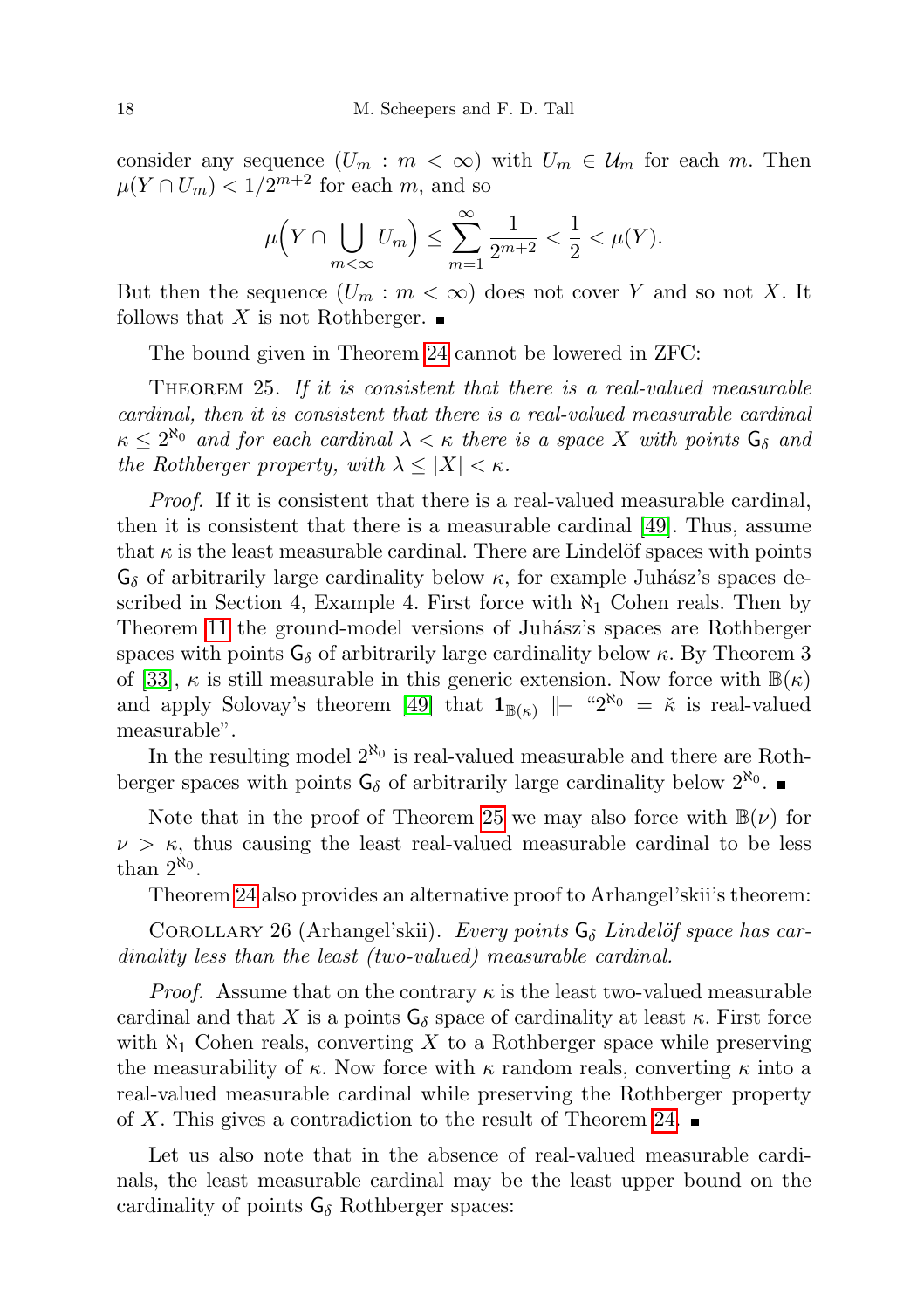PROPOSITION 27. If it is consistent that there is a measurable cardinal, then it is consistent that there is a measurable cardinal  $\kappa$  and for each  $\lambda < \kappa$ there is a points  $G_{\delta}$  Rothberger space of cardinality at least  $\lambda$ .

*Proof.* Assume that  $\kappa$  is the least measurable cardinal. There are Lindelöf spaces with points  $G_{\delta}$  of arbitrarily large cardinality below  $\kappa$ , for example Juhász's spaces described in Section 4, Example 4. First force with  $\aleph_1$  Cohen reals. Then by Theorem [11](#page-8-0) the ground-model versions of Juhász's spaces are Rothberger spaces with points  $G_{\delta}$  of arbitrarily large cardinality below  $\kappa$ , and by Theorem 3 of [\[33\]](#page-44-13),  $\kappa$  is still measurable in this generic extension.

It is a trivial consequence of Tall's result, Theorem [7,](#page-6-0) that if it is consistent that there is a supercompact cardinal then it is consistent that all points  $G_{\delta}$  Rothberger spaces have cardinality  $\leq \aleph_1$  and  $2^{\aleph_0} = \aleph_1$ . However, we do not know if either of the following is possible (even assuming the consistency of appropriate large cardinals):

<span id="page-18-2"></span>PROBLEM 4. Is it possible that all points  $G_{\delta}$  Rothberger spaces have cardinality  $\leq \aleph_1$  while there is an indestructible Lindelöf space with points  $\mathsf{G}_{\delta}$ and of cardinality larger than  $\aleph_1$ ?

Proposition [28](#page-18-0) records that if it is consistent that there is a measurable cardinal, then it is consistent that every points  $G_{\delta}$  Rothberger space has cardinality less than  $2^{\aleph_0}$  and there are points  $\mathsf{G}_{\delta}$  Lindelöf spaces of arbitrarily large cardinality below the first (two-valued) measurable cardinal.

<span id="page-18-0"></span>PROPOSITION 28. Assume that it is consistent that there is a measurable cardinal. Then the conjunction of the following list of statements is consistent:

- 1. Every Rothberger space with points  $G_{\delta}$  is of cardinality less than  $2^{\aleph_0}$ .
- 2. For each cardinal  $\lambda < 2^{\aleph_0}$  there is a Rothberger space with points  $\mathsf{G}_\delta$ such that  $\lambda < |X| < 2^{\aleph_0}$ .
- 3. For each cardinal  $\lambda > 2^{\aleph_0}$  which is less than the first measurable cardinal there is a points  $G_{\delta}$  Lindelöf space X such that  $\lambda < |X|$ .

<span id="page-18-1"></span>PROBLEM 5. Is it possible that all points  $G_{\delta}$  Rothberger spaces have cardinality  $\leq \aleph_1$  while  $2^{\aleph_0} > \aleph_1$ ?

Since the real line is indestructibly Lindelöf, a positive answer to Problem [5](#page-18-1) gives a positive answer to Problem [4.](#page-18-2)

When Lindelöf implies Rothberger. In Theorem [47](#page-35-1) we shall see a topological hypothesis under which Lindelöf implies Rothberger (and more). Here we explore set-theoretic hypotheses that imply the equivalence of the Lindelöf and Rothberger properties. Let  $\mathcal{M}_{\mathbb{R}}$  denote the collection of first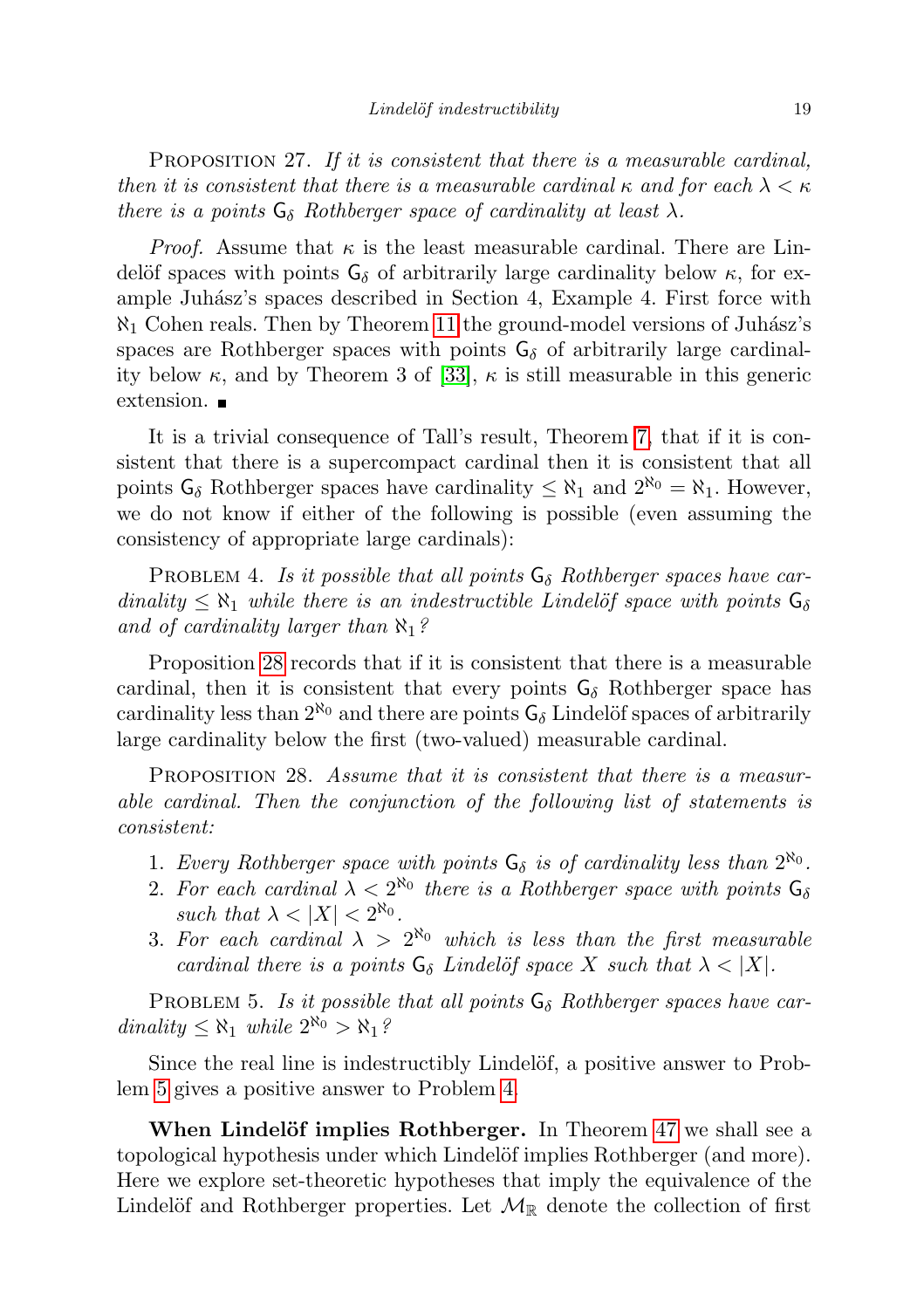category subsets of the real line. Then  $cov(\mathcal{M}_{\mathbb{R}})$  denotes the least cardinality of a family of first category sets whose union covers the real line.

PROPOSITION 29. For an infinite cardinal number  $\kappa$  the following are equivalent:

- 1. Every Lindelöf space of cardinality at most  $\kappa$  has the Rothberger property.
- 2.  $\kappa < \text{cov}(\mathcal{M}_\mathbb{R})$ .

*Proof.* 2⇒1: Let X be a Lindelöf space of cardinality  $\kappa$ . Let  $(\mathcal{U}_n : n < \infty)$ be a sequence of open covers of  $X$ . Since  $X$  is Lindelöf we may assume each  $\mathcal{U}_n$  is countable and enumerate it as  $(U_k^n : k < \infty)$ . For each x in X define

$$
N_x = \{ f \in \,^{\omega} \omega : (\forall n)(x \notin U_{f(n)}^n) \}.
$$

Each  $N_x$  is nowhere dense in  $\omega$  with the usual product topology, which is homeomorphic to the set of irrational numbers. Then  $\bigcup_{x\in X} N_x \neq \omega$ . Choose an  $f \in \omega \setminus \bigcup_{x \in X} N_x$ . Then the sequence  $(U_{f(n)}^n : n < \infty)$  witnesses the Rothberger property of X for  $(\mathcal{U}_n : n < \infty)$ .

1⇒2: Note that 1 implies that every set of reals of cardinality  $\kappa$  has the Rothberger property. Use the fact that  $cov(\mathcal{M}_{\mathbb{R}})$  is the minimal cardinality of a set of reals that does not have the Rothberger property ([\[16,](#page-43-5) Theorem 5]).

Since  $cov(\mathcal{M}_{\mathbb{R}})$  is the least  $\kappa$  for which  $MA_{\kappa}$ (countable) is false, we have

COROLLARY 30.  $MA(countable)$  is equivalent to the statement that every Lindelöf space of cardinality less than  $2^{\aleph_0}$  has the Rothberger property.

## Cardinals forbidden to support points  $G_{\delta}$  Rothberger topologies. Another application of ideas in the proof of Theorem [24](#page-16-0) gives:

<span id="page-19-0"></span>THEOREM 31. If Lebesque measure can be extended to a countably additive measure on any collection of  $2^{\aleph_0}$  subsets of the real line, then there is no points  $G_{\delta}$  Rothberger space of cardinality  $2^{\aleph_0}$ .

*Proof.* Suppose X is a Lindelöf space of cardinality  $2^{\aleph_0}$  with all points  $\mathsf{G}_\delta$ . We may assume that as a set,  $X$  is the closed unit interval. For each  $x \in X$  choose a sequence  $(U_n(x) : n < \infty)$  of neighborhoods with  $\{x\} =$  $\bigcap_{n<\infty}U_n(x)$  and  $U_{n+1}(x) \subseteq U_n(x)$  for all n. Then  $\{U_n(x) : n < \infty, x \in X\}$ is a family of  $2^{\aleph_0}$  subsets of X. Let  $\mu$  be a countably additive extension of Lebesgue measure which also measures each  $U_n(x)$ .

For each m, choose for each x an  $n(m, x)$  such that  $\mu(U_{n(m, x)}(x))$  <  $1/2^{m+2}$ . Then

$$
\mathcal{U}_m = \{U_{n(m,x)}(x) : x \in X\}
$$

is an open cover of X. For the sequence  $(\mathcal{U}_m : m < \infty)$  of open covers of X, consider any sequence  $(U_m : m < \infty)$  with  $U_m \in \mathcal{U}_m$  for each m. Then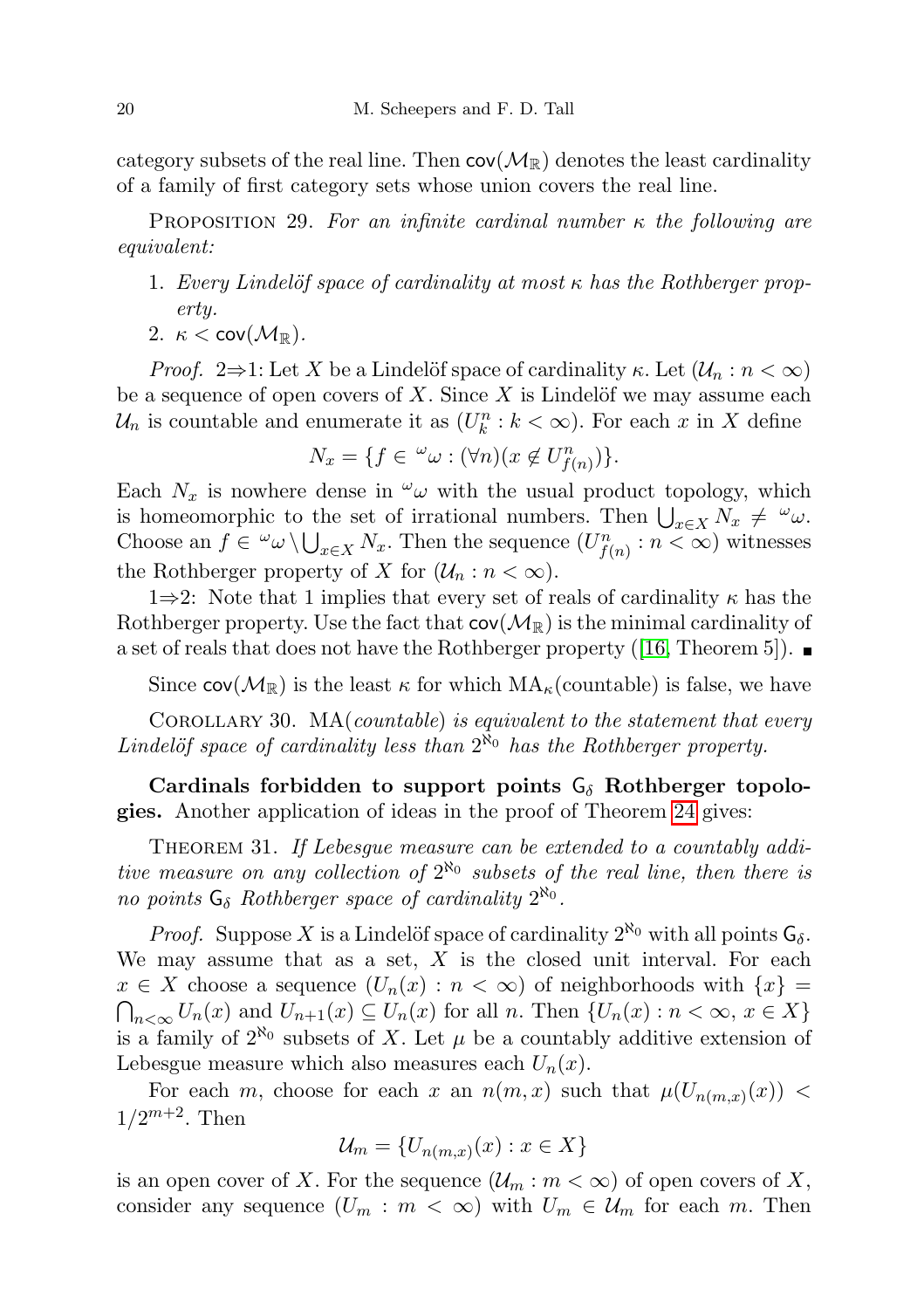$\mu(U_m) < 1/2^{m+2}$  for each m, and so

$$
\mu\Big(\bigcup_{m<\infty}U_m\Big)\leq \sum_{m=1}^{\infty}\frac{1}{2^{m+2}}<\frac{1}{2}<\mu(X).
$$

But then the sequence  $(U_m : m < \infty)$  does not cover X. It follows that X is not Rothberger.

T. Carlson proved that the consistency of the measure extension hypothesis of Theorem [31](#page-19-0) implies the consistency of the existence of a weakly compact cardinal, and Carlson and Prikry also derived the consistency of this measure extension hypothesis from the consistency of the existence of a weakly compact cardinal. See Section 6 of [\[9\]](#page-43-7) in this regard. Thus:

COROLLARY 32. If it is consistent that there is a weakly compact cardinal, then it is consistent that there is no points  $G_{\delta}$  Rothberger space of cardinality  $2^{\aleph_0}$ .

By the results of [\[9\]](#page-43-7), it is for example consistent that  $2^{\aleph_0} = \aleph_2$ , and for any family  $\mathcal F$  of  $\aleph_1$  subsets of the real line, Lebesgue measure can be extended to a countably additive measure that measures also each element of F. This, however, does not imply that there are no points  $G_{\delta}$  Rothberger spaces of size  $\aleph_1$ , as demonstrated by Example 2 of Section 4.

Carlson and Prikry derived the consistency of the measure extension hypothesis by starting with a model containing a weakly compact cardinal  $\kappa$  and then adding  $\kappa$  random reals. This leads to an alternative proof of Shelah's result [\[45\]](#page-45-0) that no weakly compact cardinal can be topologized as a points  $G_{\delta}$  Lindelöf space. First, observe:

<span id="page-20-1"></span>COROLLARY 33. There is no points  $G_{\delta}$  Rothberger topology on a weakly compact cardinal.

*Proof.* For suppose  $X$  is a set of cardinality a weakly compact cardinal, and that X carries a topology in which its points are  $G_{\delta}$ , and it is a Rothberger space. Add  $|X|$  random reals. By Theorem [15,](#page-10-0) X is still a Rothberger space with points  $G_{\delta}$  in the generic extension. But the generic extension is Carlson and Prikry's model for  $|X| = 2^{\aleph_0}$  and the extendibility of Lebesgue measure to any family of  $2^{\aleph_0}$  subsets of the real line. Then Theorem [31](#page-19-0) gives the contradiction that X is not a points  $G_{\delta}$  Rothberger space.

<span id="page-20-0"></span>COROLLARY 34 (Shelah). There is no points  $G_{\delta}$  Lindelöf topology on a weakly compact cardinal.

*Proof.* Suppose on the contrary that  $\kappa$  is a weakly compact cardinal carrying a points  $G_{\delta}$  Lindelöf topology. Add  $\aleph_1$  Cohen reals. The weakly compact cardinal  $\kappa$  is still weakly compact, but by Theorem [11](#page-8-0) it now carries a points  $G_{\delta}$  Rothberger topology, contradicting Corollary [33.](#page-20-1)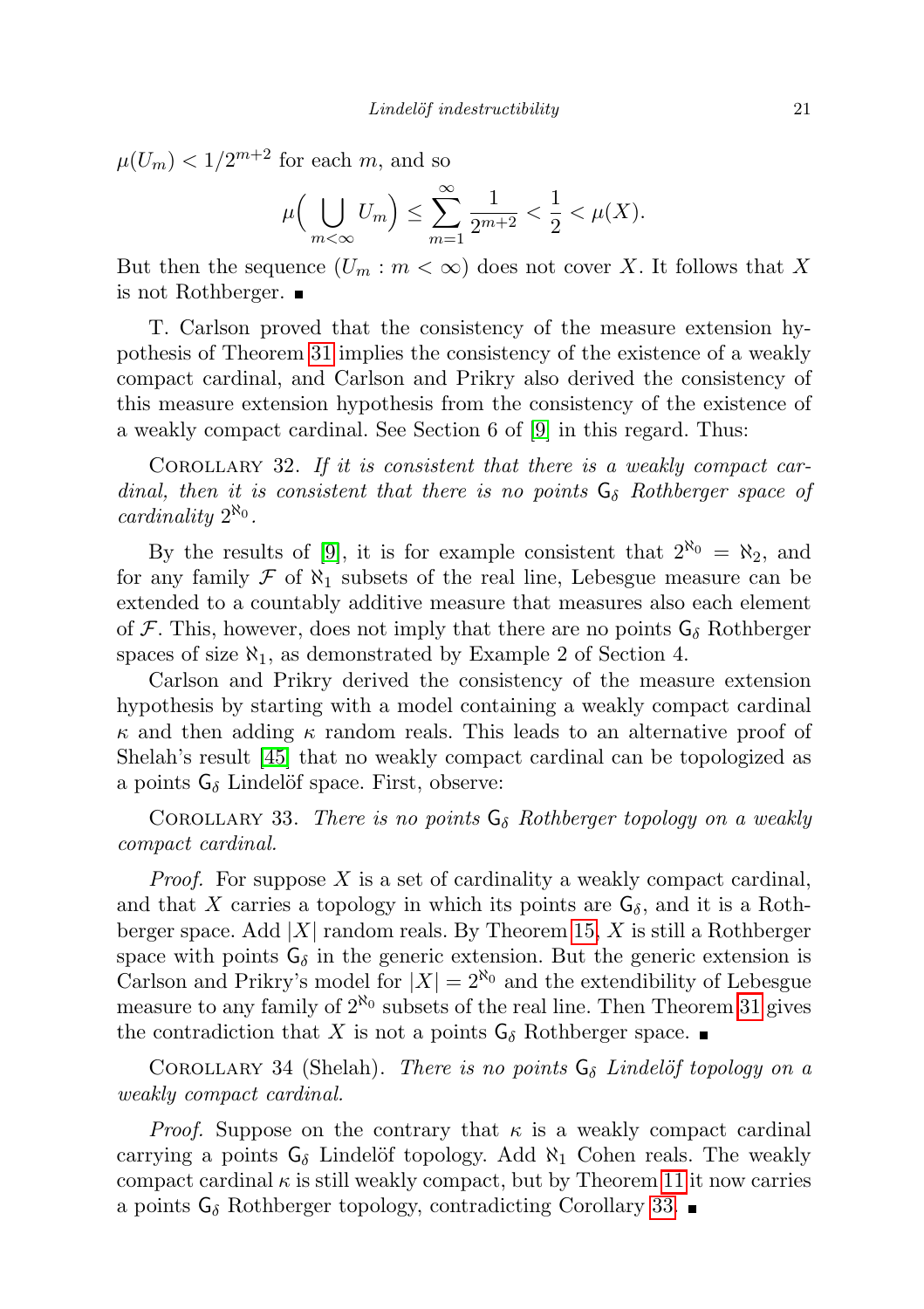Continuing the theme that we can prove for Rothberger spaces what we would like to prove for Lindelöf spaces, we obtain in Theorem [35](#page-21-0) for Rothberger spaces results discussed but not achieved for Lindelöf spaces in  $[5]$ . For  $\lambda < \kappa$  infinite regular cardinal numbers let  $\mathbf{Lv}(\kappa, \lambda)$  be the partially ordered set whose elements are functions p such that  $|p| < \lambda$ , dom $(p) \subseteq \kappa \times \lambda$ and for all  $(\alpha, \xi) \in \text{dom}(p)$ ,  $p(\alpha, \xi) \in \alpha$ ; elements p and q are ordered by  $p \leq q$  if, and only if,  $q \subseteq p$ . It is well-known that when  $\kappa$  is strongly inaccessible, each antichain of  $\mathbf{Lv}(\kappa, \lambda)$  is of cardinality less than  $\kappa$ . Also, as  $\lambda$  is regular,  $\mathbf{Lv}(\kappa, \lambda)$  is  $\lambda$ -closed. It is also well-known that in the generic extension obtained by forcing with  $\mathbf{Lv}(\kappa, \lambda)$ ,  $\kappa$  is a cardinal number, but is the successor of  $\lambda$ . In Theorem [35](#page-21-0) the phrase "Lévy-collapse ... to  $\omega_2$  with countable conditions" means "Force with  $\mathbf{Lv}(\kappa, \omega_1)$  where  $\kappa$  is supercompact (measurable)".

The argument uses standard reflection methods (see e.g. [\[14\]](#page-43-9)). Specific properties of supercompactness of a cardinal are at the core of these arguments, and are now recalled for the reader's convenience: A cardinal  $\kappa$  is supercompact if there is for each cardinal  $\lambda \geq \kappa$  an elementary embedding  $i: V \to M$  from the set-theoretic universe V into a transitive class M such that

• for each  $\xi < \kappa$ ,  $i(\xi) = \xi$ , but  $i(\kappa) > \lambda$ ,

$$
\bullet \ ^\lambda M \subseteq M.
$$

Here  $\lambda M$  denotes the class of sequences of length  $\lambda$ , where the terms of the sequences are elements of  $M$ . It follows by transfinite induction that for all  $\alpha \leq \lambda$  we have  $M_{\alpha} = V_{\alpha}$ —that is, the cumulative hierarchy as computed in V and in M coincides at least up to  $\lambda$ .

<span id="page-21-0"></span>THEOREM 35. Lévy-collapse a supercompact  $|measurable|$  cardinal to  $\omega_2$ with countable conditions. Then every Rothberger  $(T_2)$  space of character  $\leq \aleph_1$  includes a Rothberger subspace of size  $\leq \aleph_1$ .

*Proof.* First, the supercompact version. Let  $\kappa$  be a supercompact cardinal in the ground model. Let G be  $Lv(\kappa, \omega_1)$ -generic over V. In  $V[G]$ , let X be a Rothberger space of character  $\leq \aleph_1$  and cardinality larger than  $\aleph_1$ . Let  $\alpha$  be an initial ordinal such that X, all open covers of X, and all sequences of open covers of X, as well as  $\mathbf{Lv}(\kappa, \omega_1)$  and any of its antichains are members of  $V_{\alpha}[G]$ . Choose a regular cardinal  $\lambda > 2^{\alpha}$ . In  $V[G]$  let  $\mu$  be the initial ordinal corresponding to |X|. Then  $\mu$  is also a cardinal in V, and in  $V, \kappa \leq \mu < \alpha < \lambda$ .

By supercompactness of  $\kappa$  fix an elementary embedding  $i: V \to M$  with  $i(\kappa) > \lambda$  and  $\lambda M \subseteq M$ . Since for each  $\beta \leq \lambda$  we have  $M_{\beta} = V_{\beta}$  it follows that  $\mathbf{Lv}(\kappa, \omega_1)$  and all V-antichains of it are elements of M. Thus  $G \subseteq$  $\mathbf{Lv}(\kappa, \omega_1)$  is  $\mathbf{Lv}(\kappa, \omega_1)$ -generic over M if, and only if, it is over V. Moreover,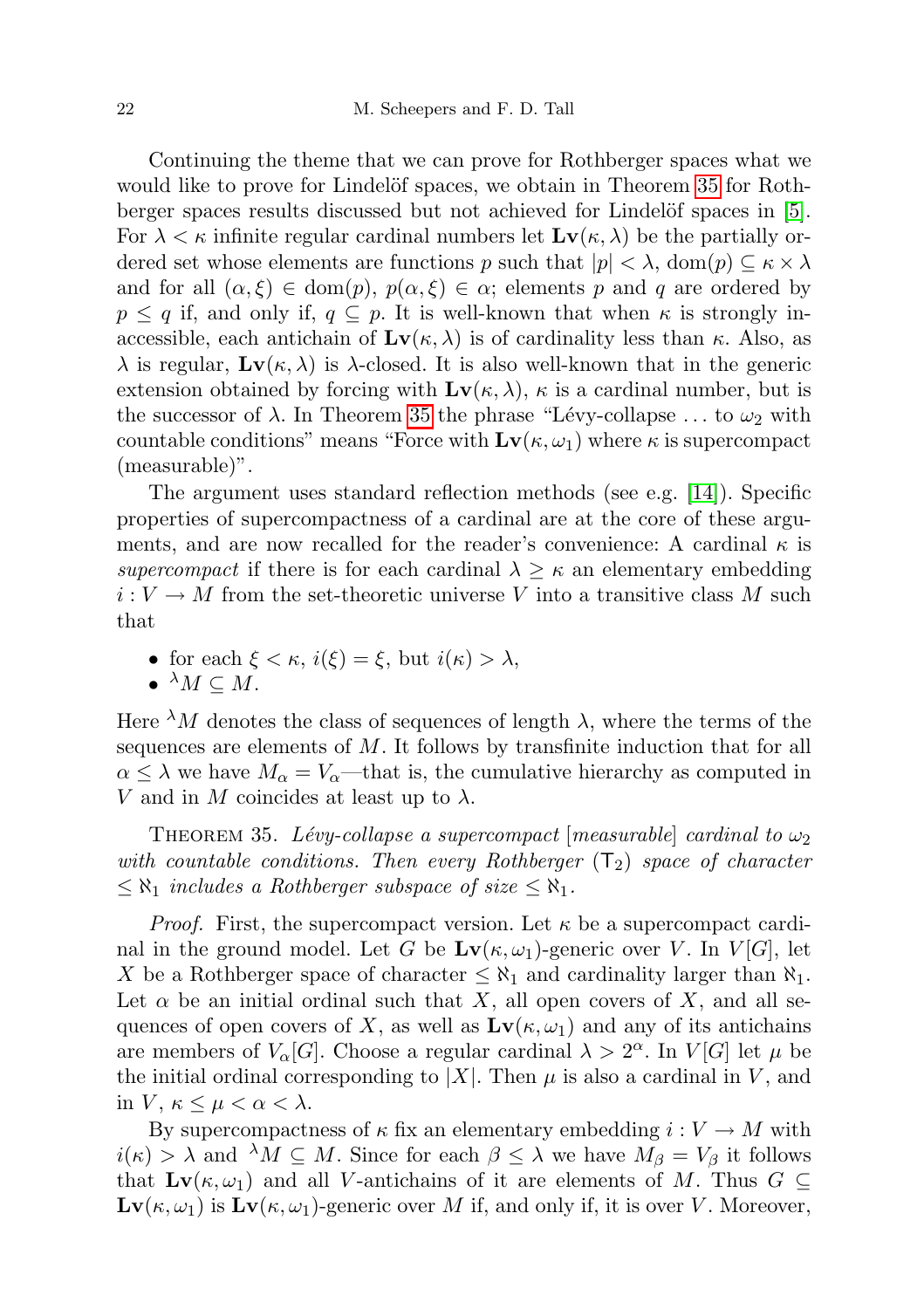$V_{\beta}[G] = M_{\beta}[G]$  for all  $\beta \leq \lambda$ . It follows that in fact  $X \in M[G]$ . Moreover, any family of open covers for X in  $V[G]$  is also in  $M[G]$ . Thus,  $M[G] \models$ "X is a Rothberger space of cardinality  $>\aleph_1$  and character  $\leq \aleph_1$ ".

Since  $\mathbf{Lv}(\kappa, \omega_1)$  has no antichain of cardinality  $\kappa$ , there is an  $i(\mathbf{Lv}(\kappa, \omega_1))$ generic (over M) filter  $G^*$  such that  $p \in G$  implies  $i(p) \in G^*$  (see Proposi-tion 2.2 of [\[14\]](#page-43-9)). But then i extends to an elementary embedding  $j: V[G] \rightarrow$  $M[G^*]$  (see Proposition 2.1 of [\[14\]](#page-43-9)).

Until further notice we now work in  $M[G^*]$ . The equality  $i(\mathbf{Lv}(\kappa, \omega_1)) =$  $\mathbf{Lv}(i(\kappa), \omega_1) = \mathbf{Lv}(\kappa, \omega_1) \times \mathbf{Lv}(i(\kappa) \setminus \kappa, \omega_1)$  implies that  $M[G^*]$  is of the form  $M[G][H]$  where H is  $\mathbf{Lv}(i(\kappa) \setminus \kappa, \omega_1)$ -generic over  $M[G]$ . By Theorem [21,](#page-15-0) Rothberger is preserved by countably closed forcing, giving  $M[G^*] \models "X$  is a Rothberger space".

The bijection  $j\vert_X$  from X to  $j[X]$  induces a homeomorphic topology, say T, on  $j[X]$ : Put a subset U of  $j[X]$  in T if its inverse image under j is an open subset of X. Then  $(j[X], \mathcal{T})$  is a Rothberger space.

The subset  $j[X]$  of  $j(X)$  inherits a topology from  $j(X)$ , say S. Compare the two spaces  $(j[X], \mathcal{T})$  and  $(j[X], \mathcal{S})$ . First note that S contains sets of the form  $j(U) \cap j[X]$ , where  $U \subseteq X$  is open in X. Conceivably, S may contain also other sets. Since  $j(U) \cap j[X] = j[U]$  (see Lemma 2.0 of [\[14\]](#page-43-9)) is an element of the topology T on  $j[X]$ , we have  $T \subseteq S$ . The character restriction ensures that  $S = T$  (see the argument at the top of p. 45 of [\[14\]](#page-43-9)). Thus,  $j[X]$  is a Rothberger subspace of  $j(X)$ .

Since j is an elementary embedding,  $j(X)$  is a Rothberger space with character  $\leq \aleph_1$  and cardinality  $j(\mu)$ . Since  $j[X]$  is an uncountable subset of  $j(X)$ , we conclude that in  $M[G^*]$  the statement

"j[X]  $\subseteq j(X)$  is an uncountable Rothberger subspace of  $j(X)$ " as well as the statement " $j(\kappa) = \aleph_2$  and  $|\mu| = \aleph_1$ " are true. This implies:

•  $M[G^*] \models "j(X)$  has a Rothberger subspace of cardinality  $\aleph_1$ ".

This concludes working in  $M[G^*]$ . Since  $j(\aleph_1) = \aleph_1$  and j is an elementary embedding of  $V[G]$  into  $M[G^*]$ , in  $V[G]$  it is true that X has a Rothberger subspace of cardinality  $\aleph_1$ . This concludes the proof for the supercompact case.

For the measurable version, note that a Lindelöf  $T_2$  space of character  $\leq \aleph_1$  has cardinality  $\leq 2^{\aleph_1}$ . All the cardinals below the measurable  $\kappa$ will have their power sets collapsed, so  $2^{\aleph_1} = \aleph_2$  (the former measurable) in the extension. Measurability yields a nontrivial elementary embedding moving  $\kappa$ , which again can be extended to a generic elementary embedding, whence we proceed as in the supercompact case.  $\blacksquare$ 

In [\[6\]](#page-43-10) Baumgartner and van Douwen introduced the notion of a weakly *measurable cardinal*: A cardinal number  $\kappa$  is said to be weakly measurable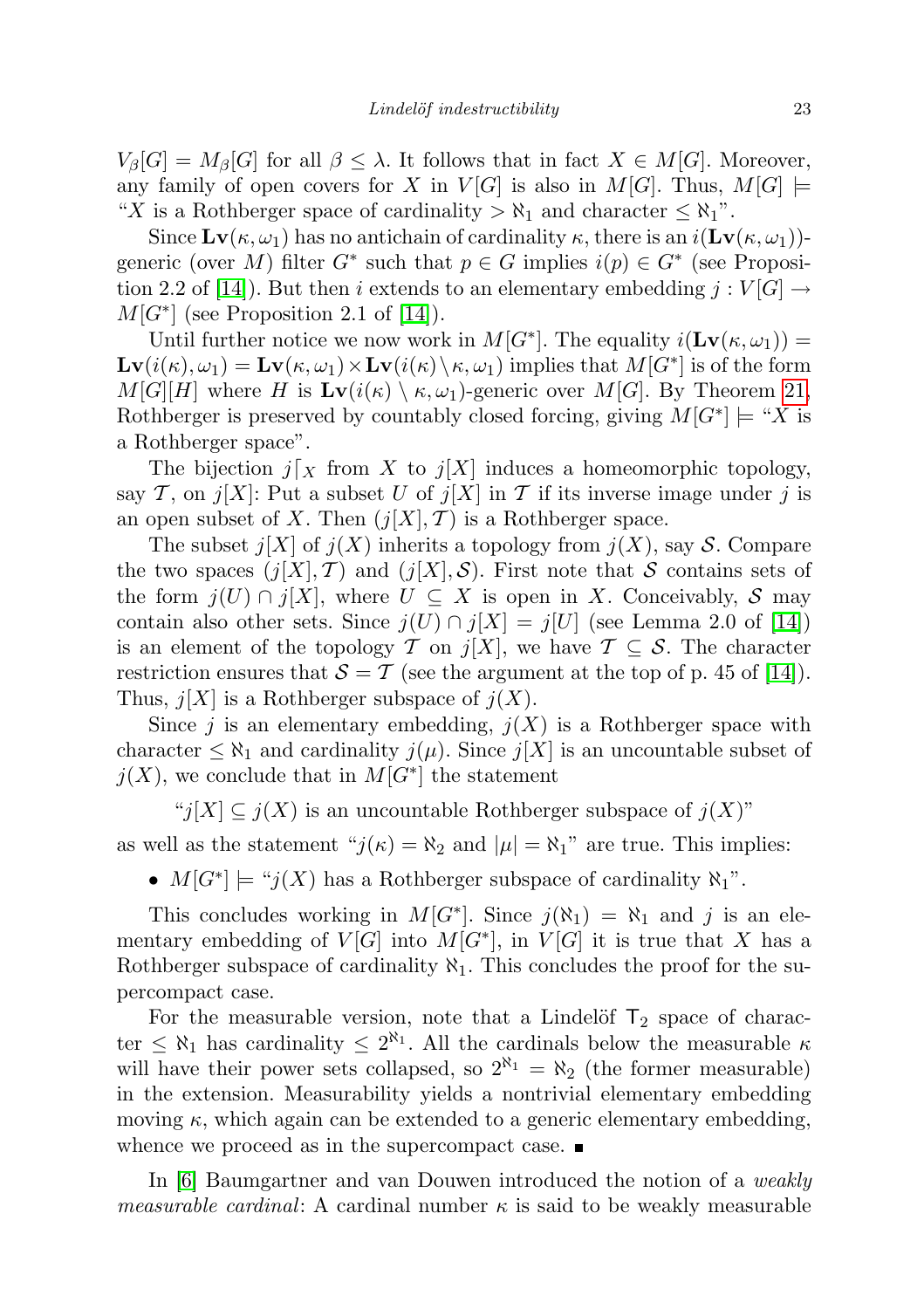if there is a sequence  $(\mathcal{F}_n : n < \infty)$  of nonprincipal ultrafilters on  $\kappa$  such that  $\bigcap_{n<\infty}\mathcal{F}_n$  is a  $\kappa$ -complete filter on  $\kappa$ . It is known that the least such  $\kappa$ , if not measurable, is strictly less than  $2^{\aleph_0}$  and that  $\kappa \neq \text{cof}(2^{\aleph_0})$ . It is also known that the existence of a measurable cardinal is equiconsistent with the existence of a weakly measurable cardinal less than  $2^{\aleph_0}$ . The model given in Theorem 5.14 of [\[6\]](#page-43-10) for obtaining the consistency of a weakly measurable cardinal below  $2^{\aleph_0}$  from the consistency of the existence of a measurable cardinal is as follows: Let  $\kappa$  be a measurable cardinal in a model satisfying GCH. Let  $\lambda > \kappa$  be a cardinal with cofinality not  $\kappa$  and not  $\omega$ . Forcing with  $\mathbb{P}(\lambda)$  (the partially ordered set for adding  $\lambda$  Cohen reals) produces a model in which  $\kappa < \lambda = 2^{\aleph_0}$  is weakly measurable. Thus, in some sense, weakly measurable cardinals are the Cohen analogue of real-valued measurable cardinals. In this model the set of Cohen reals is a Lusin set and thus has the Rothberger property. This shows that weakly measurable cardinals are not provably upper bounds on the possible cardinality of points  $\mathsf{G}_{\delta}$  Rothberger spaces. Moreover, since every uncountable subset of a Lusin set is a Lusin set, every subset of this set of Cohen reals has the Rothberger property, and thus there are points  $G_{\delta}$  Rothberger spaces of all cardinalities less than or equal to  $\lambda$  in this model.

3. The Gerlits–Nagy property. Gerlits and Nagy [\[18\]](#page-44-5) used the symbol ∗ to denote one of the several covering properties they introduced. We shall call  $*$  the *Gerlits–Nagy property*, and define it later below. Though the Gerlits–Nagy property is formally stronger than the Rothberger property the relationship between these two properties is somewhat complicated. Often ZFC examples of Rothberger spaces are also Gerlits–Nagy spaces. Some reasons for this phenomenon will be discussed below. An examination of Gerlits–Nagy spaces requires examining the Hurewicz and Menger properties which we introduce now.

The symbol  $S_{fin}^{\alpha}(\mathcal{A}, \mathcal{B})$  denotes the statement:

For each sequence  $(A_{\gamma}: \gamma < \alpha)$  of elements of A, there is a sequence  $(B_{\gamma}: \gamma < \alpha)$  of finite sets such that for each  $\gamma$  we have  $B_{\gamma} \subseteq A_{\gamma}$ , and  $\bigcup_{\gamma<\alpha}B_\gamma\in\mathcal{B}.$ 

The corresponding game, denoted  $G_{fin}^{\alpha}(\mathcal{A}, \mathcal{B})$ , is played as follows: Players ONE and TWO play  $\alpha$  innings. In the  $\gamma$ th inning ONE chooses an  $O_{\gamma} \in \mathcal{A}$ , and TWO responds with a finite set  $T_{\gamma} \subseteq O_{\gamma}$ . A play

$$
O_0, T_0, \ldots, O_\gamma, T_\gamma, \ldots
$$

is won by TWO if  $\bigcup_{\gamma<\alpha}T_{\gamma}\in\mathcal{B}$ ; else, ONE wins.

 $S_{fin}^{\omega}(\mathcal{O}, \mathcal{O})$  is known as the *Menger* property. W. Hurewicz [\[21\]](#page-44-14) introduced this property and showed that in metrizable spaces it is equivalent to a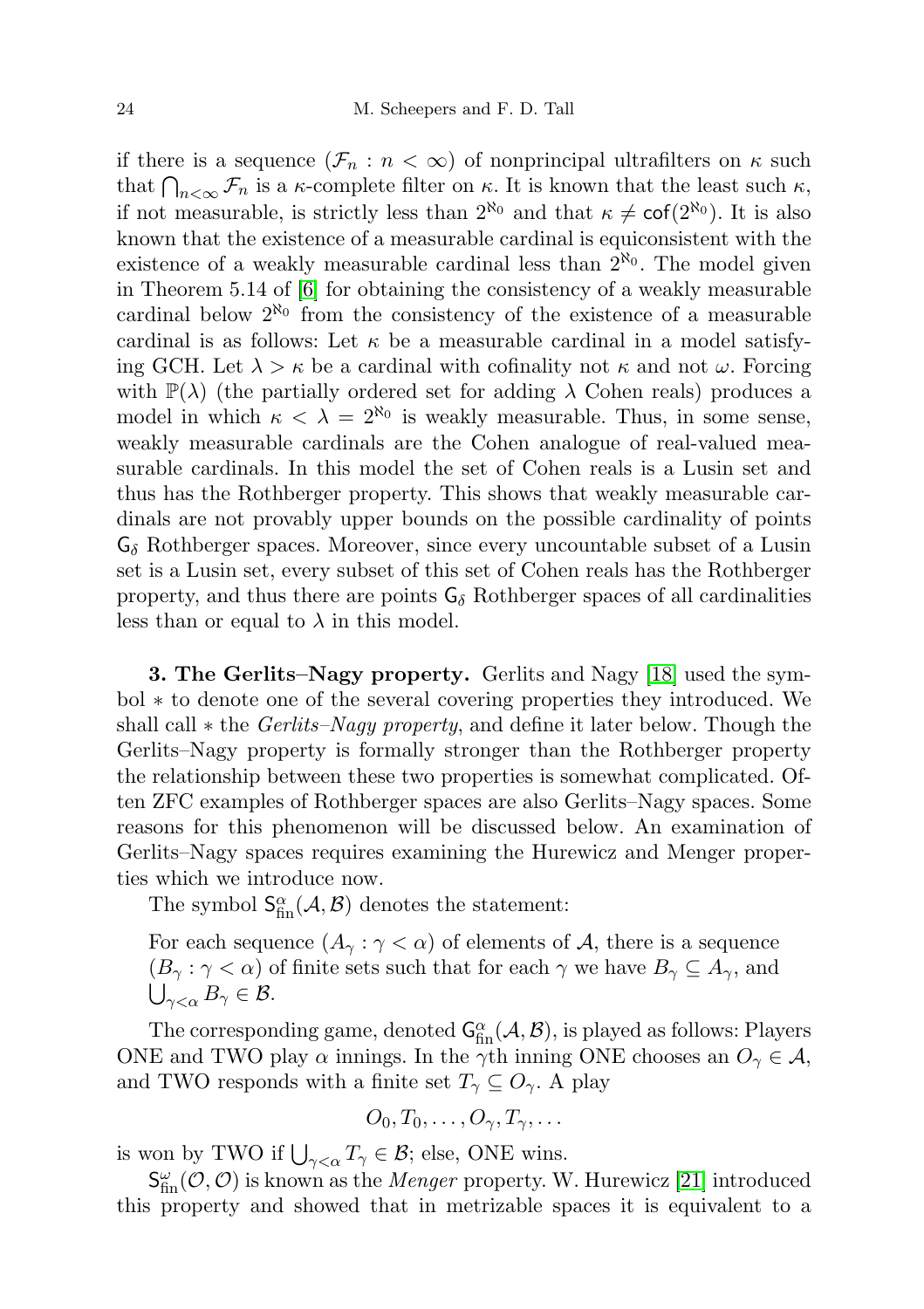basis property introduced by K. Menger [\[34\]](#page-44-15). Hurewicz also showed that a space has the property  $S_{fin}^{\omega}(\mathcal{O}, \mathcal{O})$  if, and only if, ONE has no winning strategy in the game  $\mathsf{G}_\textrm{fin}^{\omega}(\mathcal{O}, \mathcal{O})$ . An exposition of Hurewicz's result is given in Theorem 13 of [\[42\]](#page-44-16). Clearly, the Rothberger property implies the Menger property.

Hurewicz [\[21\]](#page-44-14) also introduced a property stronger than the Menger property, called the Hurewicz property. The Hurewicz property is defined as follows: For each sequence  $(\mathcal{U}_n : n < \omega)$  of open covers of X there is a sequence  $(\mathcal{V}_n : n < \omega)$  of finite sets such that for each  $n, \mathcal{V}_n \subseteq \mathcal{U}_n$ , and such that for each  $x \in X$ , for all but finitely many  $n, x \in \bigcup \mathcal{V}_n$ . The Hurewicz property can also be described as follows:

Call an open cover  $U$  of a space *large* if each element of the space is contained in infinitely many members of  $\mathcal U$ . The symbol  $\Lambda$  denotes the collection of large covers of a space. One can show that  $S_{fin}^{\omega}(\mathcal{O}, \mathcal{O})$  is equivalent to  $S_{\text{fin}}^{\omega}(A, A)$ .

A large cover U of a space X is groupable if there is a partition  $\mathcal{U} =$  $\bigcup_{n<\infty}$   $\mathcal{U}_n$  such that each  $\mathcal{U}_n$  is finite, for  $m\neq n$  we have  $\mathcal{U}_m \cap \mathcal{U}_n = \emptyset$ , and for each  $x \in X$ , for all but finitely many  $n, x \in \bigcup \mathcal{U}_n$ .

By Theorem 12 of [\[30\]](#page-44-17) a Lindelöf space has the Hurewicz property if, and only if, it has the Menger property and each countable large cover is groupable.  $\sigma$ -compactness implies the Hurewicz property, and the Hurewicz property implies the Menger property. Menger conjectured that in separable metric spaces the Menger property implies  $\sigma$ -compactness; Hurewicz conjectured that in separable metric spaces the Hurewicz property implies  $\sigma$ -compactness. It is known in ZFC that even in the class of separable metric spaces none of the above implications is reversible: In [\[11\]](#page-43-11) it is shown that the Menger property does not imply the Hurewicz property; in [\[27\]](#page-44-18) it is shown that the Hurewicz property does not imply  $\sigma$ -compactness. For more on these implications, see [\[58\]](#page-45-8). Telgársky [\[53\]](#page-45-9) proved that if  $X$  is a separable metric space and TWO has a winning strategy in the game  $\mathsf{G}^{\omega}_{\text{fin}}(\mathcal{O},\mathcal{O})$ , then X is  $\sigma$ -compact (the converse is evidently true).

In Theorems 14 and 19 of [\[37\]](#page-44-19) it is shown that the Gerlits–Nagy property is equivalent to the Hurewicz property plus the Rothberger property. We take this characterization as our definition of the Gerlits–Nagy property.

Cohen reals and the Hurewicz property. We have already seen that Cohen reals do not preserve not Rothberger. Thus, Cohen reals do not preserve not Menger. The situation for the Hurewicz property, and thus the Gerlits–Nagy property, is different. In the proof of Theorem [37](#page-25-0) we use the following well-known fact: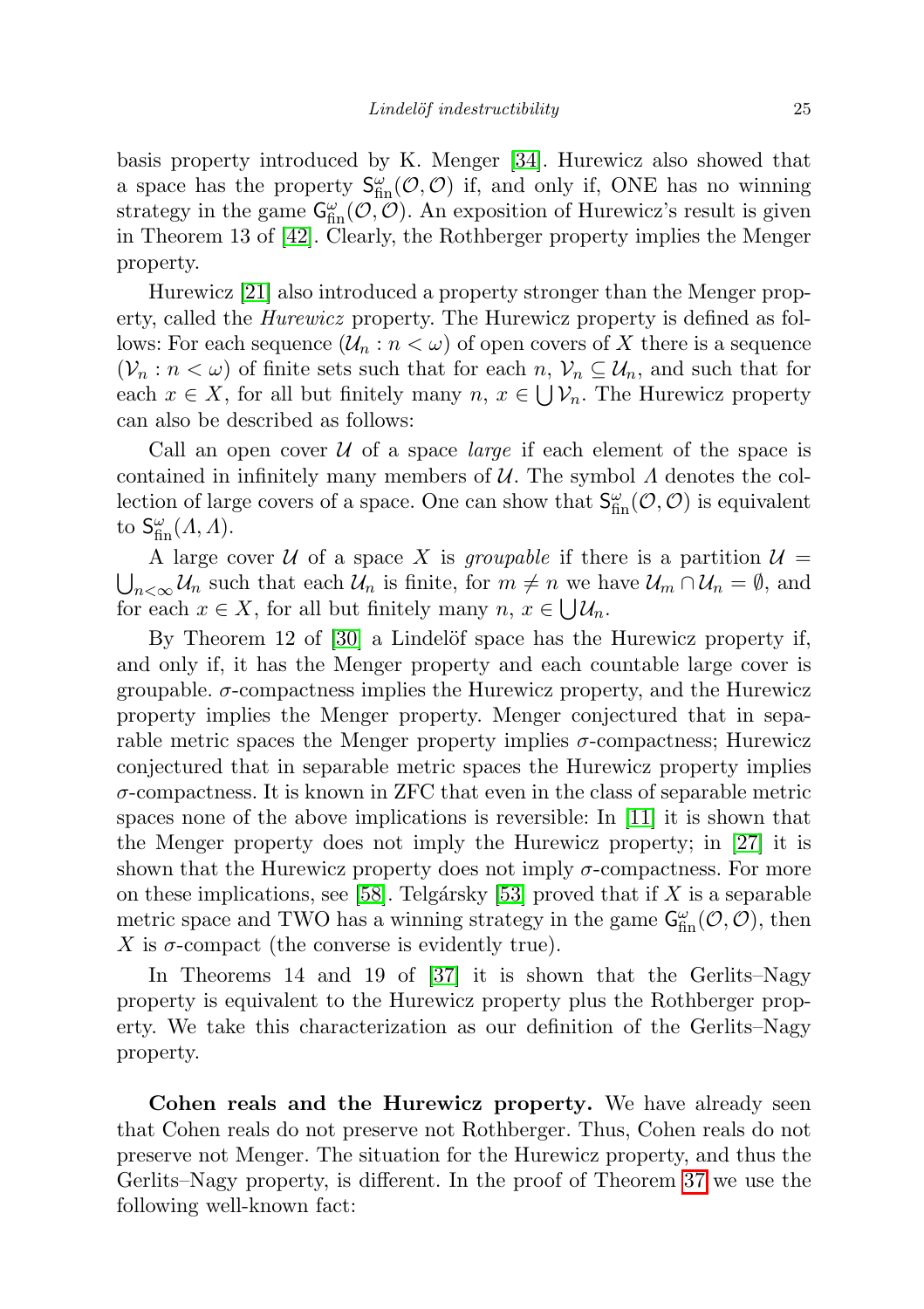<span id="page-25-1"></span>LEMMA 36. If  $\mathcal{F} \subseteq \omega$  is unbounded in the eventual domination order and  $\kappa > 0$  is a cardinal number then

$$
\mathbf{1}_{\mathbb{P}(\kappa)} \models ``\check{\mathcal{F}}~is~unbounded".
$$

Though we have not found a direct reference (which undoubtedly exists), Lemma [36](#page-25-1) can be deduced from [\[50,](#page-45-10) Lemma 3.1], together with the fact that for any  $\mathbb{P}(\kappa)$ -name f there is a countable set  $S \subseteq \kappa$  with f in fact a  $\mathbb{P}(S)$ -name.

<span id="page-25-0"></span>THEOREM 37. Let  $\kappa > 0$  be a cardinal number and let X be a Lindelöf space. If X does not have the Hurewicz property then

 $1_{\mathbb{P}(\kappa)}$   $\|\text{-} \text{``X}$  does not have the Hurewicz property".

*Proof.* Let X be a Lindelöf space which is not Hurewicz. Let the sequence  $(\mathcal{U}_n : n < \omega)$  of open covers of X witness that X is not Hurewicz. Since X is Lindelöf, we may assume each  $\mathcal{U}_n$  is countable and has an enumeration  $(U_k^n : k < \omega)$  such that for all n and  $k, U_k^n \subseteq U_{k+1}^n$ . We shall show that

 $\mathbf{1}_{\mathbb{P}(\kappa)} \mid - \sqrt[n]{\check{\mathcal{U}}_n : n \in \check{\omega}}$  witnesses that  $\check{X}$  is not Hurewicz".

Suppose the contrary and choose  $p \in \mathbb{P}(\kappa)$  such that  $p \Vdash "X$  is Hurewicz". For each  $x \in X$  define a function  $f_x : \omega \to \omega$  such that for each n,  $f_x(n) = \min\{k : (\forall m \ge k)(x \in U_m^n)\}\.$  Note that the particular sequence of open covers of  $X$  witness that  $X$  is not Hurewicz if, and only if, the associated family of functions  $\{f_x : x \in X\}$  is unbounded. Since X is not Hurewicz,  $\{f_x : x \in X\}$  is unbounded in  $\omega$ .

However,  $p \Vdash "(\exists \tau \in \omega) (\forall x \in \check{X})(f_x \prec \tau)$  $p \Vdash "(\exists \tau \in \omega) (\forall x \in \check{X})(f_x \prec \tau)$  $p \Vdash "(\exists \tau \in \omega) (\forall x \in \check{X})(f_x \prec \tau)$ " (3). Choose a  $\mathbb{P}(\kappa)$  name *j* such that  $p \Vdash "(\forall x \in \check{X})(f_x \prec \check{f})$ ". Then choose a countable subset C of  $\kappa$  such that  $\hat{f}$  is a  $\mathbb{P}(C)$ -name and  $p \in \mathbb{P}(C)$ . This gives a contradiction:  $\mathbf{1}_{\mathbb{P}(C)}$   $\|\cdot\|^2 \{f_x : x \in \dot{X}\}\$ is unbounded" (by Lemma [36\)](#page-25-1) while  $p \|\cdot\|^2 \{f_x : x \in \dot{X}\}\$  $x \in \check{X}$  is bounded".

The referee pointed out that the Cohen reals poset  $\mathbb{P}(\kappa)$  does not preserve the Hurewicz property, which is most efficiently seen as follows: If  $X$  is a codense subset of a complete metric space  $M$  and if  $X$  has the Hurewicz property, then X is a meager subset of M (see the proof of Theorem  $5.5$ of [\[27\]](#page-44-18)). But it is well-known that upon forcing with  $\mathbb{P}(\omega)$ , the set of groundmodel reals is a codense subset of the set of real numbers of the extension, but is not a meager subset of the reals of the extension (see Theorem 3.2 of [\[50\]](#page-45-10)). To now see this is the case for  $\mathbb{P}(\kappa)$  also for uncountable  $\kappa$ , note: A  $\mathbb{P}(\kappa)$ -name for a comeager Borel set disjoint from the ground-model reals is, for some countable subset C of  $\kappa$ , a  $\mathbb{P}(C)$ -name.

<span id="page-25-2"></span><sup>(&</sup>lt;sup>3</sup>)  $f \prec g$  denotes that for all but finitely many  $n, f(n) < g(n)$ .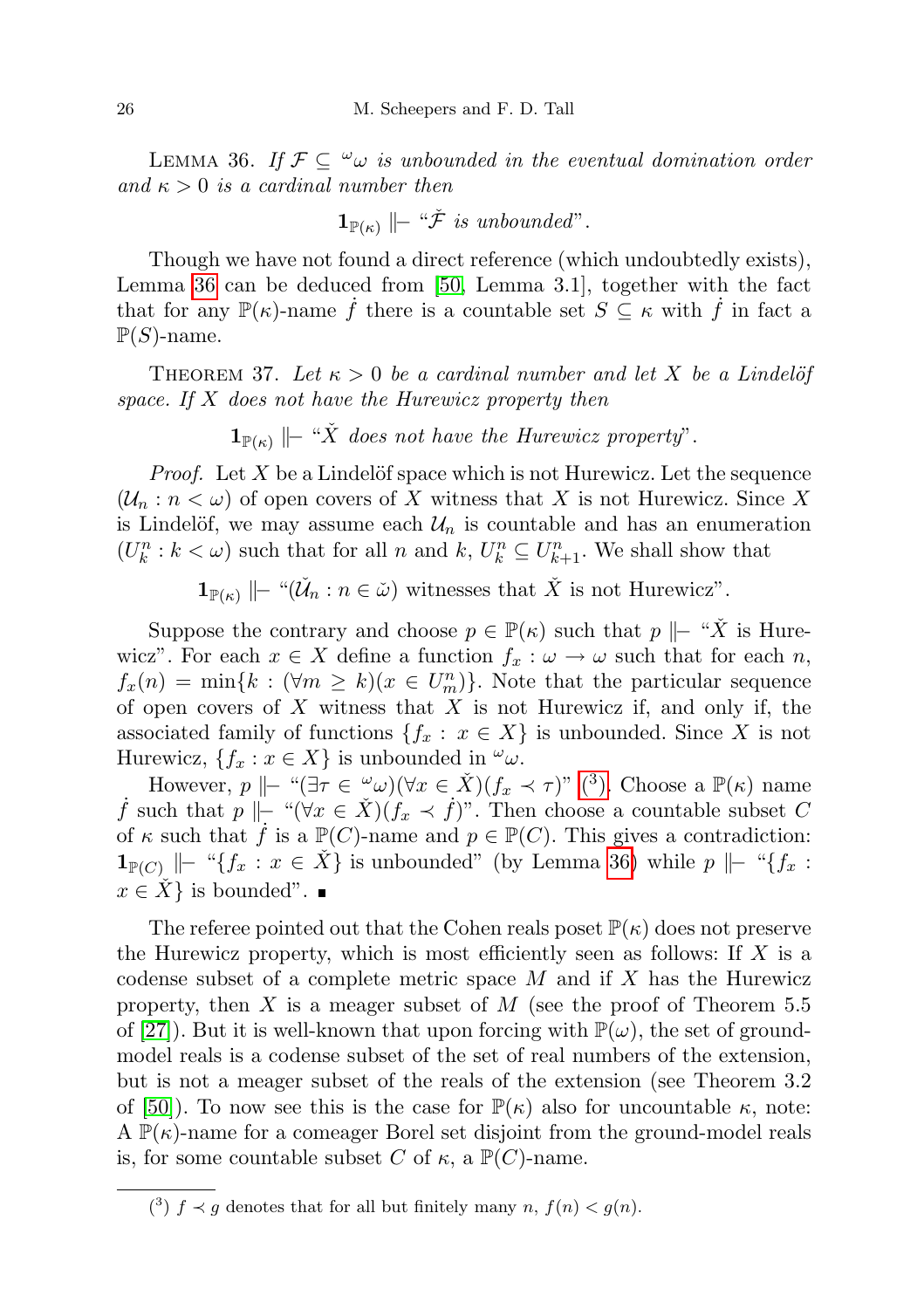There is a limited class of Hurewicz spaces for which we could prove that Hurewicz is preserved by Cohen real forcing. This class of Hurewicz spaces has appeared under different names in the study of small sets of reals. In [\[39\]](#page-44-20) these are called "property B", while in [\[4\]](#page-43-12) they are called "sets in  $\mathcal{H}$ ". Call a Hurewicz space X strongly Hurewicz if for each Borel function  $F: X \to \omega$  there is a function  $g \in \omega$  such that for each  $x \in X$ , for all but finitely many n,  $F(x)(n) < g(n)$ . Some properties of this class of Hurewicz spaces can be found in [\[44\]](#page-44-21), such as that such subsets of the real line are zero-dimensional and that Sierpinski sets are strongly Hurewicz.

Recall the notion of an *n*-dowment, defined as follows: Fix a positive integer n. A family  $\mathcal L$  of finite subsets of  $\mathsf{Fn}(\kappa, 2)$  is said to be an n-dowment if for each maximal antichain  $A \subseteq \mathsf{Fn}(\kappa, 2)$  there is an  $L \in \mathcal{L}$  with  $L \subseteq A$ , and for each  $p \in \mathsf{Fn}(\kappa, 2)$  with domain of cardinality n and for any  $L_1, \ldots, L_n \in \mathcal{L}$ there are  $q_i \in L_i$ ,  $i \leq n$  such that  $\{q_i : i \leq n\} \cup \{p\}$  have a common extension in  $\text{Fn}(\kappa, 2)$ . For each  $\kappa$  and each n there is an n-dowment—see Lemma 1.1 of [\[14\]](#page-43-9).

Also recall that the *Hurewicz game* on a space  $X$  is played as follows: ONE and TWO play an inning for each positive integer  $n$ . In the *n*th inning ONE first chooses an open cover  $O_n$  for X, and then TWO responds with a finite set  $T_n \subseteq O_n$ . A play  $O_1, T_1, \ldots, O_n, T_n, \ldots$  is won by TWO if for each  $x \in X$ , for all but finitely many  $n, x \in \bigcup T_n$ ; else, ONE wins. The game was introduced in  $[42]$  where it was shown in Theorem 27 that X is a Hurewicz space if, and only if, ONE has no winning strategy in the Hurewicz game on  $X$ .

For the special case of a separable metric space we use the following alternative characterization of the Hurewicz property of subsets of  $\mathbb{H}$  =  $[0,1]^{\mathbb{N}}$ , the Hilbert cube  $(4)$ :

<span id="page-26-1"></span>PROPOSITION 38 ([\[27\]](#page-44-18)). A subspace X of  $\mathbb H$  has the Hurewicz property if, and only if, for each  $G_{\delta}$ -subset G of  $\mathbb{H}$  with  $X \subseteq G$ , there is an  $F_{\sigma}$ -subset  $F$  of  $\mathbb H$  with  $X \subseteq F \subseteq G$ .

Proof. See Theorem 5.7 of [\[27\]](#page-44-18): the proof given there is for the real line, but adapts easily to the Hilbert cube.

More generally this argument also applies to characterizing Hurewicz subsets of  $[0,1]^\lambda$ . We shall also need the following observation:

<span id="page-26-2"></span>LEMMA 39. Let  $\lambda$  be an uncountable cardinal number and let X be a Lindelöf subset of  $[0,1]^\lambda$ . For each  $\mathsf{G}_\delta$ -set  $G \subseteq [0,1]^\lambda$  such that  $X \subseteq G$  there is a  $G_{\delta}$ -set H and a countable set  $C \subseteq \lambda$  such that

<span id="page-26-0"></span><sup>(</sup> 4 ) This characterization of Hurewicz, suitably reformulated, holds in greater generality:  $[52]$  extended it to Lindelöf  $T_3$  spaces.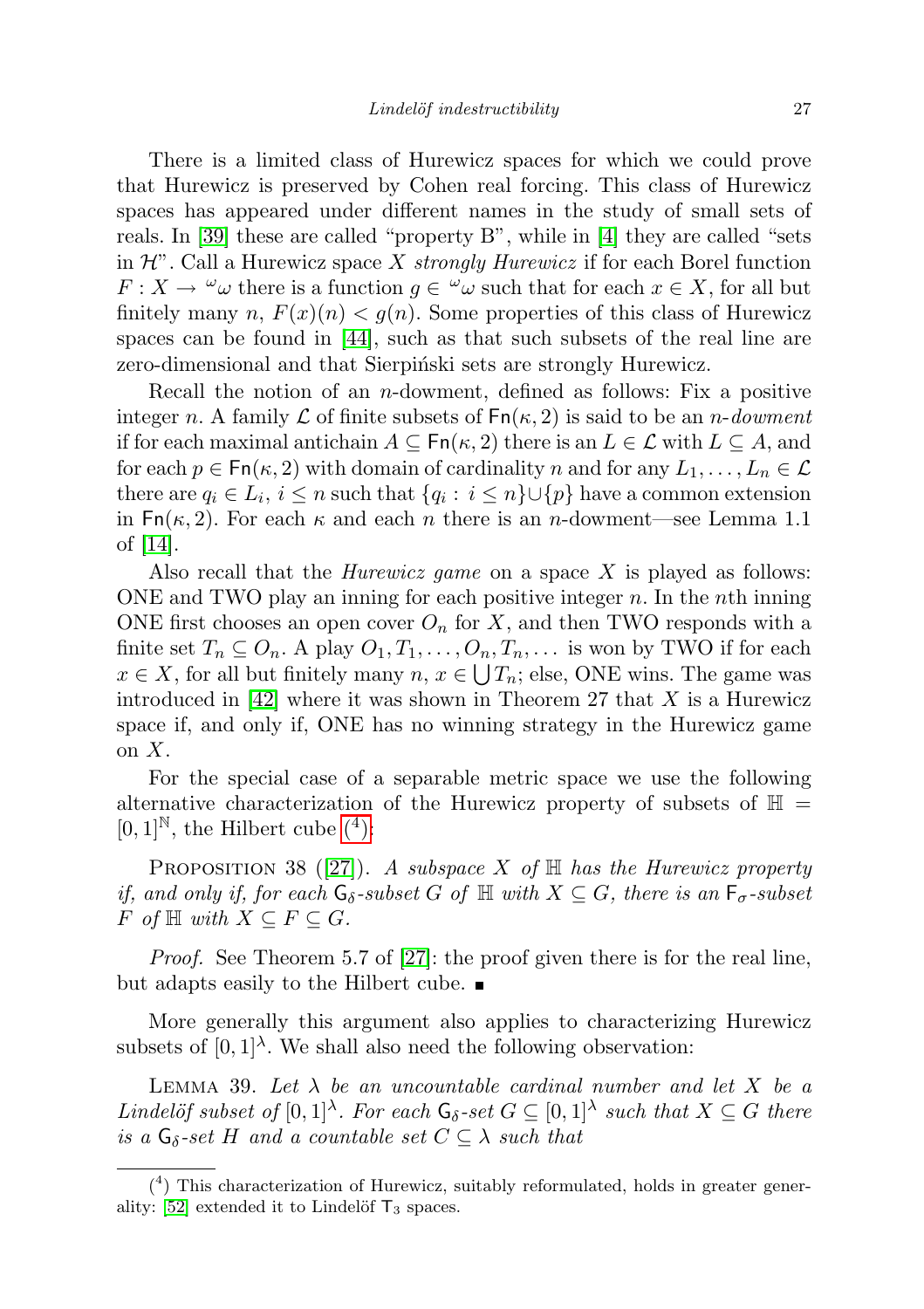- 1.  $X \subseteq H \subseteq G$ ,
- 2. H is homeomorphic to  $\Pi_C[H] \times [0,1]^{\lambda \setminus C}$ .

*Proof.* First, consider an open set  $U \subseteq [0,1]^{\lambda}$  with  $X \subseteq U$ . Choose for each  $x \in X$  a basic open set  $B(U, x)$  of the form  $\prod_{\alpha \in \lambda} S_{\alpha} \subseteq U$  where the set  $F(U, x)$ , defined as

 $\{\alpha \in \lambda : S_{\alpha}$  is a proper open subset of [0, 1] with rational endpoints},

is finite. Then  $\{B(U, x) : x \in X\}$  is an open cover of X and thus has a countable subset  $\{B(U, x_n) : n < \omega\}$  which covers X. Then  $C_U = \bigcup_{n<\omega} F(U, x_n)$ is a countable subset of  $\lambda$ , and  $V = \bigcup_{n \leq \omega} B(U, x_n)$  is an open set with  $X \subseteq V \subseteq U$ , and for any countable set D with  $C_U \subseteq D \subseteq \lambda$ , V is homeomorphic to  $\Pi_D[V] \times [0,1]^{\lambda \setminus D}$ .

Next, let G be a  $\mathsf{G}_\delta$ -set containing X, and choose open sets  $U_1 \supseteq U_2 \supseteq \cdots$ such that  $G = \bigcap_{n \leq \omega} U_n$ . Applying the preceding remarks consecutively to each  $U_n$  we find open sets  $V_n$  and countable sets  $C_n \subseteq \lambda$  such that for each n we have

- 1.  $U_n \supseteq V_n \supseteq V_{n+1} \supseteq X$ .
- 2.  $C_n \subseteq C_{n+1}$ .
- 3. For each countable D with  $C_n \subseteq D \subseteq \lambda$ ,  $V_n$  is homeomorphic to  $\Pi_D[V_n] \times [0,1]^{\lambda \setminus D}$ .

Finally put  $H = \bigcap_{n<\omega} V_n$ , and  $C = \bigcup_{n<\omega} C_n$ .

The following theorem is used in the proof of Corollary [48.](#page-35-0)

<span id="page-27-0"></span>THEOREM 40. Let  $\kappa > 0$  be a cardinal number and let X be a subspace of R. If X is a strong Hurewicz space, then  $\mathbf{1}_{\mathbb{P}(\kappa)}$   $\|\textit{- "X}$  has the Hurewicz property".

Proof. Since a union of countably many Hurewicz spaces is a Hurewicz space, we may assume that X is a subspace of  $[0, 1]$ . For each positive integer n, let  $L_n$  be an n-dowment, as defined above.

Since  $X$  is a set of real numbers, it suffices to show that the following statement is true in generic extensions by  $\mathbb{P}(\kappa)$ :

For each  $G_{\delta}$ -set  $G \subseteq [0,1]$  with  $X \subseteq G$  there is an  $F_{\sigma}$ -set F such that  $X \subseteq F \subseteq G$ .

Thus, let a sequence  $(\dot{G}_n : n < \omega)$  of  $\mathbb{P}(\kappa)$ -names be given such that

 $\mathbf{1}_{\mathbb{P}(\kappa)} \mid\mid$  " $(\forall n)(\dot{G}_n \subseteq [0, 1])$  is open and includes  $\check{X}$  and  $\dot{G}_n \supseteq \dot{G}_{n+1}$ ".

Then for each n let  $\dot{C}_n$  be a  $\mathbb{P}(\kappa)$ -name such that

 $\mathbf{1}_{\mathbb{P}(\kappa)} \mid\mid -\sqrt[n]{\mathbb{V}n} \setminus \dot{C}_n = [0, 1] \setminus \dot{G}_n$  is compact and  $\check{X} \cap \dot{C}_n = \emptyset$ )".

Then for each n and each  $x \in X$ ,

 $\mathbf{1}_{\mathbb{P}(\kappa)} \mid\mid -\sqrt{\pi} \mathbf{I}(U_n) (\mathbf{U}_n \text{ and } \dot{V}_n \text{ open}, \overline{\dot{U}_n} \cap \overline{\dot{V}_n} = \emptyset \text{ and } x \in \dot{U}_n, \dot{C}_n \subseteq \dot{V}_n$ <sup>"</sup>.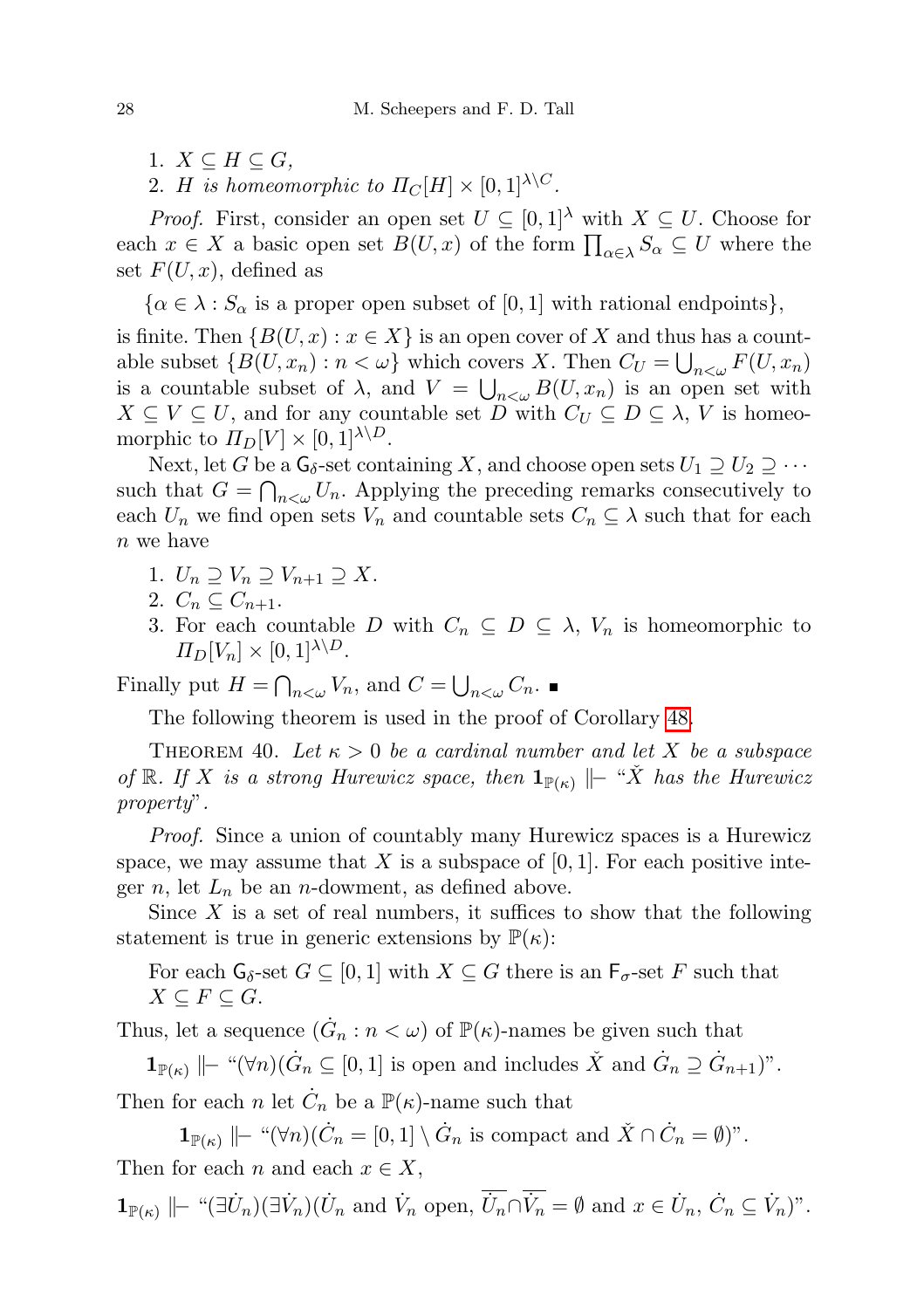Choose for each  $x \in X$  and each  $n < \omega$  a maximal antichain  $A(x, \dot{C}_n) \subseteq$  $\mathbb{P}(\kappa)$ , and for each  $p \in A(x, \dot{C}_n)$  a clopen (in X) interval  $U_p(x, \dot{C}_n)$ , a  $\mathbb{P}(\kappa)$ name  $\dot{V}_{p,x}(\dot{C}_n)$  and a finite set  $Q_{p,x}(\dot{C}_n)$  of pairs  $r < s$  of rational numbers such that with  $I(r, s)$  the  $\mathbb{P}(\kappa)$ -name for the open interval  $(\tilde{r}, \tilde{s})$ , p forces the conjunction of the following three statements:

1) 
$$
^{\omega}\dot{V}_{p,x}(\dot{C}_n) = \bigcup \{ \dot{I}(r,s) : (r,s) \in Q_{p,x}(\dot{C}_n) \}^n
$$
,  
\n2)  $^{\omega}\dot{U}_p(x, \dot{C}_n) \cap \dot{V}_{p,x}(\dot{C}_n) = \emptyset^n$ ,

3) " $\dot{C}_n \subseteq \dot{V}_{p,x}(\dot{C}_n)$ ".

In the ground model it is true that  $U_p(x, \dot{C}_n)$  is disjoint from  $\bigcup \{(r, s)$ :  $(r, s) \in Q_{p,x}(\dot{C}_n)$ , because  $\mathbf{1}_{\mathbb{P}(\kappa)} \Vdash ``(r, s) \subseteq \dot{I}(r, s)$ ".

Then for each x, n and k choose a finite set  $F_k(x, \dot{C}_n) \subseteq A(x, \dot{C}_n)$  which is a member of the k-dowment  $L_k$ . For fixed n and k define, for each x,

- 4)  $U_k^n(x) = \bigcap \{U_p(x, C_n) : p \in F_k(x, C_n)\},\$
- 5)  $\dot{V}_{k,x}^n = \bigcap \{\dot{V}_{p,x}(\dot{C}_n) : p \in F_k(x, \dot{C}_n)\}.$

In 5) we have defined a  $\mathbb{P}(\kappa)$ -name. For there is in the ground model the corresponding finite set  $Q_{k,x}^n$  of pairs  $(r, s)$  of rational numbers obtained from the corresponding finite sets  $Q_{p,x}(\dot{C}_n)$ ,  $p \in F_k(x, \dot{C}_n)$  (by taking the set of intersections of the finitely many rational intervals associated with the sets  $Q_{p,x}(\dot{C}_n)$  such that  $\dot{V}_{k,x}^n = \bigcup \{ \dot{I}(r,s) : (r,s) \in Q_{k,x}^n \}.$  Define in the ground model the set  $v_{k,x}^n = \bigcup_{(r,s)\in Q_{k,x}^n}(r,s)$ . Observe that for each  $p \in F_k(x, \dot{C}_n)$  we have  $p \parallel - \sqrt[n]{\check{U}_k^n(x)} \cap \dot{V}_{k,x}^n = \emptyset$ ", and in the ground model we have  $\overline{U_k^n(x)} \cap \overline{v_{k,x}^n} = \emptyset$ .

Next, for each *n* and *k* define  $\mathcal{U}_{n,k} = \{U_k^n(x) : x \in X\}$ , a ground-model clopen cover of X. For each fixed n define a strategy  $\sigma_n$  of player ONE of the Hurewicz game on  $X$  as follows:

Definition of  $\sigma_n(\emptyset)$ :  $\sigma_n(\emptyset) = \mathcal{U}_{n,1}$ .

Suppose that TWO responds with the finite set  $T_1^n \subseteq \sigma_n(\emptyset)$ .

Definition of  $\sigma_n(T_1^n)$ : Fix a finite set  $\{x_1^{n,1}\}$  $x_1^{n,1}, \ldots, x_{\ell_1^n}^{n,1}$  $\{e_1^{n,1}\}\subseteq X$  with  $T_1^n=$  $\{U_{1}^{n}(x_{i}^{n,1}% ,\xi_{i}^{n})\}$  $i^{(n,1)}$  :  $i \leq \ell_1^n$ . Define  $m_1^n = \max\{|p| : p \in \bigcup_{i \leq \ell_1^n} F_1(x_i^{n,1})\}$  $_{i}^{n,1}, \dot{C}_{n}$  }. Then put n

$$
\sigma_n(T_1^n)=\mathcal{U}_{n,m_1^n+1}.
$$

Suppose that TWO responds with the finite set  $T_2^n \subseteq \sigma_n(T_1^n)$ .

Definition of  $\sigma_n(T_1^n, T_2^n)$ : Fix a finite set  $\{x_1^{n,2}\}$  $x_1^{n,2}, \ldots, x_{\ell_2^n}^{n,2}$  $\{e_2^{n,2}\}\subseteq X$  with  $T_2^n=$  $\{U_{m_1+1}^n(x_i^{n,2})\}$  $\sum_{i=1}^{n} (n+1) : i \leq \ell_2^n$ . Define  $m_2^n = \max\{|p| : p \in \bigcup_{i \leq \ell_2^n} F_{m_1^n + 1}(x_i^{n,2})\}$  $\{^{n,2}_i, \dot{C}_n)\}.$ Then put n

$$
\sigma_n(T_1^n, T_2^n) = \mathcal{U}_{n,m_1^n + m_2^n + 1},
$$

and so on.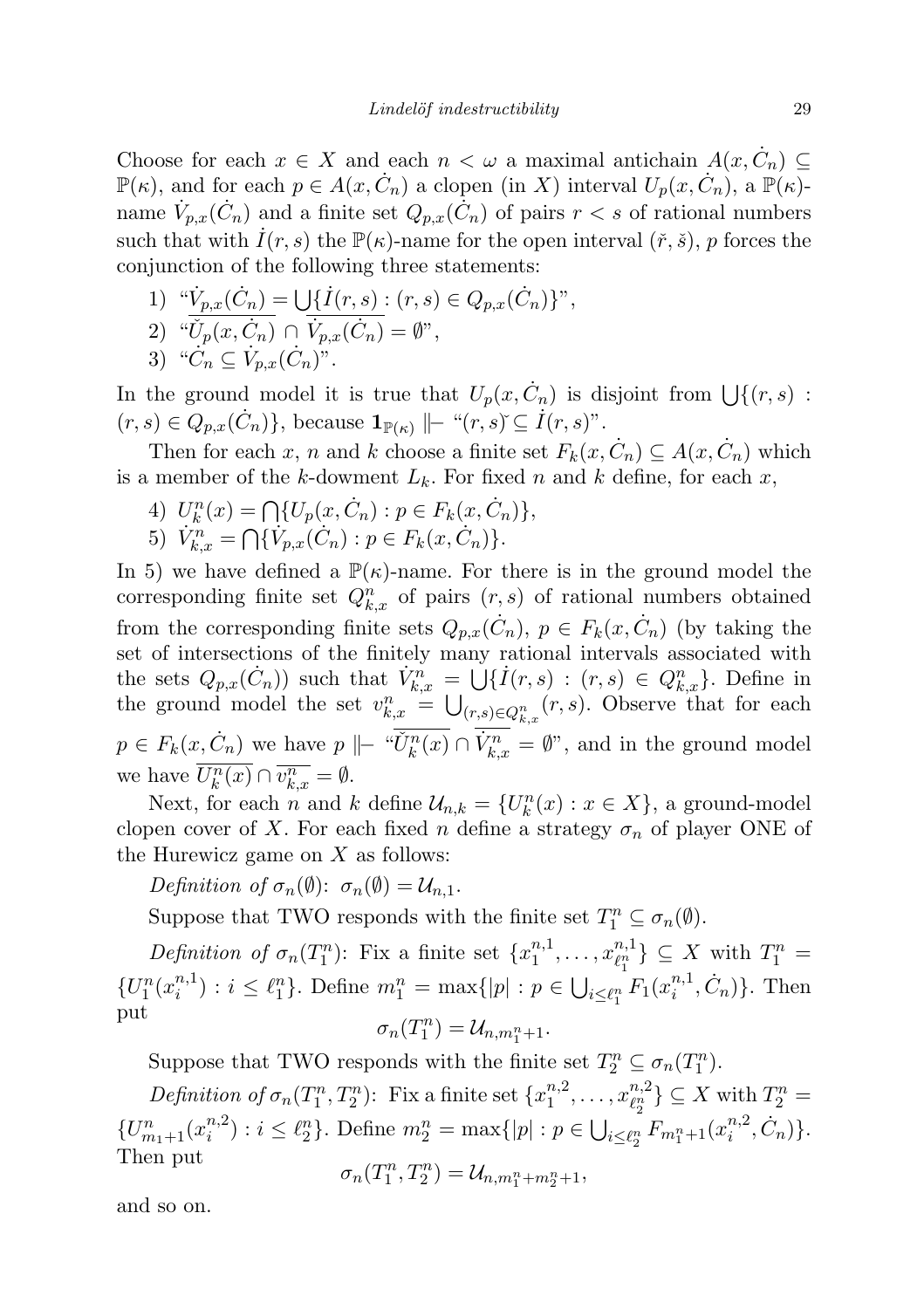Since X has the Hurewicz property,  $\sigma_n$  is not a winning strategy for ONE. Choose a  $\sigma_n$ -play lost by ONE, and let TWO's sequence of moves in this play be  $T_1^n, T_2^n, \ldots$ . Then for each  $x \in X$ , for all but finitely many k, we have  $x \in \bigcup T_k^n$ . For this sequence of moves by TWO fix the symbols  $x_i^{n,k}$  $i^{n,\kappa}$  $\ell_k^n$  and  $m_k^n$  as above in the definition of the strategy  $\sigma_n$ .

Note that for each *n* we have: For each *j*, if  $p \in F_{m_1^n + \dots + m_{j-1}^n + 1}(x_i^{n,j})$  $i^{n,j}, \dot{C}_n$ for some  $i \leq \ell_j^n$ , then  $p \Vdash \sqrt[n]{\check{U}_j^n} \cap \dot{V}_j^n = \emptyset$ ", where henceforth

6)  $\dot{V}_j^n$  is a  $\mathbb{P}(\kappa)$ -name for  $\dot{V}_{j-1}^n \cap \bigcap_{i \leq \ell_j^n} \dot{V}_{j, x_i^{n,j}}^n$ .

Now consider an arbitrary  $p \in \mathbb{P}(\kappa)$  and an arbitrary n. Consider any k so large that  $|p| < m_1^n + \cdots + m_{k-1}^n + 1$ . Then for each  $x_i^{n,k}$  with  $i \leq \ell_k^n$ , find a  $q_i \in F_{m_1^n + \dots + m_{k-1}^n + 1}(x_i^{n,k})$  $i^{n,k}, \dot{C}_n$  such that each pair  $\{q_i, p\}$  has a common extension, say  $r_i$ . Then  $r_i \parallel - \sqrt{\forall t \ge k} \cup (\overline{\bigcup \check{T}_k^n} \cap \dot{V}_t^n = \emptyset)$ ". It follows that

$$
p \parallel \vdash ``(\exists S_n \in [\check{\omega}]^{\aleph_0})(\forall k \in S_n)(\forall t \ge k)(\overline{\bigcup \check{T}_k^n} \cap \overline{V_t^n} = \emptyset)"
$$

Since  $p$  and  $n$  were arbitrary we find that in fact

 $\mathbf{1}_{\mathbb{P}(\kappa)} \Vdash "\forall n)(\exists S_n \in [\check{\omega}]^{\aleph_0})(\forall k \in S_n)(\forall t \geq k)(\overrightarrow{U}_k^n \cap \dot{V}_t^n = \emptyset)".$ In the ground model define a function  $F: X \to \omega$  as follows:

 $F(x)(n) = \min\{k : (\forall j \ge k)(x \in \bigcup T_j^n)\}.$ 

Since for each basic open subset  $\binom{5}{1}$   $[(n_1, \ldots, n_j)]$  $[(n_1, \ldots, n_j)]$  $[(n_1, \ldots, n_j)]$  of  $\omega$  we have

$$
F^{-1}[[(n_1,\ldots,n_j)]] = \bigcap_{i\leq j} \Big(\bigcap_{t\geq n_i} \Big(\bigcup T_j^i\Big) \setminus \bigcup T_{n_i-1}^i\Big),\
$$

a Borel subset of  $X$ , and thus  $F$  is a Borel function. Since  $X$  is strongly Hurewicz we fix an increasing  $g \in \omega$  such that for each  $x \in X$ , for all but finitely many n,  $F(x)(n) < g(n)$ .

Let H be  $\mathbb{P}(\kappa)$ -generic. In  $V[H]$  we do the following:

For each *n* choose an infinite subset  $S_n$  of  $\omega$  such that for each  $k \in S_n$ , for all  $t \geq k$ ,  $\overline{\bigcup T_k^n} \cap \overline{V_l^n} = \emptyset$ . Then, for each n, choose  $f(n) \in S_n$  with  $f(n) > g(n)$ .

It follows that

- 7) For each x, for all but finitely many  $n, x \in \bigcup T_{f(n)}^n$ .
- 8) For each *n*, for all  $t \ge f(n)$ ,  $\overline{\bigcup T_{f(n)}^n} \cap \overline{V_t^n} = \emptyset$ .

For each k put  $F_k = \bigcap_{n \geq k} \overline{\bigcup T_{f(n)}^n}$ , a closed set. By 3), 5), 6) and 8) above,  $F_k$  is disjoint from  $\bigcup_{n\geq k} C_n$ , and thus included in  $\bigcap_{n\geq k} G_n$ . Since  $G_i \supseteq G_j$ for  $i < j$  we find that  $\overline{F}_k$  is an  $F_{\sigma}$ -set contained in G.

<span id="page-29-0"></span><sup>&</sup>lt;sup>(5</sup>) The symbol  $[(n_1,\ldots,n_j)]$  denotes the set  $\{f \in {}^{\omega}\omega : (\forall i \le j)(f(i) = n_i)\}.$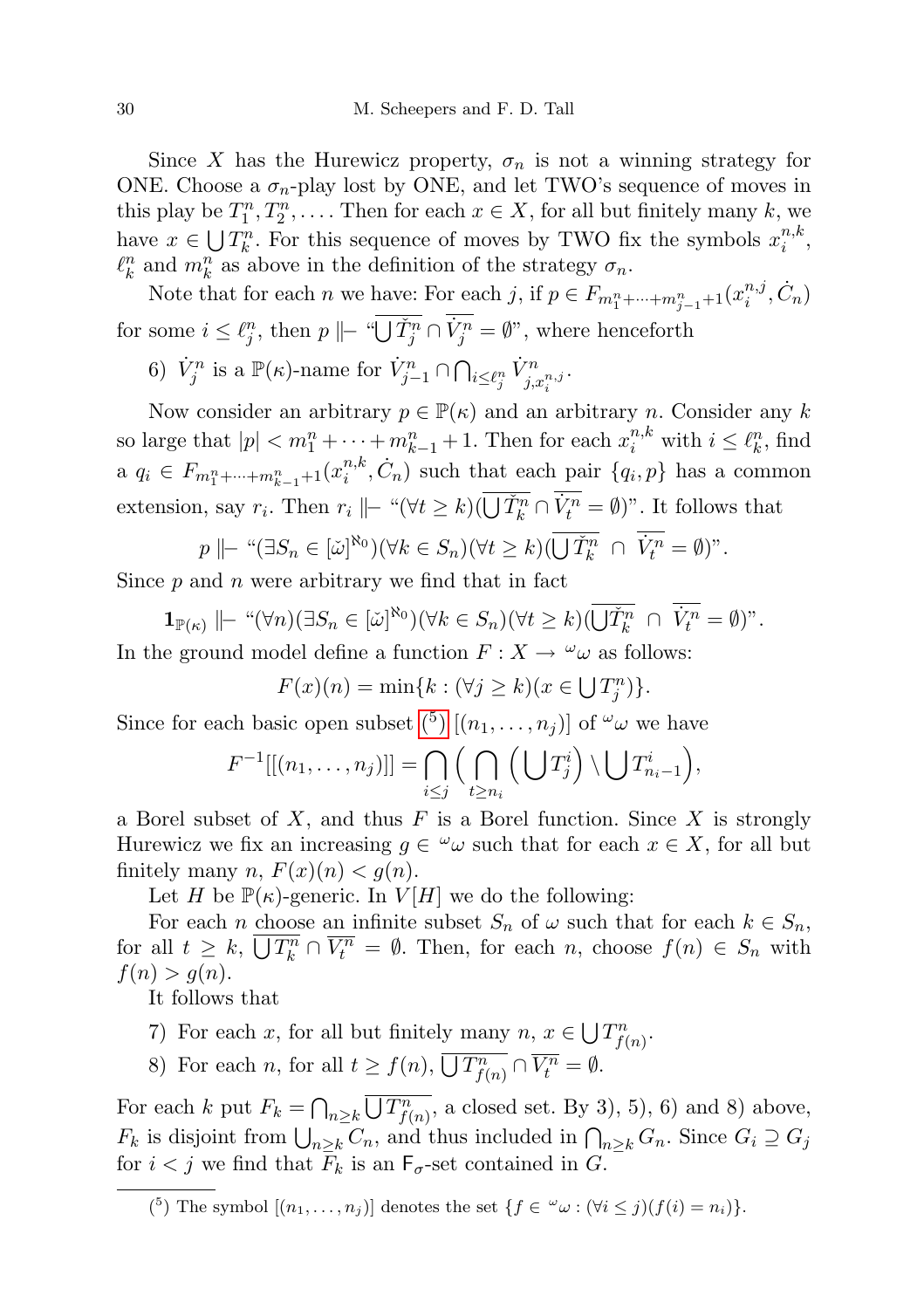By 7),  $X \subseteq \bigcup_{k<\omega} F_k$ , where the latter is an  $\mathsf{F}_{\sigma}$ -set. It follows that in  $V[H]$  the statement "there is an  $\mathsf{F}_{\sigma}$ -set E with  $X \subseteq E \subseteq G$ " is true. Since H was an arbitrary  $\mathbb{P}(\kappa)$ -generic filter, we have now proven

 $1_{\mathbb{P}(\kappa)}$   $\|\text{-}$  "X<sup>\*</sup> is a Hurewicz space in the topology inherited from  $\mathbb{R}^n$ .

But since in the generic extension the topology of  $X$  generated by the ground-model topology of  $X$  is a subset of the topology  $X$  inherits from the real line of the generic extension, it finally follows that  $(6)$ 

 $\mathbf{1}_{\mathbb{P}(\kappa)}$   $\mid$  − " $\check{X}$  is a Hurewicz space".

PROBLEM 6. Does Cohen real forcing preserve the strong Hurewicz property?

Adding enough Cohen reals converts ground-model strongly Hurewicz spaces to Gerlits–Nagy spaces in the generic extension:

COROLLARY 41. Let  $\kappa$  be an uncountable cardinal. For a space  $X \subseteq \mathbb{R}$ , if X has the strong Hurewicz property, then  $\mathbf{1}_{\mathbb{P}(\kappa)}$   $\|\text{-} \text{``X}$  has the Gerlits–Nagy property".

*Proof.* The Hurewicz property implies the Lindelöf property. Now apply Theorems [11](#page-8-0) and [40](#page-27-0) to conclude that a ground-model strongly Hurewicz subspace of  $\mathbb R$  is converted to a Rothberger space which still has the Hurewicz property.

## Random reals and the Hurewicz and Menger properties

THEOREM 42. Let  $\kappa$  be a cardinal number. If X is a Lindelöf space, the following are equivalent:

- 1. X has the Menger property.
- 2.  $\mathbf{1}_{\mathbb{B}(\kappa)}$   $\|\text{-} \text{``X}$  has the Menger property".

*Proof.* Suppose that  $X$  is a Lindelöf space.

2⇒1: Suppose that for some positive element b of  $\mathbb{B}(\kappa)$ ,

*b*  $\|\text{\textendash}-$  " $\check{X}$  has the Menger property  $\mathsf{S}^{\omega}_{\text{fin}}(\mathcal{O}, \mathcal{O})$ ".

Let  $(\mathcal{U}_n : n < \omega)$  be a ground-model sequence of open covers of X. We may assume each  $\mathcal{U}_n$  is countable and enumerate it as  $(U_m^n : m < \omega)$ . Then

$$
b \parallel_{\sim} \text{``}(\check{\mathcal{U}}_n : n < \omega) \text{ is a sequence of open covers of } \check{X}^n
$$

and thus

$$
b \parallel_{\negthinspace -} \ulcorner ``(\exists \phi \in \negthinspace^{\omega} \omega)(\forall x \in \check{X})(\exists_n^{\infty})(x \in \bigcup_{j \le \phi(n)} U_j^n)"
$$

<span id="page-30-0"></span><sup>(&</sup>lt;sup>6</sup>) In general, if  $\tau_1 \subseteq \tau_2$  are topologies on a space X and  $(X, \tau_2)$  has the Lindelöf, Rothberger, Hurewicz or Menger property, then so does  $(X, \tau_1)$ .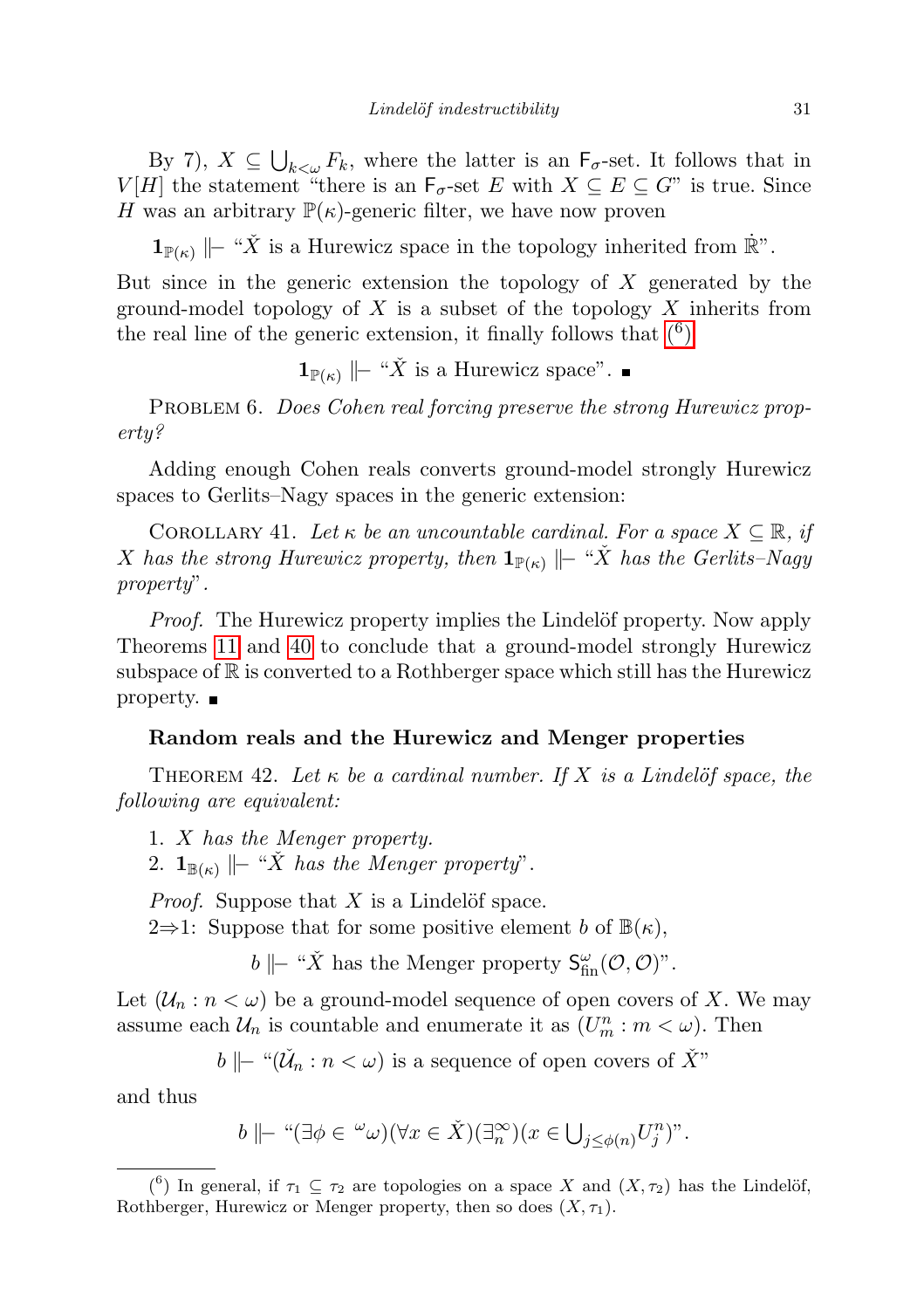Now it is well-known that there is an  $f \in \omega$  such that

 $b \mid\mid - \sqrt{\omega_n} (\phi(n) < f(n))$ ".

Fix such an  $f$ . Then

$$
b \mid\mid^{-} \text{``} (\forall x \in \check{X})(\exists^{\infty}_n)(x \in \bigcup_{j \leq f(n)} U_j^n)^n.
$$

But all parameters in this last sentence are from the ground model, thus the sentence is true in the ground model, and we find an  $f \in \omega$  such that setting  $\mathcal{V}_n = \{U_j^n : j \leq f(n)\}\$ , the sequence of  $\mathcal{V}_n$ 's cover X. We conclude that X has the Menger property in the ground model.

1⇒2: Consider a  $\mathbb{B}(\kappa)$ -name  $(\mathcal{U}_n : n < \infty)$  such that

 $\mathbf{1}_{\mathbb{B}(\kappa)}$   $\|\text{- } \text{``}(\mathcal{U}_n : n < \infty)$  is a sequence of open covers of  $\check{X}$ ".

Since the ground-model topology is a basis for the topology of  $X$  in the generic extension, we may assume that

 $\mathbf{1}_{\mathbb{B}(\kappa)}$   $\|\text{-}$  "Each  $\mathcal{U}_n$  consists of sets open in the ground-model topology".

For each  $x \in X$  and each n, choose a maximal antichain  $A_x^n \subseteq \mathbb{B}(\kappa)$  such that whenever  $b \in A_x^n$  then there is a neighborhood  $V_b^n(x)$  of x such that b  $\|\text{− "}}(\exists U \in \mathcal{U}_n)(V_b^n(x) \subseteq U)$ ". Then choose a finite set  $L_x^n \subseteq A_x^n$  such that  $\mu(\bigcup L_x^n) \geq 1 - (1/2)^n$ . Then put

$$
W_n(x) = \bigcap \{V_b^n(x) : b \in L_x^n\}.
$$

The set  $\mathcal{G}_n := \{W_n(x) : x \in X\}$  is a ground-model open cover of X.

CLAIM 1.  $(\forall x \in X)(\forall b \in \mathbb{B}(\kappa))(\exists m < \infty)(\forall n \ge m)((\exists V \in \mathcal{G}_n)(x \in V))$  $\Rightarrow (\exists r \leq b)(r \mid\vdash$  " $(\exists U \in \mathcal{U}_n)(V \subseteq U)$ ")).

To see this, consider an  $x \in X$  and a  $b \in \mathbb{B}(\kappa)$ . Choose m so large that  $1/2^m < \mu(b)$ . Consider any  $n \geq m$ . There are  $V \in \mathcal{G}_n$  with  $x \in V$ . Fix such a V, say  $V = W_n(y)$  for some  $y \in X$ . Then

$$
\mu(||(\exists U \in \mathcal{U}_n)(V \subseteq U)||) \ge 1 - (1/2)^n.
$$

Set  $r = b \cap ||(\exists U \in \mathcal{U}_n)(V \subseteq U)||$ . This completes the proof of Claim 1.

Observe that the  $m$  in Claim 1 can be replaced with any larger value. Since  $X$  has the Menger property in the ground model, choose there for each *n* a finite set  $\mathcal{H}_n \subseteq \mathcal{G}_n$  such that

$$
(\forall x \in X)(\exists_n^{\infty})(x \in \bigcup \mathcal{H}_n).
$$

CLAIM 2.  $D_x^m = \{b \in \mathbb{B}(\kappa) : (\exists n > m)(\exists V \in \mathcal{H}_n)(x \in V \text{ and } b \|$ " $(\exists U \in \check{U}_n)(V \subseteq U)^n)$  is dense in  $\mathbb{B}(\kappa)$ .

To see this, consider  $x \in X$  and  $m < \infty$ . Consider any  $b \in \mathbb{B}(\kappa)$ . Choose by Claim 1 an  $M > m$  such that for any  $n \geq M$ , if there is a  $V \in \mathcal{G}_n$  with  $x \in V$ , then there is an  $r \leq b$  such that  $r \Vdash "(\exists U \in \mathcal{U}_n)(V \subseteq U)$ ". Then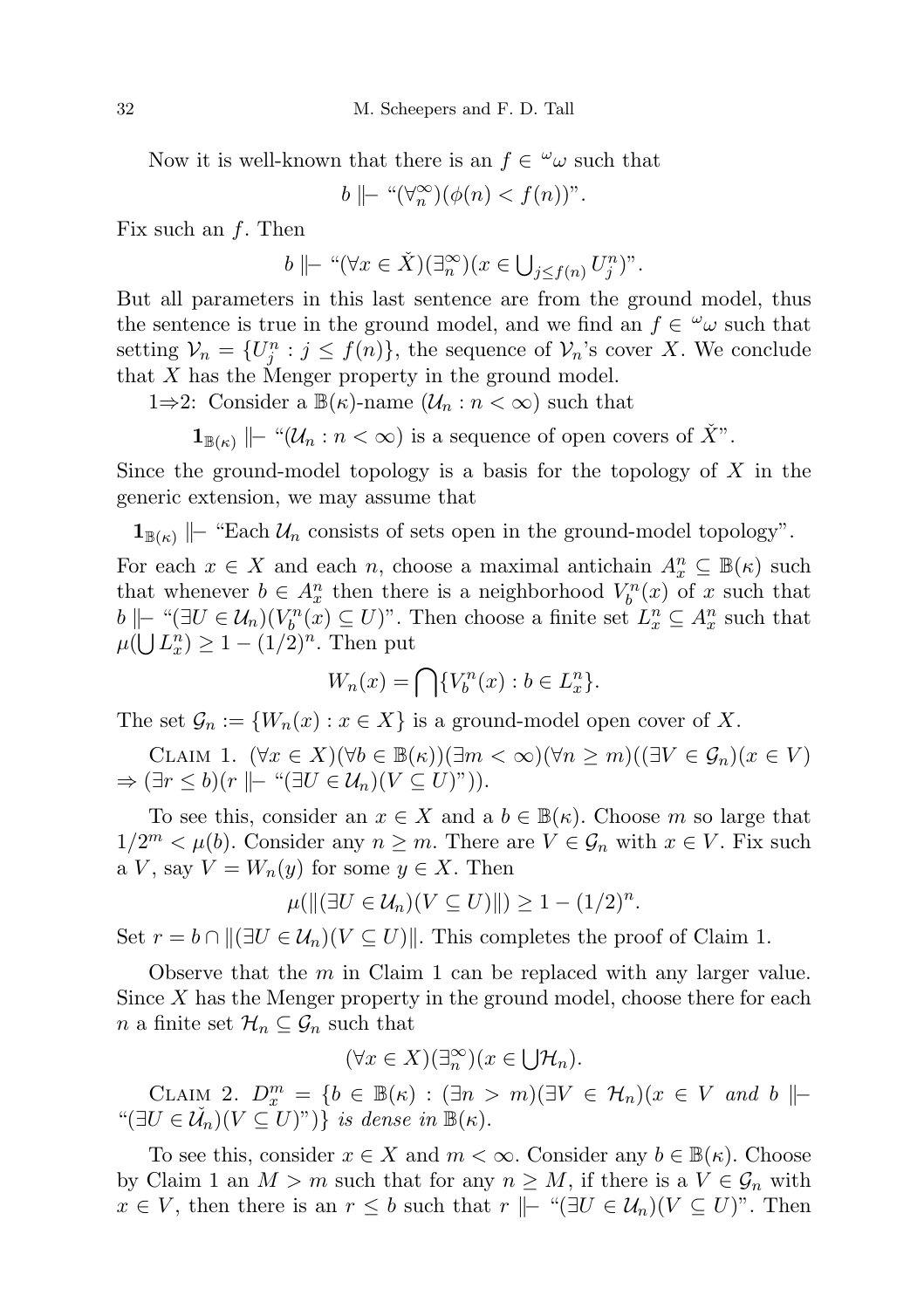choose  $n > M$  with  $x \in \mathcal{H}_n$ . Apply Claim 1 to obtain a member q of  $D_x^m$ with  $q < b$ . This completes the proof of Claim 2.

Now let G be a  $\mathbb{B}(\kappa)$ -generic filter. For each m and  $x \in X$  choose a  $b(m, x) \in D_x^m \cap G$ . Then choose  $n(m, x) > m$  and  $H(m, x) \in \mathcal{H}_{n(m, x)}$  with  $x \in H(m, x)$ . Now  $b(m, x) \Vdash "(\exists U \in \mathcal{U}_{n(m, x)})(H(m, x) \subseteq U)"$ , and thus this forced sentence is true in the generic extension by  $G$ . In the generic extension choose for each such n, and for each  $V \in \mathcal{H}_n$  for which it is possible, a  $U_V \in \mathcal{U}_n$  with  $V \subseteq U_V$ , and let  $\mathcal{J}_n$  be the set of such chosen  $U_V$ 's. Then in the generic extension, for each n,  $\mathcal{J}_n$  is a finite subset of  $\mathcal{U}_n$ , and  $\bigcup_{n<\infty}\mathcal{J}_n$  is an open cover of X. It follows that in the generic extension, X has the Menger property. Since this holds for all  $\mathbb{B}(\kappa)$ -generic filters,  $1\Rightarrow 2$  is proven.  $\blacksquare$ 

Next we take up preservation and nonpreservation of the Hurewicz property under forcing with  $\mathbb{B}(\kappa)$ .

<span id="page-32-0"></span>THEOREM 43. Let  $X$  be a topological space. If

 $\mathbf{1}_{\mathbb{B}(\kappa)}$   $\|\textit{-} \text{``X}$  has the Hurewicz property",

then X has the Hurewicz property.

*Proof.* The proof of Theorem [37](#page-25-0) adapts to this case.

Unlike the case of Cohen reals forcing, for  $T_1$  regular Lindelöf spaces the Hurewicz property is preserved by random real forcing. In preparation for proving this, note first that regular Lindelöf spaces are normal, thus completely regular. Since such a space is  $T_1$ , it embeds as a subspace of  $[0,1]^{\kappa}$ for some large enough cardinal  $\kappa$ . Since homeomorphisms preserve both the Hurewicz and the non-Hurewicz properties, we may restrict attention to subsets of  $[0,1]^\kappa$ . First, we prove the result for  $\kappa = \omega$ , the case of separable metric spaces. Then we return to the more general case. For the special case of a separable metric space we recall Proposition [38](#page-26-1) and for the more general case recall Lemma [39.](#page-26-2)

<span id="page-32-1"></span>THEOREM 44. Let  $\kappa$  be an uncountable cardinal number. If X is a  $\mathsf{T}_3$ Hurewicz space then

 $\mathbf{1}_{\mathbb{B}(\kappa)}$   $\|\textit{-} \text{``X}$  has the Hurewicz property".

Proof. First we treat the case of subspaces of the Hilbert cube H. Thus, assume  $X \subseteq \mathbb{H}$  has the Hurewicz property. Assume that

 $\mathbf{1}_{\mathbb{B}(\kappa)} \Vdash \text{``}\dot{G} \subseteq \dot{\mathbb{H}}$  is a  $\mathsf{G}_{\delta}$ -set and  $\check{X} \subseteq \dot{G}$ ".

Fix  $\mathbb{B}(\kappa)$ -names  $\dot{G}_n$ ,  $n < \omega$ , such that

$$
\mathbf{1}_{\mathbb{B}(\kappa)} \mid\mid-\text{``}(\forall n)(\dot{G}_n \supseteq \dot{G}_{n+1} \supseteq \dot{G} \text{ are open and } \dot{G} = \bigcap_{n < \omega} \dot{G}_n\text{''}.
$$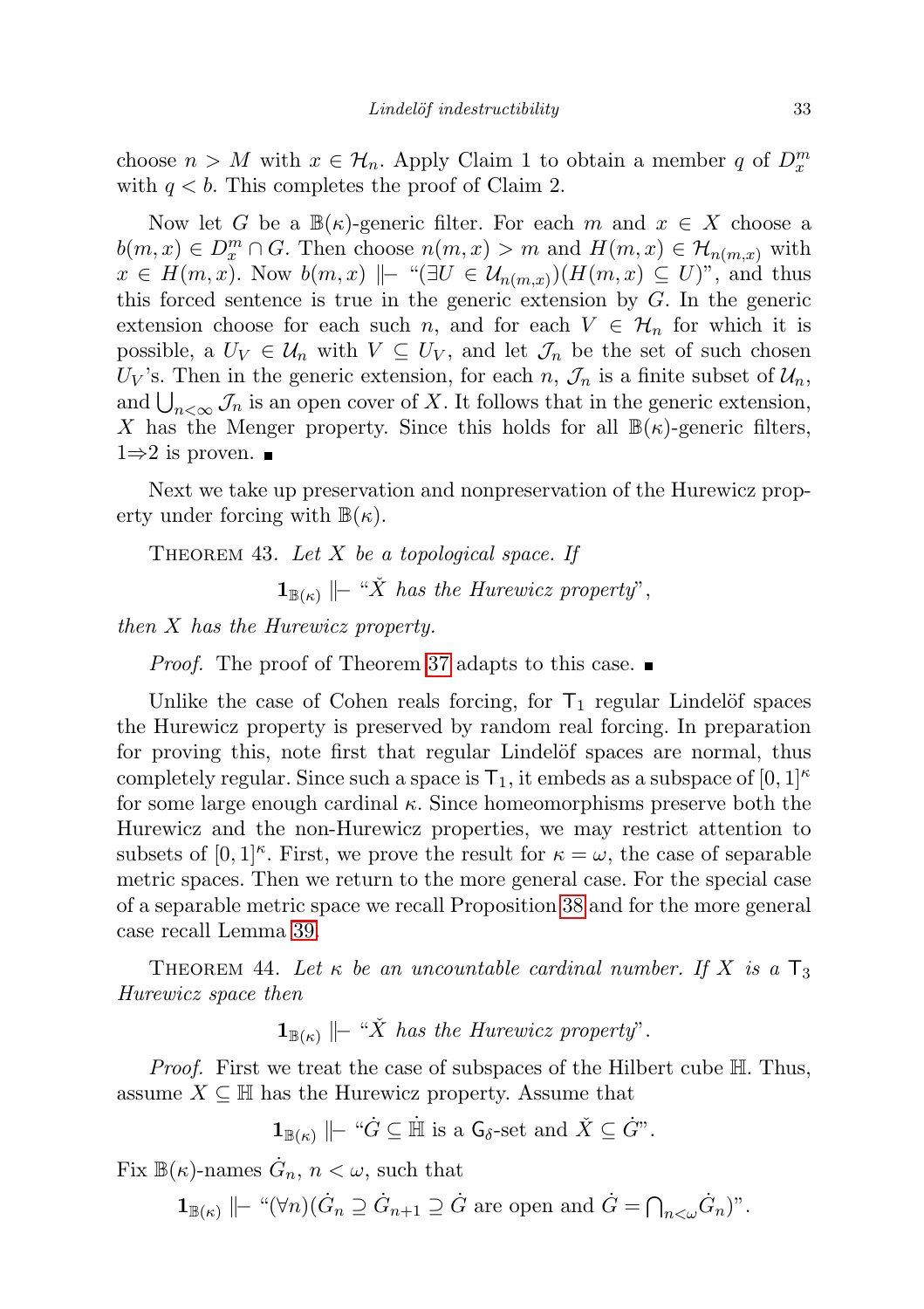We may assume that for each n we have  $\mathbb{B}(\kappa)$ -names  $\dot{C}_n$  such that

 $\mathbf{1}_{\mathbb{B}(\kappa)} \mid\mid -\sqrt[\kappa]{n} \cdot (\dot{C}_n = \dot{\mathbb{H}} \setminus \dot{G}_n, \text{ a nonempty compact set})$ ".

Let an  $\epsilon > 0$  be given. Consider a fixed n. For each  $x \in X$  we have  $\mathbf{1}_{\mathbb{B}(\kappa)}$   $\|\text{– "x }\notin \dot{C}_n$ ". For each x choose a basic neighborhood  $U_n(x)$  and a  $\mathbb{B}(\kappa)$ -name  $\dot{V}_{n,x}$  so that

$$
\mu(\|\dot{C}_n\subseteq \dot{V}_{n,\check{x}} \text{ open, and } \check{U}_n(\check{x})\cap \dot{V}_{n,\check{x}}=\emptyset\|)\geq 1-\epsilon/2^n.
$$

Now  $\mathcal{U}_n = \{U_n(x) : x \in X\}$  is an open cover of X.

Applying the fact that  $X$  is Hurewicz, choose for each  $n$  a finite set  $\mathcal{F}_n \subseteq \mathcal{U}_n$  such that for each  $x \in X$ , for all but finitely many  $n, x \in \bigcup \mathcal{F}_n$ . For each  $x \in X$  choose an  $N(x) \in \mathbb{N}$  such that for all  $n \geq N(x)$  we have  $x \in \bigcup \mathcal{F}_n$ .

For each n let  $I_n$  be a finite set for which  $(U_n(x_i): i \in I_n)$  is a bijective enumeration of  $\mathcal{F}_n$ . Then for each n define a  $\mathbb{B}(\kappa)$ -name  $\dot{V}_n$  so that  $\mathbf{1}_{\mathbb{B}(\kappa)}$   $\|\cdot\|$ " $\dot{V}_n = \bigcap_{i \in \check{I}_n} \dot{V}_{n, \check{x}_i}$ ". For each n we have  $\mu(||(\bigcup \check{\mathcal{F}}_n) \cap \dot{V}_n = \emptyset||) \geq 1 - \epsilon/2^n$ .

For fixed N define  $X_N = \{x \in X : N(x) = N\}$ . Then, for all  $n \geq N$ ,  $X_N \subseteq \bigcup \mathcal{F}_n$ , and so, for each  $n \geq N$ ,  $\mu(\|\check{X}_N \cap \check{V}_n = \emptyset\|) \geq 1 - \epsilon/2^n$  and consequently  $\mu(\|\check{X}_N \cap \bigcup_{n \ge N} \check{V}_n = \emptyset \|) \ge 1 - \sum_{n=N}^{\infty} \epsilon/2^n = 1 - \epsilon/2^{N-1}$ . This gives  $\mu(\|\check{X}_N \subseteq \mathbb{H} \setminus \bigcup_{n \geq N} \check{V}_n\|) \geq 1 - \epsilon/2^{N-1}.$ 

Consequently,

$$
\mu\Big(\Big\|\check{X}_N\subseteq\dot{\mathbb{H}}\setminus\Big(\Big(\bigcup_{n\geq N}\dot{V}_n\Big)\cap\Big(\bigcap_{n
$$

But then, since  $\|\dot{\mathbb{H}} \setminus \bigcup_{n \geq N} \dot{V}_n\)$  is  $\sigma$ -compact and  $\bigcap_{n < N} \dot{G}_n$  is  $\sigma$ -compact  $\| =$  $\mathbf{1}_{\mathbb{B}(\kappa)}$ , we find that there is a  $\mathbb{B}(\kappa)$ -name  $\dot{F}_N$  such that

 $\mu(\|\dot{F}_N\)$  is  $\sigma$ -compact and  $\check{X}_N \subseteq \dot{F}_N \subseteq \dot{G}||$   $\geq 1 - \epsilon/2^{N-1}$ .

Since we also have  $\mu(\|\check{X}\subseteq\bigcup_{n=1}^{\infty}\dot{F}_n\|)\geq 1-\epsilon\cdot\left(\sum_{n=1}^{\infty}1/2^{n-1}\right)=1-2\cdot\epsilon$ , we conclude that  $\mu(||(\exists \text{ a } \sigma\text{-compact set } \dot{F})(\check{X} \subseteq \dot{F} \subseteq \dot{G})||) \geq 1 - 2 \cdot \epsilon$ . As  $\epsilon > 0$  was arbitrary it follows that

$$
\mathbf{1}_{\mathbb{B}(\kappa)} \mid\mid-\text{``}(\forall\mathsf{G}_{\delta}\text{-set }\dot{G}\subseteq\dot{\mathbb{H}})(\exists\text{ an }\mathsf{F}_{\sigma}\text{-set }\dot{F})(\check{X}\subseteq\dot{F}\subseteq\dot{G})\text{''}.
$$

By Proposition [38](#page-26-1) we have  $\mathbf{1}_{\mathbb{B}(\kappa)}$   $\|\text{-} \ ^\omega X$  is Hurewicz".

Next we consider the general case. Let  $X$  be a  $T_3$  Hurewicz space and let  $\lambda$  be the least infinite cardinal such that X is homeomorphic to a subspace of  $[0,1]^\lambda$ . We may assume that  $\lambda$  is uncountable. Write  $\mathbb{H}_{\lambda}$  for  $[0,1]^\lambda$ .

Assume that  $\mathbf{1}_{\mathbb{B}(\kappa)} \Vdash \text{``}\dot{G} \subseteq \mathbb{H}_{\lambda}$  is a  $\mathsf{G}_{\delta}$ -set and  $\check{X} \subseteq \dot{G} \subseteq \dot{\mathbb{H}}_{\lambda}$ ". Since the random real forcing notion preserves the Lindelöf property, we have  $\mathbf{1}_{\mathbb{B}(\kappa)}$   $\|\text{--}\right.^{u}\check{X}$  is Lindelöf". Thus, by Lemma [39,](#page-26-2) we may assume  $\check{G}$  is such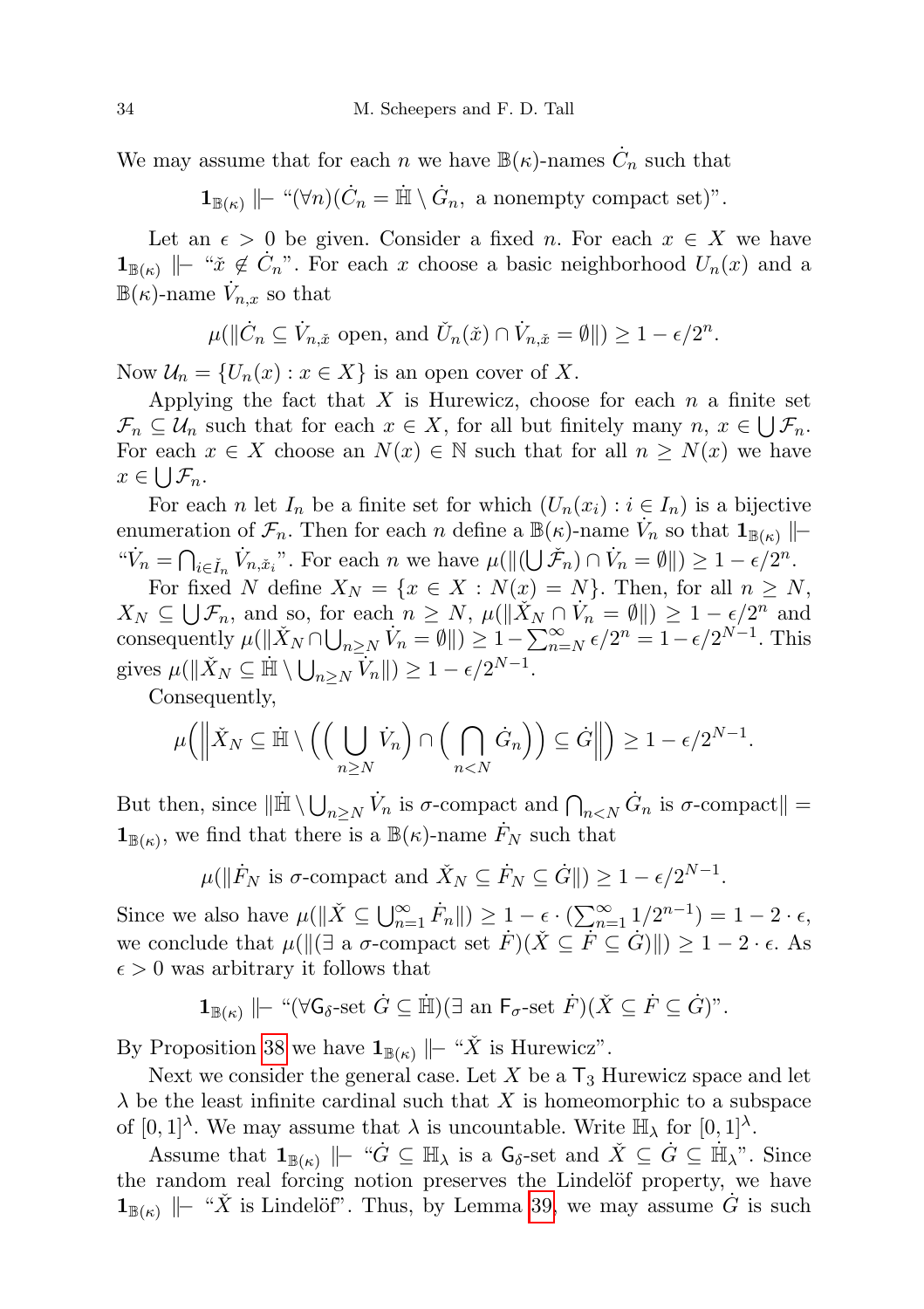that there is a name  $\dot{C}$  such that  $\mathbf{1}_{\mathbb{B}(\kappa)}$  forces the statement

" $\dot{C}$  is a countable subset of  $\check{\lambda}$  and  $\dot{G}$  is homeomorphic to  $\Pi_{\dot{C}}[\dot{G}]\times[0,1]^{\check{\lambda}\backslash\dot{C}n}$ . Since  $\mathbb{B}(\kappa)$  has the countable chain condition, choose a countable set  $C \subseteq \lambda$ such that  $\mathbf{1}_{\mathbb{B}(\kappa)} \Vdash ``\dot{C} \subseteq \check{C}"$ . Then

 $\mathbf{1}_{\mathbb{B}(\kappa)} \; \| \!-\!$  " $\dot{G}$  is homeomorphic to  $\Pi_{\check{C}}[\dot{G}] \times [0,1]^{\check{\lambda} \setminus \check{C}n}$ .

Since in the ground model  $\Pi_C[X]$  is Hurewicz the first part implies  $\mathbf{1}_{\mathbb{B}(\kappa)} \; \| \!-\!~^\omega \! \varPi_{\check{C}}[\check{X}] \subseteq \varPi_{\check{C}}[\dot{G}]$  is a  $\mathsf{G}_\delta$ -subset of  $[0,1]^{\check{C}}$  and  $\varPi_{\check{C}}[\check{X}]$  is Hurewicz". Choose a  $\mathbb{B}(\kappa)$ -name  $\dot{F}$  such that

 $1_{\mathbb{B}(\kappa)} \parallel_{\mathbb{F}} \H \r \in \dot{\mathbb{H}}^{\check{C}}$  is an  $\mathsf{F}_{\sigma}$ -set and  $\Pi_{\check{C}}[\check{X}] \subseteq \dot{F} \subseteq \Pi_{\check{C}}[\dot{G}]$ ".

But then applying the inverses of the projection maps we find

$$
\mathbf{1}_{\mathbb{B}(\kappa)} \mid\mid-\text{``} \Pi_{\check{C}}^{\leftarrow}[\dot{F}] \subseteq \dot{\mathbb{H}}^{\check{\lambda}} \text{ is an } \mathsf{F}_{\sigma}\text{-set and } \check{X} \subseteq \Pi_{\check{C}}^{\leftarrow}[\dot{F}] \subseteq \dot{G}^{\nu}.
$$

It follows that  $\mathbf{1}_{\mathbb{B}(\kappa)}$   $\|\text{- } "X$  is a Hurewicz space". ■

Forcing with countably closed partially ordered sets. The Tikhonov power  $\{0,1\}^{\omega_1}$  of the two-point discrete space is compact and thus has the Hurewicz (and thus Menger) property. But it is not indestruc-tibly Lindelöf, and so unlike the Rothberger property (Theorem [21\)](#page-15-0), the Hurewicz and Menger properties are not preserved by countably closed forcing. Juh´asz's spaces (Section 4, Example 4) are Hurewicz spaces but not indestructibly Lindelöf and so give points  $G_{\delta}$  examples of this fact. Call a space *indestructibly Hurewicz* (respectively *indestructibly Menger*) if in any generic extension by a countably closed partially ordered set the space is still Hurewicz (respectively Menger). It is clear that indestructibly Hurewicz implies indestructibly Menger, which implies indestructibly Lindelöf. The converse implications are false. However virtually the same proof as that of Theorem [21](#page-15-0) gives:

THEOREM 45. The following are equivalent for a space  $X$ :

- 1. X is indestructibly Hurewicz.
- 2.  $X$  has the Hurewicz property and is indestructibly Lindelöf.

THEOREM 46. The following are equivalent for a space  $X$ :

- 1. X is indestructibly Menger.
- 2.  $X$  has the Menger property and is indestructibly Lindelöf.

When Lindelöf implies Gerlits–Nagy. Gerlits and Nagy also introduced the notion of a  $\gamma$ -space in [\[18\]](#page-44-5). According to [18] an open cover U of a space X is an  $\omega$ -cover if  $X \notin \mathcal{U}$ , but for each finite set  $F \subseteq X$  there is a  $U \in \mathcal{U}$  such that  $F \subseteq U$ . The symbol  $\Omega$  denotes the collection of (open)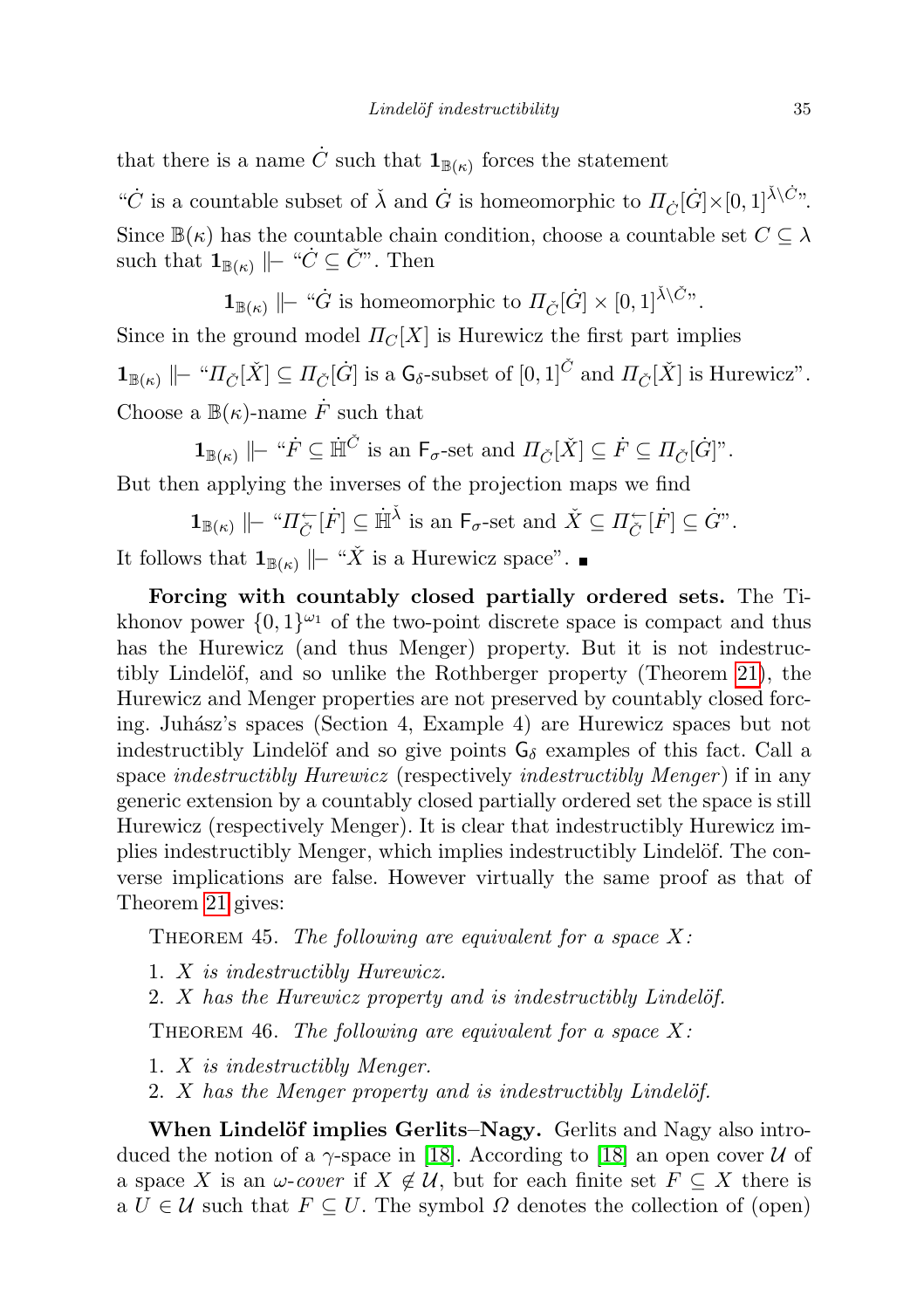ω-covers of a space. Call an open cover U of a space a  $\gamma$ -cover if it is infinite, and each infinite subset of  $\mathcal U$  is still a cover of X. Let  $\Gamma$  denote the collection of (open)  $\gamma$ -covers of a space.

Then a space is a  $\gamma$ -space if the selection principle  $\mathsf{S}^{\omega}_1(\Omega,\Gamma)$  holds: For each sequence  $(\mathcal{U}_n : n \in \mathbb{N})$  there is a sequence  $(U_n : n \in \mathbb{N})$  such that for each  $n, U_n \in \mathcal{U}_n$ , and each  $x \in \mathbb{G}$  is in all but finitely many  $U_n$ 's. Each  $\gamma$ -space is a Gerlits–Nagy space.

A topological space is a P-space if each countable intersection of open sets is still an open set. According to [\[18\]](#page-44-5) the implication  $1\Rightarrow 4$  in Theorem [47](#page-35-1) is due to F. Galvin. Since the remainder of these implications are trivial, we attribute this theorem to Galvin:

<span id="page-35-1"></span>THEOREM 47 (Galvin). Let X be a P-space. The following are equivalent:

- 1.  $X$  is Lindelöf.
- 2. X is a Rothberger space.
- 3. X is a Gerlits–Nagy space.
- 4. X is a  $\gamma$ -space.

*Proof.* It is clear that  $4\Rightarrow 3\Rightarrow 2\Rightarrow 1$ . For the implication  $1\Rightarrow 4$ , see the Lemma preceding Theorem 3 of [\[18\]](#page-44-5).  $\blacksquare$ 

In particular, Lindelöf P-spaces are indestructibly Lindelöf.

L. Zdomskyy [\[60,](#page-45-12) Theorem 5] proved that it is consistent, relative to the consistency of ZFC, that for regular Lindelöf spaces the Rothberger property is equivalent to the Gerlits–Nagy property  $(7)$ . The Continuum Hypothesis implies the existence of a Lusin set of real numbers. Lusin sets do not have the Gerlits–Nagy property, but have the Rothberger property. Among general topological spaces Lusin spaces need not be Rothberger spaces. This can be seen by considering a Sierpinski set of reals in the density topology. But Sierpinski sets have the Menger property in the density topology and, depending on axioms, may have the Hurewicz property in the density topology. For more on these matters see [\[2\]](#page-43-13) and [\[43\]](#page-44-22).

Gerlits–Nagy spaces and products. Next we examine products in the class of Gerlits–Nagy spaces. Corollary [48](#page-35-0) solves Problem 6.6 of [\[56\]](#page-45-4) and Problems 3.1 through 3.3 of Samet and Tsaban, listed in Section 3 of [\[55\]](#page-45-13):

<span id="page-35-2"></span><span id="page-35-0"></span> $\binom{7}{1}$  Zdomskyy shows that  $\mathfrak{u} < \mathfrak{g}$  implies that regular Rothberger spaces have the Hurewicz property. Zdomskyy states that the blanket assumption for the paragraph containing Theorem 5's proof is that the spaces are hereditarily Lindelöf. This hypothesis is not used in proving Theorem 5, but is used in applying the result of Theorem 5 to an additivity problem. Zdomskyy states his results for paracompact Lindelöf spaces. It is well-known that regular Lindelöf spaces are paracompact.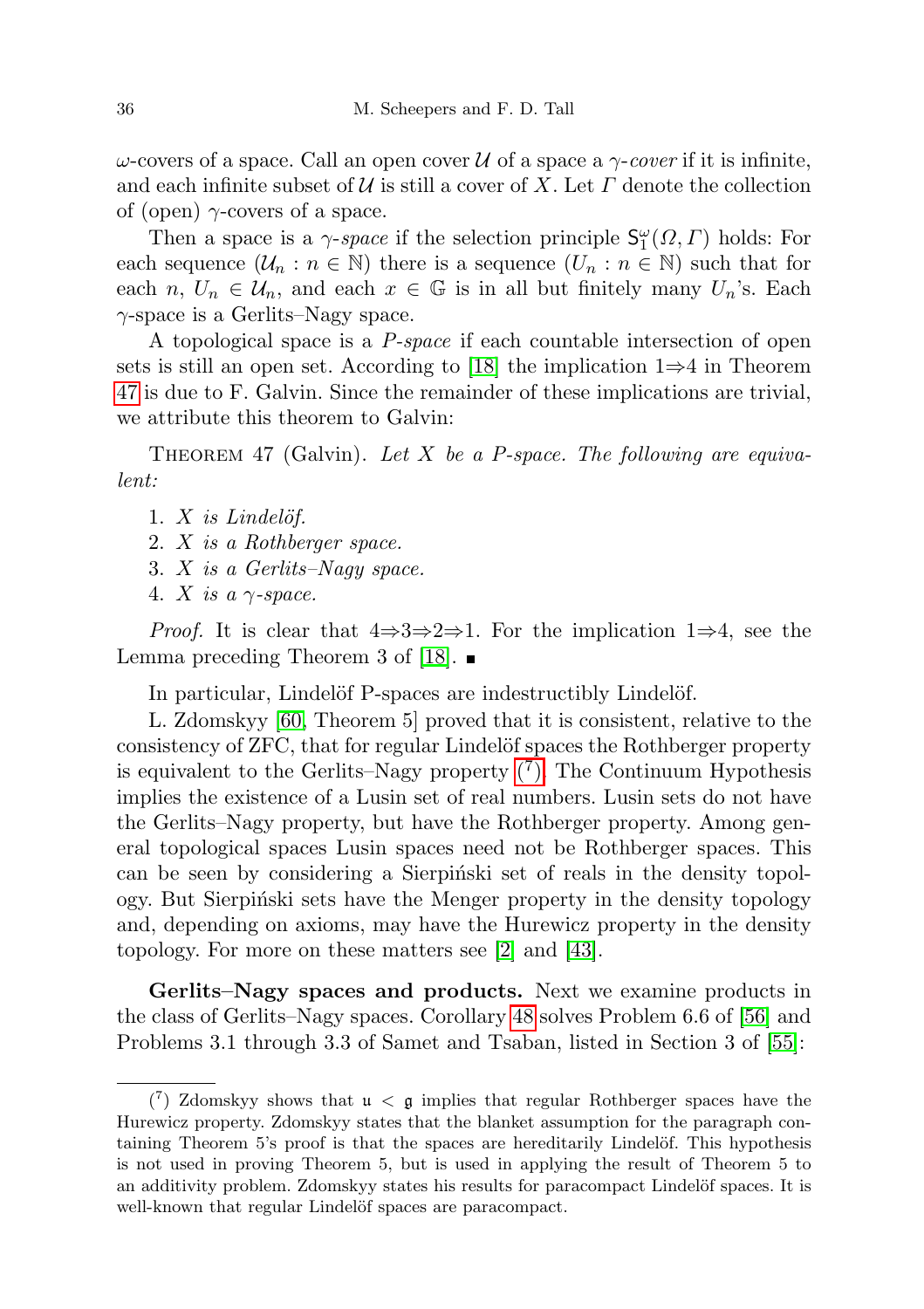COROLLARY 48. It is consistent that there is a set  $X$  of real numbers such that X has the Gerlits–Nagy property while  $X^2$  does not, and yet all finite powers of X have the Rothberger property.

*Proof.* Start with a model of CH. Take a Sierpinski set  $X$  such that  $X \times X$  does not have the Menger property (see for example the remark following Theorem 2.1 of  $[27]$ ). Sierpiński sets are strongly Hurewicz (see e.g.  $[44]$ ). Since X is a separable metric space it has the Lindelöf property in all finite powers.

Now add  $\omega_1$  Cohen reals. By Theorem [11,](#page-8-0) in the generic extension X has the Rothberger property in all finite powers (thus the Menger property in all finite powers). By Theorem [40,](#page-27-0) in the generic extension  $X$  has the Hurewicz property and thus the Gerlits–Nagy property, but by Theorem [37](#page-25-0)  $X<sup>2</sup>$  does not have the Hurewicz property, and thus not the Gerlits–Nagy property.  $\blacksquare$ 

4. Examples. The following diagram indicates the relationships among the main classes of Lindelöf spaces considered in this paper:



<span id="page-36-0"></span>Fig. 1. Classes of points  $G_{\delta}$  Lindelöf spaces

In Figure [1](#page-36-0) we depict the relationship among six classes of uncountable Lindelöf spaces with points  $G_\delta$ . The spaces in the bottom row are indestructibly Lindelöf, while the spaces in the top row are not. Example 2 demonstrates that in ZFC the class in the bottom left is nonempty. Example 4 demonstrates that in ZFC the class of Hurewicz spaces is not included in the class of indestructibly Lindelöf spaces.

Except for the Rothberger and Gerlits–Nagy classes, the remaining classes are all distinct in ZFC: since the example in the top left corner is not a space as in the bottom right corner, no implication to the top row is an equivalence. Since the space of irrationals is not Menger, no implication from the middle column to the right column is an equivalence. It is consistent that also no implication from the first column is an equivalence: since a Lusin set is not Hurewicz, no implication from the first column to the middle one is an equivalence. For regular Lindelöf spaces it is independent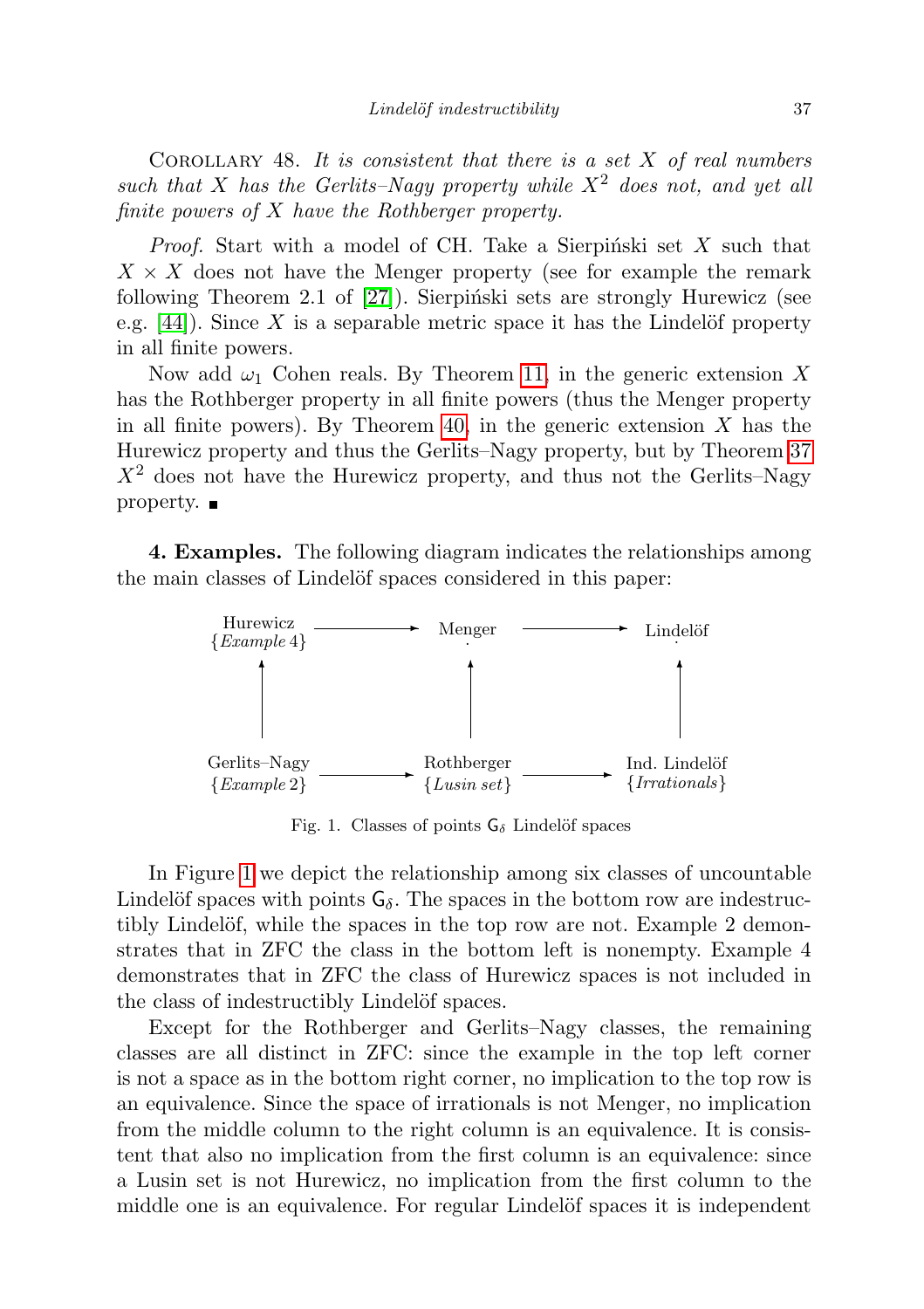whether the Rothberger and Gerlits–Nagy classes are distinct. It is true in ZFC that Menger does not imply Hurewicz.

EXAMPLE 1 (One-point compactification of an uncountable discrete space). Let X be an uncountable discrete space and let  $X^*$  denote its one-point compactification. Let  $\infty$  be the additional point. Then  $X^*$  is a Rothberger space but the point  $\infty$  is not a  $\mathsf{G}_{\delta}$ . Being compact,  $X^*$  is also a Hurewicz space, and thus a Gerlits–Nagy space.

Example 2 (Moore's L-space is hereditarily Rothberger and hereditarily Hurewicz). In [\[35\]](#page-44-23) Moore solved the famous L-space problem by constructing a non-separable zero-dimensional hereditarily Lindelöf subspace  $X$  of the  $\omega_1$ -power of the unit circle. This space has among others the following properties:

1.  $|X| = \aleph_1$ .

- 2. X is non-separable.
- 3.  $X^2$  is not Lindelöf.
- 4.  $X$  remains a hereditarily Lindelöf space in c.c.c. generic extensions.
- 5. Every continuous metrizable image of any subspace of X is countable.

Item 5 implies that  $X$  is hereditarily Rothberger: consider a subspace  $Y$ of X, which we may assume is infinite. Let  $(\mathcal{U}_n : n < \infty)$  be a sequence of open covers of  $Y$ . Since  $Y$  is zero-dimensional and Lindelöf we may assume each  $\mathcal{U}_n$  is countable and disjoint and enumerate it as  $(U_k^n : k < \infty)$ . Define a function  $F: Y \to \omega \omega$  so that for  $y \in Y$  we have:  $F(y)(m) = k$  if, and only if,  $y \in U_k^m$ . Then F is continuous and so by item 5,  $F[Y]$  is a countable subset of  $\omega$ . Choose a  $g \in \omega$  such that for each  $y \in Y$  the set  ${n: F(y)(n) = g(n)}$  is infinite. Then  $(U_{g(n)}^n : n < \infty)$  witnesses the Rothberger property of Y for the sequence  $(\mathcal{U}_n : n < \infty)$ .

Since countable subsets of  $\omega_{\omega}$  are bounded, we also see that X has the Hurewicz property hereditarily. Thus,  $X$  is hereditarily a Gerlits–Nagy space.

It follows from item 3 that  $X$  is a ZFC example of the total failure of preservation of selection properties under finite powers. Since the space is a Lindelöf subspace of a power of a Tikhonov space, it is  $T_4$ . And then, since it is hereditarily Lindelöf, its points are  $G_{\delta}$ : Consider an  $x \in X$ . For each  $y \in X \setminus \{x\}$  choose an open neighborhood  $U_y$  whose closure does not contain x. Then  $\{U_y : y \in X \setminus \{x\}\}\$ is an open cover of X. Since  $X \setminus \{x\}$  is Lindelöf, choose a countable subset covering  $X \setminus \{x\}$ . The complements of the closures of the sets in this countable cover witness that x is a  $G_{\delta}$  point. Moore's spaces are also not first countable (following from item 4) but they are Fréchet. These spaces can also be realized as subspaces of  $({}^{\omega_1}\mathbb{Z}, \mathcal{T})$ , where T is the usual product topology on  $\omega_1$  copies of the discrete space of integers.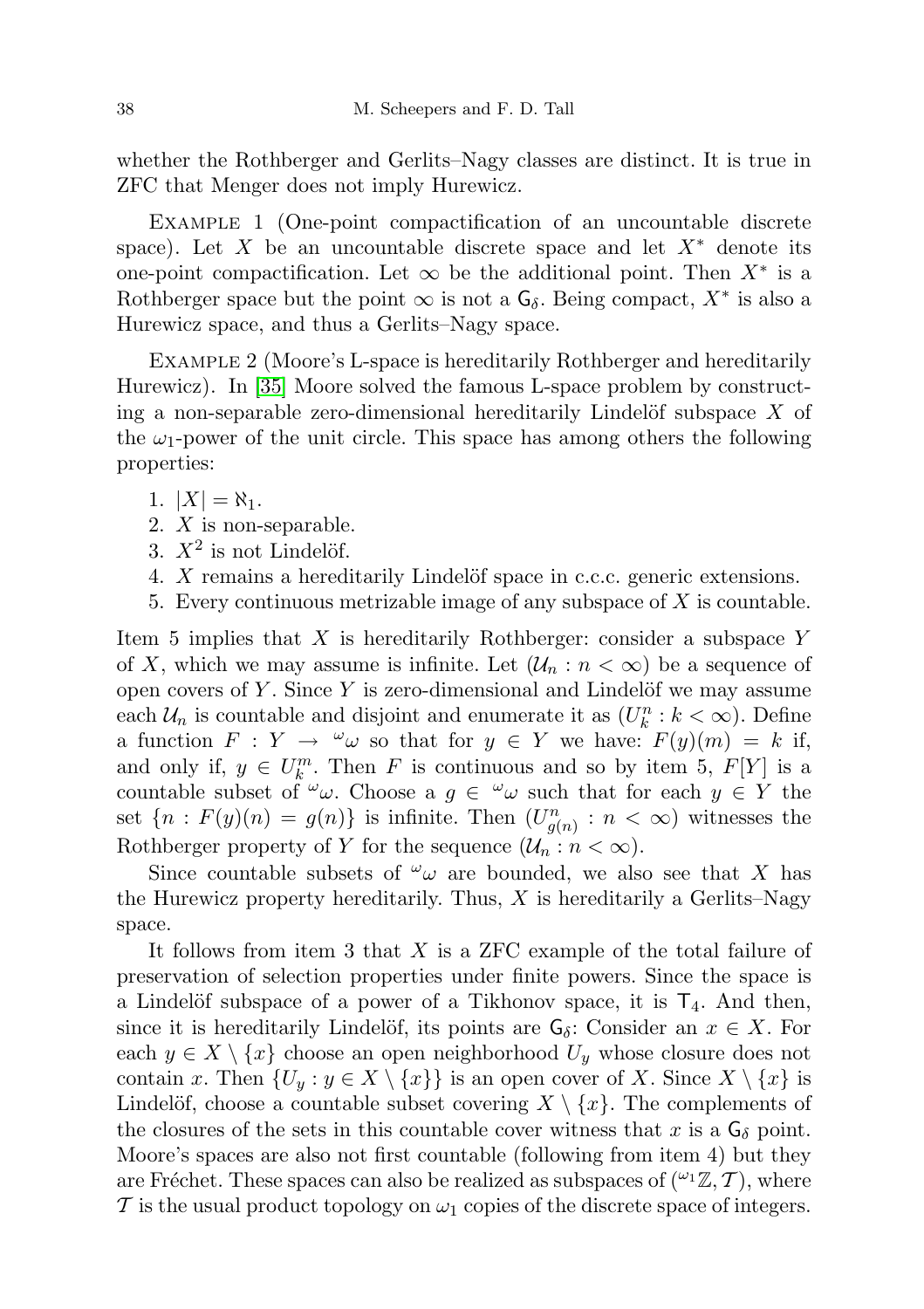Hereditarily Lindelöf spaces are indestructibly Lindelöf and thus remain Lindelöf in any countably closed forcing extension. Thus, any ground model subspace of a hereditarily Lindelöf space remains Lindelöf in every countably closed forcing extension. But in the forcing extension the space may acquire new subspaces that are not ground-model subspaces. We now show that even these new subspaces are Lindelöf.

Recall that a space is right-separated if it has a well-ordering such that each element of the space has a neighborhood that does not include any of the successors of that point. A hereditarily Lindelöf space has no uncountable right-separated subspace. If a space has an uncountable right-separated subspace, then it has one of the form  $\{x_\alpha : \alpha < \omega_1\}$  where for each  $\alpha$ ,  ${x_{\beta} : \beta < \alpha}$  is open in  ${x_{\alpha} : \alpha < \omega_1}.$ 

Lemma 49. Countably closed forcing preserves being a hereditarily Lindelöf space.

*Proof.* Suppose the contrary and let  $L$  be a hereditarily Lindelöf space and let Q be a countably closed partially ordered set such that

**1**  $\|$  − " $\check{L}$  is not hereditarily Lindelöf".

Choose for  $\alpha < \omega_1$  Q-names  $\dot{x}_\alpha$  and names for open sets  $\dot{U}_\alpha$  such that

1  $\|\cdot\|^2 \{x_\alpha : \alpha < \omega_1\} \subseteq \check{L}$  is right-separated by  $\dot{U}_\alpha, \alpha < \omega_1$ ".

Recursively construct  $p_{\alpha}$ ,  $y_{\alpha}$  and  $V_{\alpha}$  in V so that

1.  $\alpha < \beta < \omega_1 \Rightarrow p_\beta < p_\alpha$ ; 2.  $\alpha < \omega_1 \Rightarrow y_\alpha \in V_\alpha$ ; 3.  $\alpha < \omega_1 \Rightarrow p_\alpha \parallel - \alpha x_\alpha = \check{y}_\alpha \in \check{V}_\alpha \subseteq \dot{U}_\alpha$ ".

This is done as follows: Suppose  $p_{\alpha}$  as well as  $y_{\alpha} \in L$  and open subsets  $V_{\alpha}$ of L are given, such that 1, 2 and 3 hold for  $\alpha < \beta$ .

Take q below all  $p_{\alpha}$  and select  $y_{\beta}$  and an open set  $V_{\beta}$  and extension  $p_{\beta}$ of q, for which  $p_\beta \Vdash "x_\beta = \check{y}_\beta \in \check{V}_\beta \subseteq \check{U}_\beta$ ". This can be done since the ground-model open sets form a base for the open sets in the extension.

But then  $Y = \{y_\beta : \beta < \omega_1\} \subseteq L$  is right-separated in the ground model. This is witnessed by the  $V_\alpha$ 's. For suppose  $\beta > \alpha$  and  $y_\beta \in V_\alpha$ . Then

$$
p_{\beta} \parallel \sim \mathbf{\dot{x}}_{\beta} = \check{y}_{\beta}
$$
 and  $\check{y}_{\beta} \in \check{V}_{\alpha} \subseteq \dot{U}_{\alpha}^{\prime\prime}$ ,

so  $p_\beta \nparallel$  " $\dot{x}_\beta \in \dot{U}_\alpha$ ", a contradiction.

EXAMPLE 3 (Gorelic's example). Gorelic's space, G, is obtained by countably closed forcing  $\mathbb{P}$ . An uncountable cardinal number  $\kappa$  with  $\kappa^{\aleph_1} = \kappa$  is taken, and then a subspace  $\mathbb{G} \subseteq {^{\kappa}{0,1}}$  of cardinality  $\kappa$  is obtained in a generic extension which has  $2^{k_1} = \kappa$ , such that G is zero-dimensional, Lindelöf, and has each point  $G_{\delta}$ .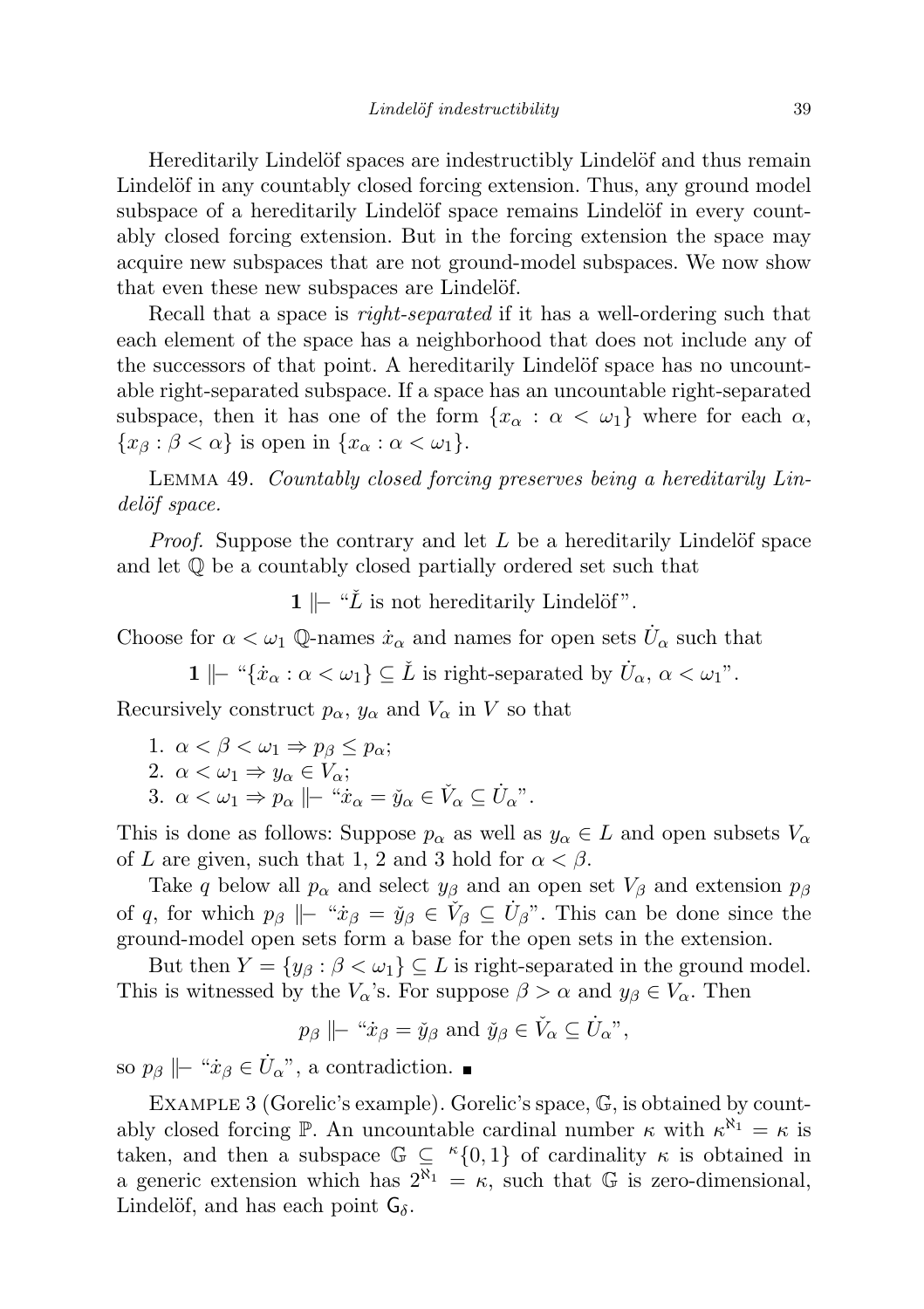Indeed, G has both the Rothberger property and the Hurewicz property, as we shall now show. Towards this we first describe Gorelic's construction. First, choose a partition of  $\kappa$  into pairwise disjoint countable sets  $A_{\alpha}$ ,  $\alpha < \kappa$ . For each  $\beta < \kappa$  choose a countable dense subset  $H_{\beta}$  of  $^{A_{\beta}}\{0,1\}$  and enumerate it as  $\{h_{\alpha}^{\beta} : \alpha \in A_{\beta}\}.$ 

The elements of  $\mathbb P$  are pairs  $(F, T)$  where  $F$  and  $T$  are as follows:

- Both  $F$  and  $T$  are countable sets.
- There is a countable set  $C \subseteq \kappa$  such that each element of F is a function with domain  $D = \bigcup_{\beta \in C} A_{\beta}$ .
- There is a countable set  $G = \{g_{\alpha} : \alpha \in A\}$  with each  $g_{\alpha}$  a function from  $D \setminus A_\alpha$  to  $\{0,1\}.$
- F can be indexed as  $\{f_{\xi} : \xi \in D\}$  such that whenever  $\beta \in C$  and  $\alpha \in A_{\beta}$  then  $f_{\alpha} \lceil_{A_{\beta}} = h_{\alpha}^{\beta}$  and  $f_{\alpha} \lceil_{D \setminus A_{\beta}} = g_{\beta}$ .
- For each  $\alpha \in C$  and each  $\beta \in C \setminus {\alpha \brace \alpha}$ ,  $g_{\beta} \lceil_{A_{\alpha}} \neq h_{\xi}^{\alpha}$  for each  $\xi \in A_{\alpha}$ .
- Each element of T is a set  $B \subseteq \text{Fn}(D, 2)$ , with  $\{[\sigma] \subseteq {}^A\{0,1\} : \sigma \in B\}$ a cover of F.

The order on  $\mathbb P$  is defined as follows:

$$
q = (F_2, T_2) \le (F_1, T_1) = p
$$

if, letting  $C_p$  and  $C_q$  be the associated C's, and  $D_p$  and  $D_q$  the associated  $D$ 's, we have:

1.  $C_q \supseteq C_p$ . 2. For each  $\alpha \in D_p$ ,  $f^q_\alpha|_{D_p} = f^p_\alpha$ . 3.  $T_q \supseteq T_p$ .

When H is a P-generic filter, put for each  $\alpha \in \kappa$ ,

$$
f_{\alpha} = \bigcup \{ f_{\alpha}^p : p \in H \text{ and } \alpha \in D_p \}.
$$

Then put  $\mathbb{G} = \{f_{\alpha} : \alpha \in \kappa\}$ . Let  $\Gamma$  be a P-name for  $\mathbb{G}$ .

Here are some observations about  $p = (F, T) \in \mathbb{P}$  (in the above notation):

- 1. If  $U \in T$  then  $p \Vdash "\forall f \in \Gamma)(\exists \sigma \in U)(\sigma \subseteq f)$ ".
- 2. If  $\tau$  is a P-name such that  $p \Vdash " \tau$  is a cover of  $\Gamma$  by basic open sets" then there is a  $q < p$  with a  $B \in T_q$  such that  $q \Vdash "\{\sigma] \subseteq \kappa\{0,1\} :$  $\sigma \in B$ }  $\subseteq \tau$  covers  $\Gamma$ ".
- 3. For  $B \subseteq \text{Fn}(D_p, 2)$  such that  $\{[\sigma] \subseteq P_p\{0,1\} : \sigma \in B\}$  covers  $F \subseteq$  $D_p \{0, 1\}$  put  $q = (F, T \cup \{B\})$ . Then  $q \in \mathbb{P}$  and  $q \leq p$ .

By the first item above, p forces that  $\{[\sigma] \subseteq \kappa\{0,1\} : \sigma \in B\}$  is an open cover of  $\mathbb{G}$  whenever  $B \in T_p$ .

To see that for each  $p \in \mathbb{P}$  we have

 $p \parallel$  "Γ has the Rothberger property"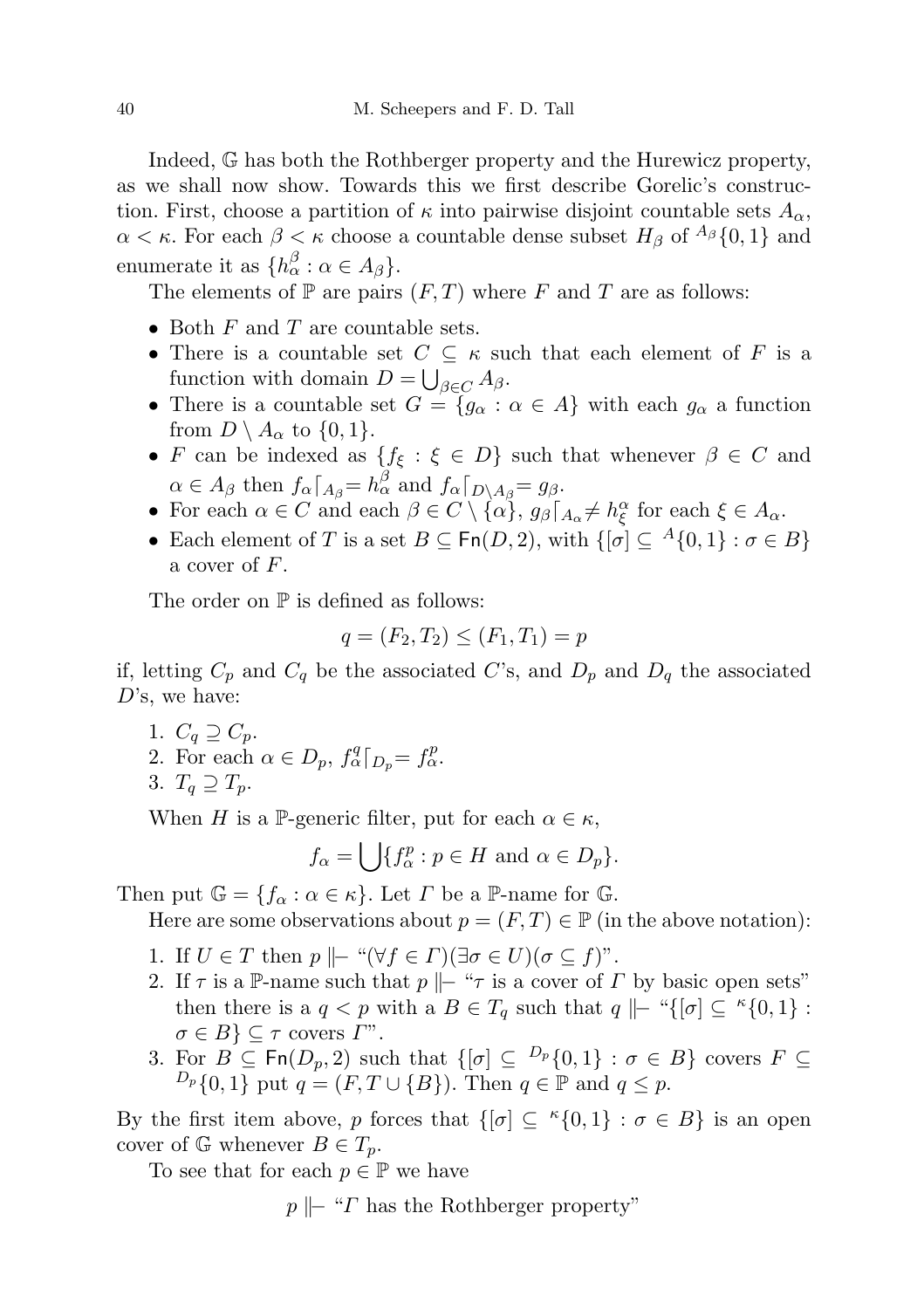consider P-names  $\tau_n$  such that

 $p \nightharpoonup$  " $(\forall n)(\tau_n$  is a basic open cover of  $\Gamma)$ ".

Now using the second remark above, recursively choose a sequence  $p_n =$  $(F_n, T_n)$  and  $B_n, n < \infty$ , such that:

- 1.  $B_n \in T_n$  and  $p_n \mid\mid -\alpha \{ [\sigma] \subseteq \alpha \{ 0, 1 \} : \sigma \in B_n \} \subseteq \tau_n$  covers  $\Gamma$ ".
- 2.  $p_1 < p$  and for all  $n, p_{n+1} < p_n$ .

Put  $D = \bigcup_{n < \infty} D_{p_n}$ , a countable subset of  $\kappa$ , and for  $\alpha \in D$  put  $f_\alpha =$  $\bigcup \{f_{\alpha}^{p_n} : \alpha \in D_{p_n} \}$ . Put  $F = \{f_{\alpha} : \alpha \in D\}$  and  $T = \bigcup \{T_n : n < \infty \}$ . Then  $q = (F, T)$  is an element of  $\mathbb P$  and for all  $n, q \leq p_n$ .

Now  $F \subseteq {}^{D}\{0,1\}$  is countable, and for each  $n, \mathcal{U}_n = \{[\sigma] \subseteq {}^{D}\{0,1\}$ :  $\sigma \in B_n$  is an open cover of F. Since F is countable we can choose for each  $n \in \mathcal{B}_n$  such that  $\{[\sigma_n] \subseteq P\{0,1\} : n < \infty\}$  is an open cover of F. Note that  $B = {\sigma_n : n < \infty} \subseteq \text{Fn}(D, 2)$ . But then we have

$$
p_{\omega} = (F, T \cup \{B\}) \in \mathbb{P}.
$$

Then  $B$  witnesses  $(8)$  that

$$
p_{\omega} \rvert - \sqrt{\pi} \pi \in \pi_n
$$
  $(U_n : n < \infty)$  covers  $\Gamma$ )".

We have shown that the set of conditions forcing that G has the Rothberger property is dense below any element of P.

To show that G has the Hurewicz property, instead of choosing singletons from each  $B_n$  choose finite sets such that each element of F is covered by all but finitely many of the unions of these finite sets, and let the  $B$  in the definition of  $p_{\omega}$  be the union of these finite sets.

With a little bit more work one can show that  $\mathbb{G}$  is a  $\gamma$ -space. It follows that G is a  $\gamma$ -space with points  $G_{\delta}$  and yet has cardinality  $2^{\aleph_1} > \aleph_1 = 2^{\aleph_0}$ . The fact that G has all points  $G_{\delta}$  is explained in Gorelic's original article: see point (5) and the subsequent remark on page 604 of [\[19\]](#page-44-1).

EXAMPLE 4 (Juhász's examples). In [\[26,](#page-44-0) Example 7.2], Juhász gave examples of Lindelöf spaces with points  $G_{\delta}$  which are of arbitrarily large cardinality below the first measurable cardinal. We give, for the reader's convenience, the description from [\[51\]](#page-45-3) for these.

Consider an infinite cardinal  $\kappa$  less than the first measurable cardinal. Recursively define

$$
\kappa_0 = \kappa, \quad \kappa_{n+1} = 2^{\kappa_n}, \quad \kappa_\omega = \sup \{ \kappa_n : n < \infty \}.
$$

For an infinite set S, let  $\mathcal{F}(S)$  denote the set of nonprincipal ultrafilters on S. For  $A \subseteq S$  put  $\tilde{A} = \{ \mathcal{U} \in \mathcal{F}(S) : A \in \mathcal{U} \}$ . And for  $\mathcal{U} \in \mathcal{F}(\mathcal{F}(S))$  put  $\mathcal{U}' = \{ A \subseteq S : \hat{A} \in \mathcal{U} \}$ . Then  $\mathcal{U}'$  is an ultrafilter and a member of  $\mathcal{F}(S)$ .

<span id="page-40-0"></span><sup>&</sup>lt;sup>(8</sup>) Define the P-name  $\mu = \{(\langle n, \sigma_n \rangle, 1) : n < \infty\}$ . Then check that  $p_\omega$  forces that  $\mu$ codes a sequence of such  $U_n$ 's.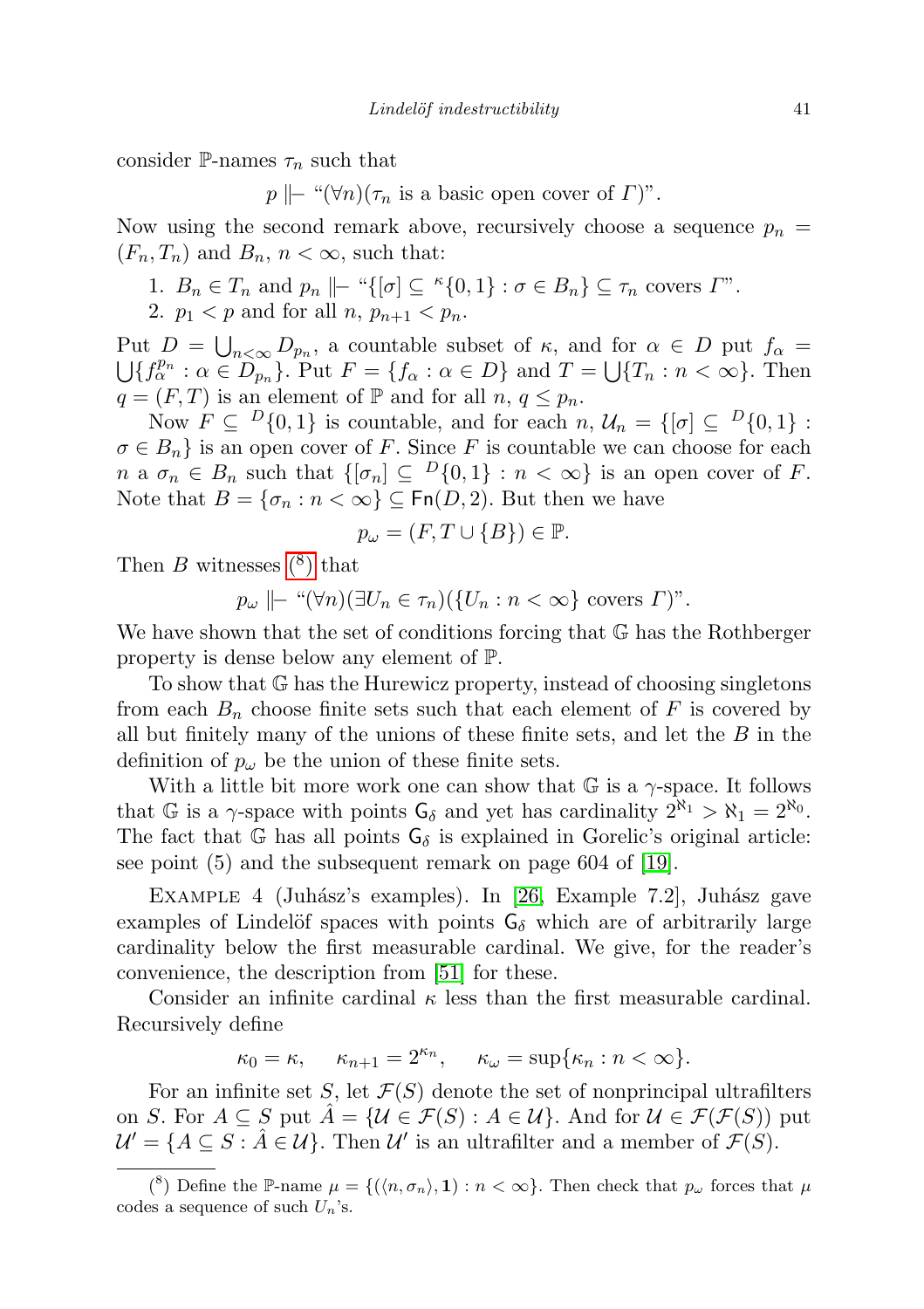Define  $J_0 = \kappa$  and for each n define  $J_{n+1} = \mathcal{F}(J_n)$ . Finally, put  $\mathbb{J}_{\kappa} =$  $\bigcup_{n<\infty}J_n.$ 

Now for each *n*, and for  $\mathcal{U} \in X_{n+1}$  define  $\mathcal{U}^{(i)}$  for  $i \leq n$  as follows:

$$
\mathcal{U}^{(0)} = \mathcal{U}, \quad \mathcal{U}^{(i+1)} = (\mathcal{U}^{(i)})'.
$$

The topology on  $\mathbb{J}_{\kappa}$  is defined by describing neighborhood bases for points:

- Points of  $J_0$  are isolated.
- For  $\mathcal{U} \in J_{n+1}$ , all sets of the form

$$
\{\mathcal{U}\}\cup \bigcup_{i=0}^{n} A^{(i)}, \quad A^{(i)}\in \mathcal{U}^{(i)}, 0\leq i\leq n,
$$

constitute a neighborhood base of  $\mathcal{U}$ .

These spaces are not  $T_2$ . Juhász showed in [\[26\]](#page-44-0) that they have each point  $G_\delta$ . Tall showed in [\[51,](#page-45-3) Theorem 19] that they are destructibly Lindelöf. Thus, they are not Rothberger.

The following crucial observation of Juhász provides a tool to show that spaces of the form  $\mathbb{J}_{\kappa}$  are Hurewicz:

<span id="page-41-0"></span>LEMMA 50 (Juhász). For any set S and function  $f : \mathcal{F}(S) \to \mathcal{P}(S)$  such that for each  $\mathcal{U} \in \mathcal{F}(S)$  we have  $f(\mathcal{U}) \in \mathcal{U}$ , there are finitely many ultrafilters  $\mathcal{U}_1,\ldots,\mathcal{U}_n$  in  $\mathcal{F}(S)$  such that  $|S \setminus \bigcup_{1 \leq i \leq n} f(\mathcal{U}_i)| < \aleph_0$ .

Lemma [50](#page-41-0) implies for each n that from each open cover of  $J_{n+1}$  one can choose finitely many members whose union covers all but finitely many points of  $J_n$ .

We can show that the property of this lemma is preserved in the random real extension, and thus  $\mathbb{J}_{\kappa}$  remains a Hurewicz space in the random real extension. We do not know if this is also the case with Cohen reals.

LEMMA 51. For each infinite cardinal  $\kappa$  the space  $\mathbb{J}_{\kappa}$  has the Hurewicz property.

*Proof.* Apply Lemma [50:](#page-41-0) Given a sequence  $(\mathcal{G}_n : n < \infty)$  of open covers of  $\mathbb{J}_{\kappa}$ , choose for each n a finite set  $\mathcal{H}_n \subseteq \mathcal{G}_n$  which covers  $\bigcup_{i \leq n} J_i$ . It follows that each element of  $J_{\omega}$  is contained in all but finitely many  $\bigcup \mathcal{H}_n$ .

Another interesting property of these spaces is given in Theorem 21 of [\[5\]](#page-43-8):

THEOREM 52 (Baumgartner–Tall).  $\mathbb{J}_{\kappa}$  does not have a Lindelöf subspace of cardinality  $\aleph_1$ .

Consider  $\mathbb{J}_{\kappa}$  from the ground model in a generic extension by  $\mathbb{P}(\aleph_1)$ , the partially ordered set for adding  $\aleph_1$  Cohen reals. By Theorem [11,](#page-8-0)  $\mathbb{J}_{\kappa}$  acquired the Rothberger property. Now recall Lemma 25 of [\[5\]](#page-43-8):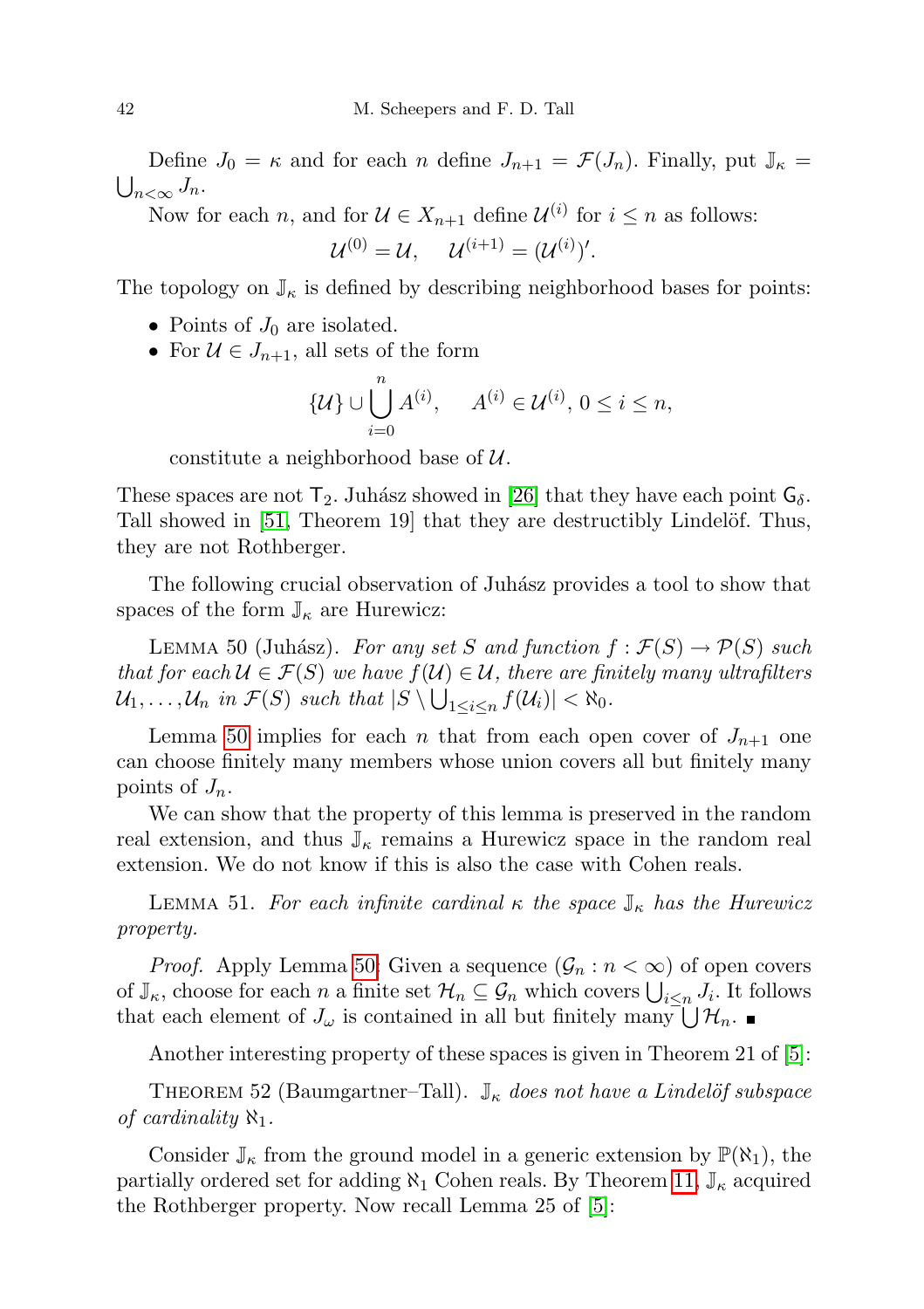LEMMA 53 (Baumgartner–Tall). Suppose  $X$  is a space in the ground model. Force with a property K partial order. Then if X has a Lindelöf subspace of size  $\aleph_1$  in the extension, it has one in the ground model.

Both the Cohen reals partial order  $\mathbb{P}(\kappa)$  and the random reals partial order  $\mathbb{B}(\kappa)$  have property K.

It follows that  $\mathbb{J}_{\kappa}$  still does not have a Lindelöf subspace of cardinality  $\aleph_1$  in the generic extension. Thus, it is consistent relative to the consistency of ZFC that there are spaces of arbitrarily large cardinality below the first measurable cardinal which have points  $G_{\delta}$  and the Rothberger property, and no Lindelöf subspace of cardinality  $\aleph_1$ 

Examining Corollary 24 of [\[5\]](#page-43-8) we see that it is consistent that there is a  $T_1$  Rothberger space of cardinality  $\aleph_2 = (2^{\aleph_0})^+$  which has no Lindelöf subspace of cardinality  $\aleph_1$ . Indeed: if we take a  $\mathbb{J}_{\kappa}$ , add  $\aleph_1$  Cohen reals to make it a Rothberger space, and then collapse its cardinality to  $\aleph_2$  with conditions of size  $\leq \aleph_1$ , we obtain a Rothberger space with no Lindelöf subspace of size  $\aleph_1$ .

EXAMPLE 5 (Koszmider and Tall's example). Juhász's spaces are not  $T_2$  but have points  $G_\delta$ . In [\[31\]](#page-44-24) Koszmider and Tall constructed by countably closed forcing P over a model of CH a subspace K of  $({}^{\omega_2}2, T_2)$ , where  $T_2$ denotes the refinement of the usual topology on  $\omega_2$  obtained by declaring all  $G_{\delta}$ -sets from the usual topology open. Thus K is a P-space which is  $T_3$ and Lindelöf (thus  $T_4$ ), is of cardinality  $\aleph_2$ , and it has no Lindelöf subspace of cardinality  $\aleph_1$ . It follows from Theorem [47](#page-35-1) that K has the Gerlits–Nagy property and yet fails to have a Lindelöf subspace of cardinality  $\aleph_1$ .

EXAMPLE 6 (Stationary Aronszajn lines). In [\[54\]](#page-45-14) Todorčević investigates the status of certain selection principles on the class of Aronszajn lines. These are first countable spaces, and in Theorem 1 of [\[54\]](#page-45-14) it is shown that stationary Aronszajn lines are Rothberger spaces. Theorem 3 of [\[54\]](#page-45-14), combined with a result of  $[7]$  that for each Lindelöf space X, if each continuous function from X to  $\mathscr{L} \mathbb{R}$  is bounded in the eventual domination order, then the space  $X$  is a Hurewicz space, shows these also have the Hurewicz property. Thus, the stationary Aronszajn lines have the Gerlits–Nagy prop-erty. In Theorem 6 of [\[54\]](#page-45-14) Todorčević shows that the more restrictive class of stationary Countryman lines indeed are  $\gamma$ -spaces, and that though this property is preserved by finite powers, it is not preserved by finite unions, and not even the Lindelöf property is preserved by finite products of  $\gamma$ -spaces. Since the Rothberger property and the Hurewicz property are preserved by countable unions, these examples also demonstrate that the class of  $\gamma$ -spaces is more restrictive than the class of Gerlits–Nagy spaces. Each of the above mentioned examples can be taken to be a space of cardinality  $\aleph_1$ .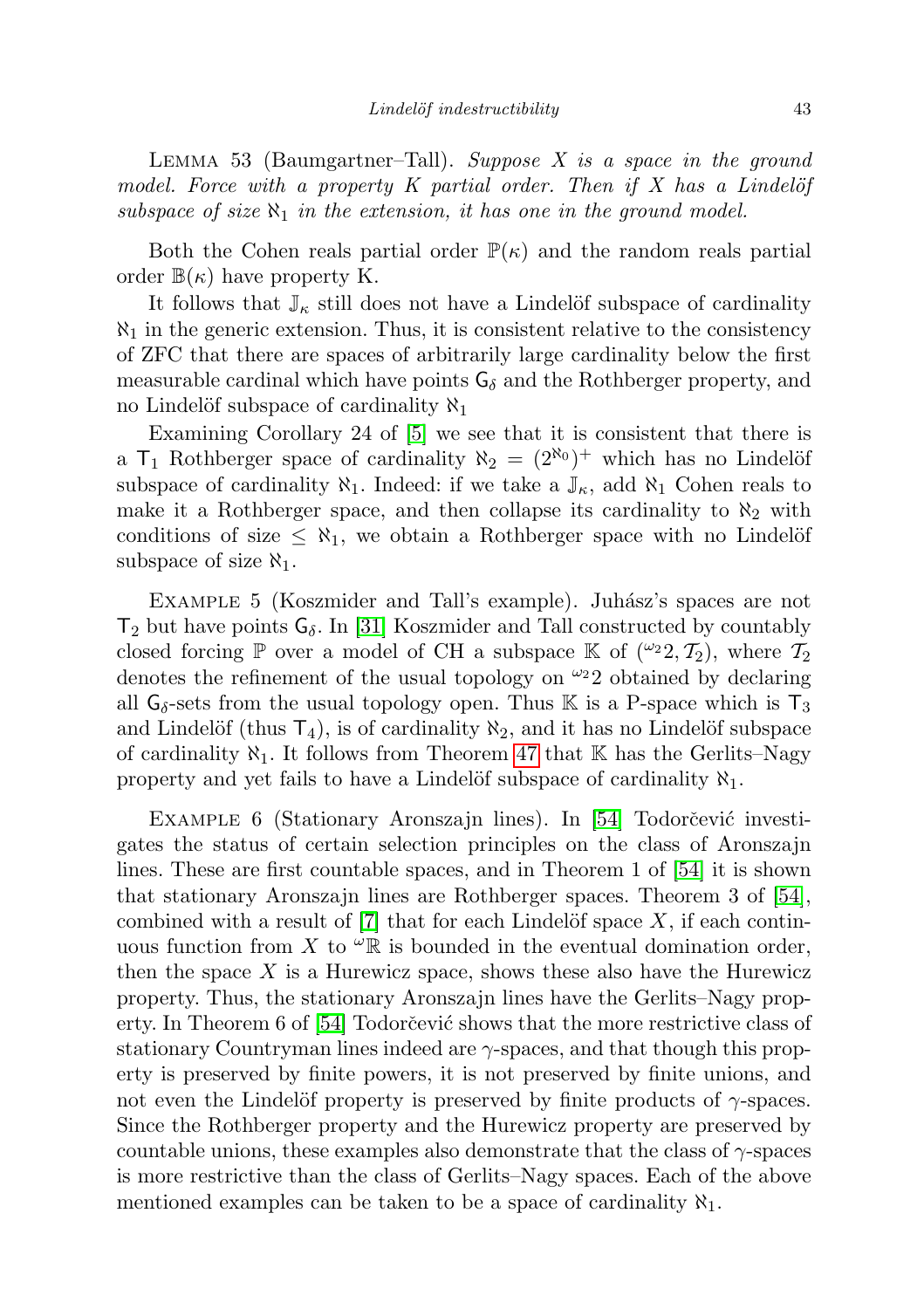Acknowledgements. We thank the referee for a very careful reading of the paper, and for pointing out that Cohen real forcing does not in general preserve the Hurewicz property. After this paper was completed Masaru Kada found an elegant description of a class of forcing posets which preserve the Rothberger property—see [\[28\]](#page-44-25). This class includes the Cohen reals posets, the random reals posets as well as the countably closed posets. Thus, Kada's results give a simultaneous generalization of three of our results on preserving the Rothberger property. We thank Kada for communicating his results to us.

Research of F. D. Tall was supported by Grant A-7354 of the Natural Sciences and Engineering Research Council of Canada.

## References

- <span id="page-43-0"></span>[1] A. V. Arhangel'skii, On the cardinality of bicompacta satisfying the first axiom of countability, Soviet Math. Dokl. 10 (1969), 951–955.
- <span id="page-43-13"></span>[2] L. F. Aurichi and F. D. Tall, *Lindelöf spaces which are indestructible, productive* or D, Topology Appl., to appear.
- [\[3\]](http://dx.doi.org/10.1016/j.topol.2007.12.017) T. Banakh and L. Zdomskyy, Separation properties between the σ-compactness and Hurewicz property, Topology Appl. 156 (2008), 10–15.
- <span id="page-43-12"></span>[4] T. Bartoszyński and H. Judah, *Borel images of sets of reals*, Real Anal. Exchange 20 (1995), 1–23.
- <span id="page-43-8"></span>[\[5\]](http://dx.doi.org/10.1016/S0166-8641(01)00135-3) J. E. Baumgartner and F. D. Tall, *Reflecting Lindelöfness*, Topology Appl. 122 (2002), 35–49.
- <span id="page-43-10"></span>[\[6\]](http://dx.doi.org/10.1016/0166-8641(90)90109-F) J. E. Baumgartner and E. van Douwen, Strong real-compactness and weakly measurable cardinals, ibid. 35 (1990), 239–251.
- <span id="page-43-14"></span>[\[7\]](http://dx.doi.org/10.1016/j.topol.2009.12.004) M. Bonanzinga, F. Cammaroto and M. Matveev, Projective versions of selection principles, ibid. 157 (2010), 874–893.
- <span id="page-43-4"></span>[8] E. Borel, Sur la classification des ensembles de mesure nulle, Bull. Soc. Math. France 47 (1919), 97–125.
- <span id="page-43-7"></span>[9] T. Carlson, Extending Lebesgue measure by infinitely many sets, Pacific J. Math. 115 (1984), 33–45.
- <span id="page-43-6"></span>[10] —, Strong measure zero and strongly meager sets, Proc. Amer. Math. Soc. 118 (1993), 577–586.
- <span id="page-43-11"></span>[11] J. Chaber and R. Pol, A remark on Fremlin–Miller theorem concerning the Menger property and Michael concentrated sets, manuscript, 2002.
- <span id="page-43-3"></span>[\[12\]](http://dx.doi.org/10.1016/0166-8641(90)90014-S) P. Daniels and G. Gruenhage, The point-open type of subsets of the reals, Topology Appl. 37 (1990), 53–64.
- <span id="page-43-1"></span> $[13]$  A. Dow, Two applications of reflection and forcing to topology, in: Z. Frolík (ed.), General Topology and Its Relations to Modern Analysis and Algebra VI, Proc. Sixth Prague Topology Symposium 1986, Helderman, Berlin, 1988, 155–172.
- <span id="page-43-9"></span>[\[14\]](http://dx.doi.org/10.1016/0166-8641(90)90013-R) A. Dow, F. D. Tall and W. A. R. Weiss, New proofs of the consistency of the normal Moore space conjecture, Topology Appl. 37 (1990), 33–51.
- <span id="page-43-2"></span> $[15] \quad -,-, [15] \quad -,-,-$ , New proofs of the consistency of the normal Moore space conjecture II, ibid. 37 (1990), 115–129.
- <span id="page-43-5"></span>[16] D. H. Fremlin and A. W. Miller, On some properties of Hurewicz, Menger and Rothberger, Fund. Math. 129 (1988), 17–33.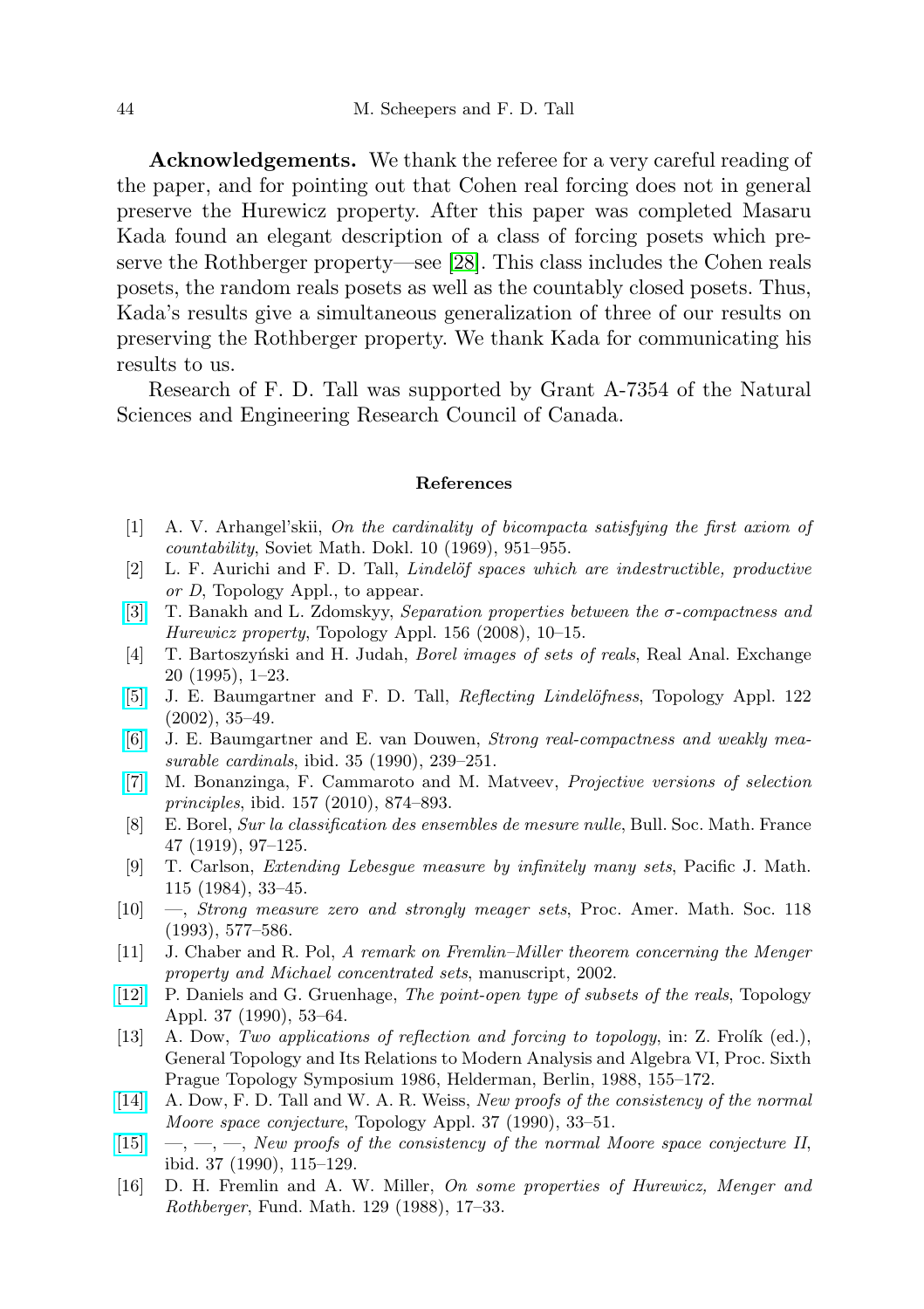- <span id="page-44-6"></span>[17] F. Galvin, Indeterminacy of point-open games, Bull. Acad. Polon. Sci. 26 (1978), 445–449.
- <span id="page-44-5"></span>[\[18\]](http://dx.doi.org/10.1016/0166-8641(82)90065-7) J. Gerlits and Zs. Nagy, *Some properties of*  $C(X)$ , *I*, Topology Appl. 14 (1982), 151–161.
- <span id="page-44-1"></span>[19] I. Gorelic, The Baire Category and forcing large Lindelöf spaces with points  $G_{\delta}$ . Proc. Amer. Math. Soc. 118 (1993), 603–607.
- <span id="page-44-3"></span>[20] R. Grunberg, L. R. Junqueira and F. D. Tall, Forcing and normality, Topology Appl. 84 (1998), 45–174.
- <span id="page-44-14"></span> $[21]$  W. Hurewicz, *Über eine Verallgemeinerung des Borelschen Theorems*, Math. Z. 24 (1925), 401–425.
- $[22] \quad -$ , Über Folgen stetiger Funktionen, Fund. Math. 9 (1927), 193–204.
- <span id="page-44-4"></span>[23] A. Iwasa, Covering properties and Cohen forcing, Topology Proc. 31 (2007), 553– 559.
- <span id="page-44-9"></span>[24] T. Jech, Set Theory, 2nd ed., Springer, 1997.
- <span id="page-44-12"></span>[\[25\]](http://dx.doi.org/10.1016/0168-0072(90)90058-A) H. Judah, S. Shelah and W. H. Woodin, The Borel Conjecture, Ann. Pure Appl. Logic 50 (1990), 255–269.
- <span id="page-44-0"></span>[26] I. Juh´asz, Cardinal Functions in Topology—Ten Years Later, Math. Centrum, Amsterdam, 1980.
- <span id="page-44-18"></span>[\[27\]](http://dx.doi.org/10.1016/S0166-8641(96)00075-2) W. Just, A. W. Miller, M. Scheepers and P. J. Szeptycki, Combinatorics of open covers (II), Topology Appl. 73 (1996), 241–266.
- <span id="page-44-25"></span>[28] M. Kada, *Preserving the Lindelöf property under forcing extensions*, Topology Proc., to appear.
- <span id="page-44-2"></span>[\[29\]](http://dx.doi.org/10.4064/fm194-1-3) R. W. Knight, A topological application of flat morasses, Fund. Math. 194 (2007), 45–66.
- <span id="page-44-17"></span>[\[30\]](http://dx.doi.org/10.4064/fm179-2-2) Lj. D. R. Kočinac and M. Scheepers, *Combinatorics of open covers (VII): Groupa*bility, ibid. 179 (2003), 131–155.
- <span id="page-44-24"></span>[\[31\]](http://dx.doi.org/10.1090/S0002-9939-02-06367-0) P. Koszmider and F. D. Tall, A Lindelöf space with no Lindelöf subspace of size  $\aleph_1$ , Proc. Amer. Math. Soc. 130 (2002), 2777–2787.
- <span id="page-44-11"></span>[\[32\]](http://dx.doi.org/10.1007/BF02392416) R. Laver, On the consistency of Borel's conjecture, Acta Math. 137 (1976), 151–169.
- <span id="page-44-13"></span>[\[33\]](http://dx.doi.org/10.1007/BF02771612) A. Lévy and R. M. Solovay, *Measurable cardinals and the Continuum Hypothesis*, Israel J. Math. 5 (1967), 234–248.
- <span id="page-44-15"></span>[34] K. Menger, *Einige Uberdeckungssätze der Punktmengenlehre*, Sitzungsberichte Abt. 2a, Mathematik, Astronomie, Physik, Meteorologie und Mechanik, Wiener Akademie, Wien 133 (1924), 421–444.
- <span id="page-44-23"></span>[\[35\]](http://dx.doi.org/10.1090/S0894-0347-05-00517-5) J. T. Moore, A solution to the L-space problem, J. Amer. Math. Soc. 19 (2006), 717–736.
- <span id="page-44-10"></span>[36] J. Nagata, On the countable sum of zero-dimensional spaces, Fund. Math. 48 (1960), 1–14.
- <span id="page-44-19"></span>[\[37\]](http://dx.doi.org/10.2307/2586602) A. Nowik, M. Scheepers and T. Weiss, The algebraic sum of sets of real numbers with strong measure zero, J. Symbolic Logic 63 (1998), 301–324.
- <span id="page-44-8"></span>[38] J. Pawlikowski, Undetermined sets of point-open games, Fund. Math. 144 (1994), 279–285.
- <span id="page-44-20"></span>[39]  $\sim$ , Strongly meager sets and subsets of the plane, ibid. 156 (1998), 279–287.
- <span id="page-44-26"></span>[40] E. Pearl (ed.), Open Problems in Topology II, Elsevier, 2007.
- <span id="page-44-7"></span>[41] F. Rothberger, *Eine Verschärfung der Eigenschaft C*, Fund. Math. 30 (1938), 50–55.
- <span id="page-44-16"></span>[\[42\]](http://dx.doi.org/10.1016/0166-8641(95)00067-4) M. Scheepers, Combinatorics of open covers (I): Ramsey theory, Topology Appl. 69 (1996), 31–62.
- <span id="page-44-22"></span>[\[43\]](http://dx.doi.org/10.1007/s10114-005-0810-3)  $\sim$ , Selection principles and Sierpiński sets, Acta Math. Sinica 23 (2007), 1153–1162.
- <span id="page-44-21"></span>[\[44\]](http://dx.doi.org/10.1016/S0166-8641(01)00078-5) M. Scheepers and B. Tsaban, The combinatorics of Borel covers, Topology Appl. 121 (2002), 357–382.